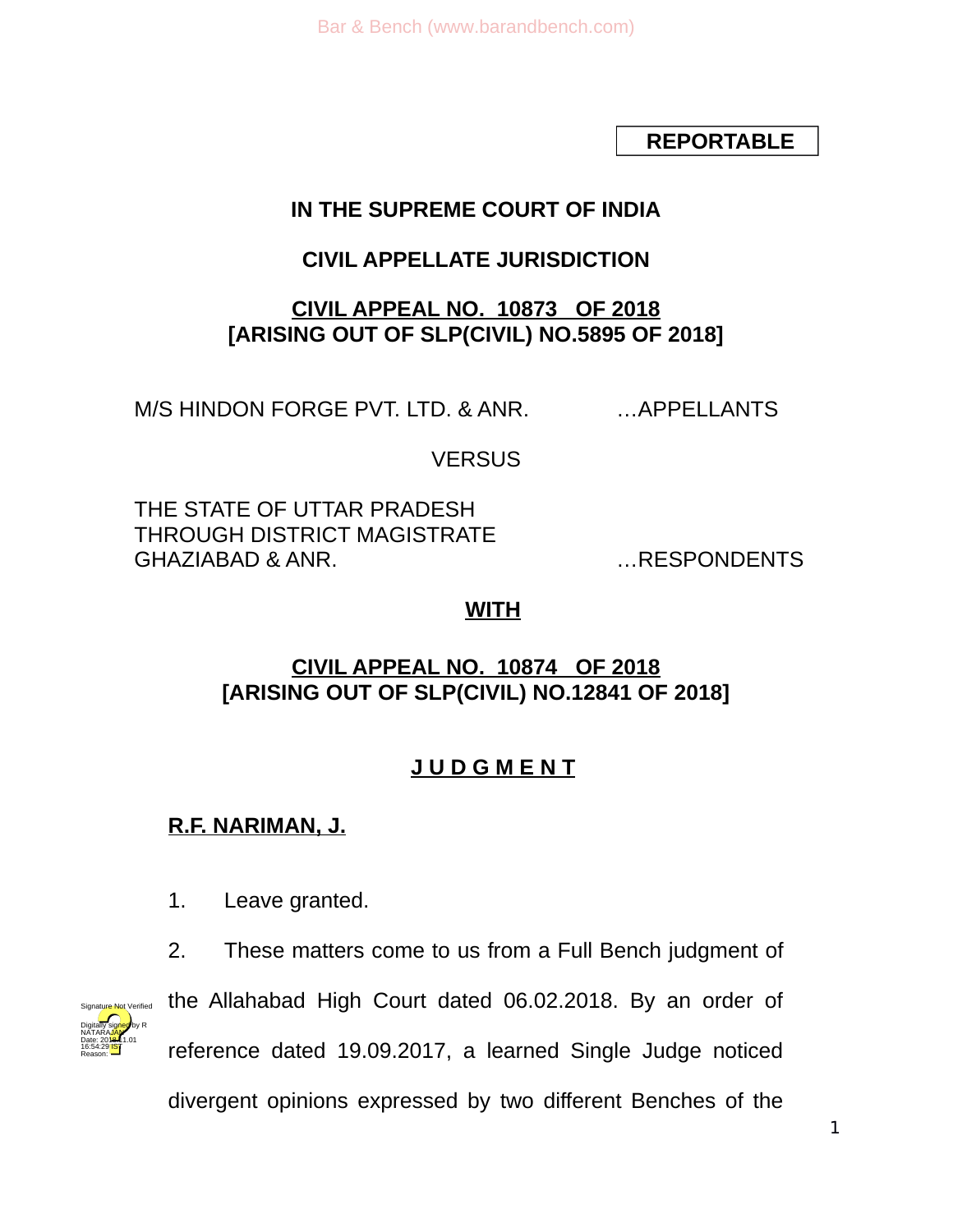Allahabad High Court on the question whether an application under section 17(1) of the Securitisation and Reconstruction of Financial Assets and Enforcement of Securities Interest Act, 2002 (hereinafter referred to as the "**SARFAESI Act**" or the "**Act**"), at the instance of a borrower, is maintainable even before physical or actual possession of secured assets is taken by banks/financial institutions in exercise of their powers under section 13(4) of the Act read with rule 8 of the Security Interest (Enforcement) Rules, 2002 (hereinafter referred to as the "**2002 Rules**"). After discussing the various provisions of the Act, the 2002 Rules and judgments of the Supreme Court, the Full Bench summarised the true legal position according to it as follows:

"**29.** The upshot of legal position that emerges from the judgments of the Supreme Court, insofar as the question referred to for our consideration is concerned, briefly stated, is as under:

(a) The remedy of an application under Section 17(1) is available only after the measures under Section 13(4) have been taken by the Bank/FIs against the borrower.

(b) The issue of notice under Section 13(2) to the borrower and communication contemplated by Section 13(3-A) stating that his representation/objection is not acceptable or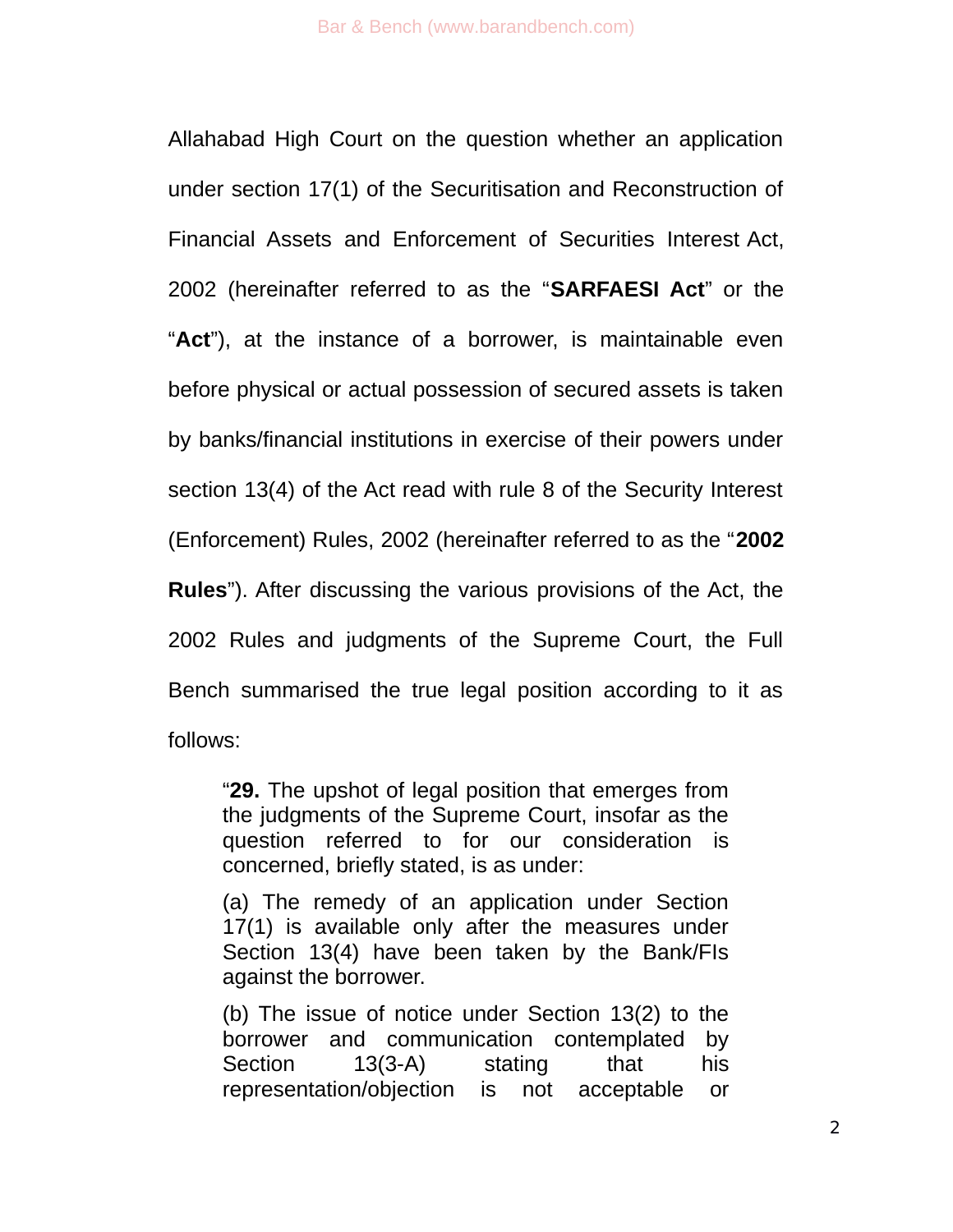tenable, does not attract the application of principles of natural justice. In other words, no recourse to an application under Section 17(1), at that stage, is available/maintainable.

(c) The borrower/person against whom measures under Section 13(4) of the Act are likely to be taken, cannot be denied to know the reason why his application or objections have not been accepted, as a fulfilment of the requirement of reasonableness and fairness in dealing with the same.

(d) One of the reasons for providing procedure under Section 13(4) read with Rule 8 for taking possession is that the borrower should have a clear notice before the date and time of sale/transfer of the secured assets, in order to enable him to tender the dues of the secured creditor with all other charges or to take a remedy under Section 17, at appropriate stage.

(e) The time of 60 days is provided after the "measures" under Section 13(4) have been taken so as to enable the borrower to approach DRT and in such an eventuality, the DRT shall have a jurisdiction to pass any order/interim order, may be subject to conditions, on the application under Section 17(1) of the Act.

(f) The scheme of relevant provisions of the Act and the Rules shows that the Bank/FIs have been conferred with powers to take physical (actual) possession of the secured assets without interference of the Court and the only remedy open to the borrower is to approach DRT challenging such an action/measure and seeking appropriate relief, including restoration of possession, even after transfer of the secured assets by way of sale/lease, on the ground that the procedure for taking possession or dispossessing the borrower was not in accordance with the provisions of the Act/Rules.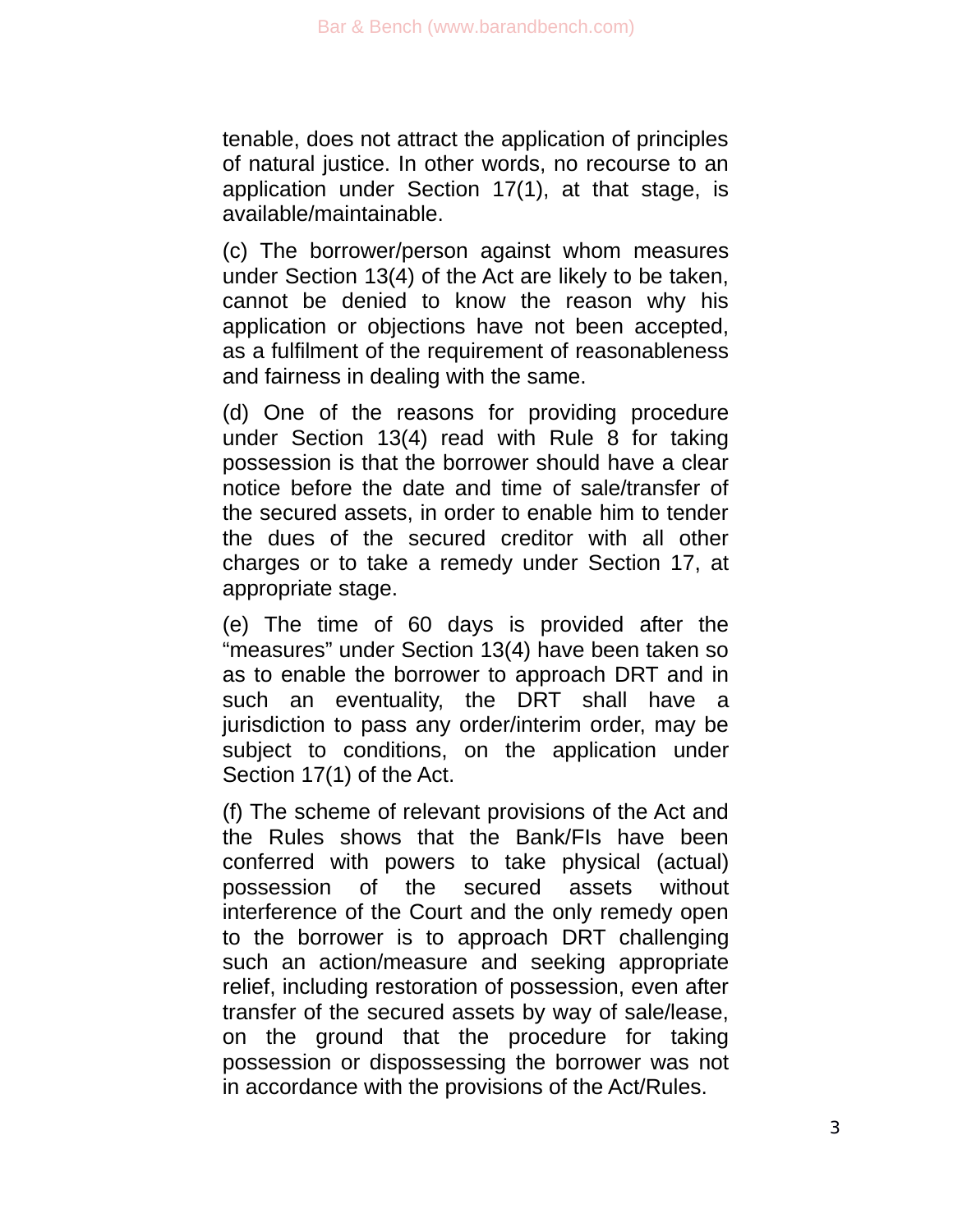(g) If the dues of the secured creditor together with all costs, charges and expenses incurred by them are tendered to them (secured creditors) before the date fixed for sale or transfer, the assets shall not be sold or transferred and in such an eventuality, possession can also be restored to the borrower.

(h) If the possession is taken before confirmation of sale, it cannot be stated that the right of the borrower to get the dispute adjudicated upon is defeated. The borrower's right to get back possession even after the sale remains intact or stands recognised under the scheme of the provisions of the Act.

(i) The borrower is not entitled to challenge the reasons communicated or likely measure, to be taken by the secured creditor under Section 13(4) of the Act, unless his right to approach DRT, as provided for under Section 17(1), matures. The borrower gets all the opportunities, at different stages, either to clear the dues or to challenge the measures under Section 13(4) or even to challenge the reasons rejecting his objections/not accepting the objections, after the measures under Section 13(4) have been taken.

(j) While the banks have been vested with stringent powers for recovery of their dues, safeguards have also been provided for rectifying any error or wrongful use of such powers by vesting DRT with authority, after conducting an adjudication into the matters, to declare any such action invalid and also to restore even though the possession may have been made over to the transferee.

(k) The safeguards provided under the scheme make it further clear that if the Bank/FIs proceeds to take actual possession of the assets that cannot be stalled by the interference of a Court.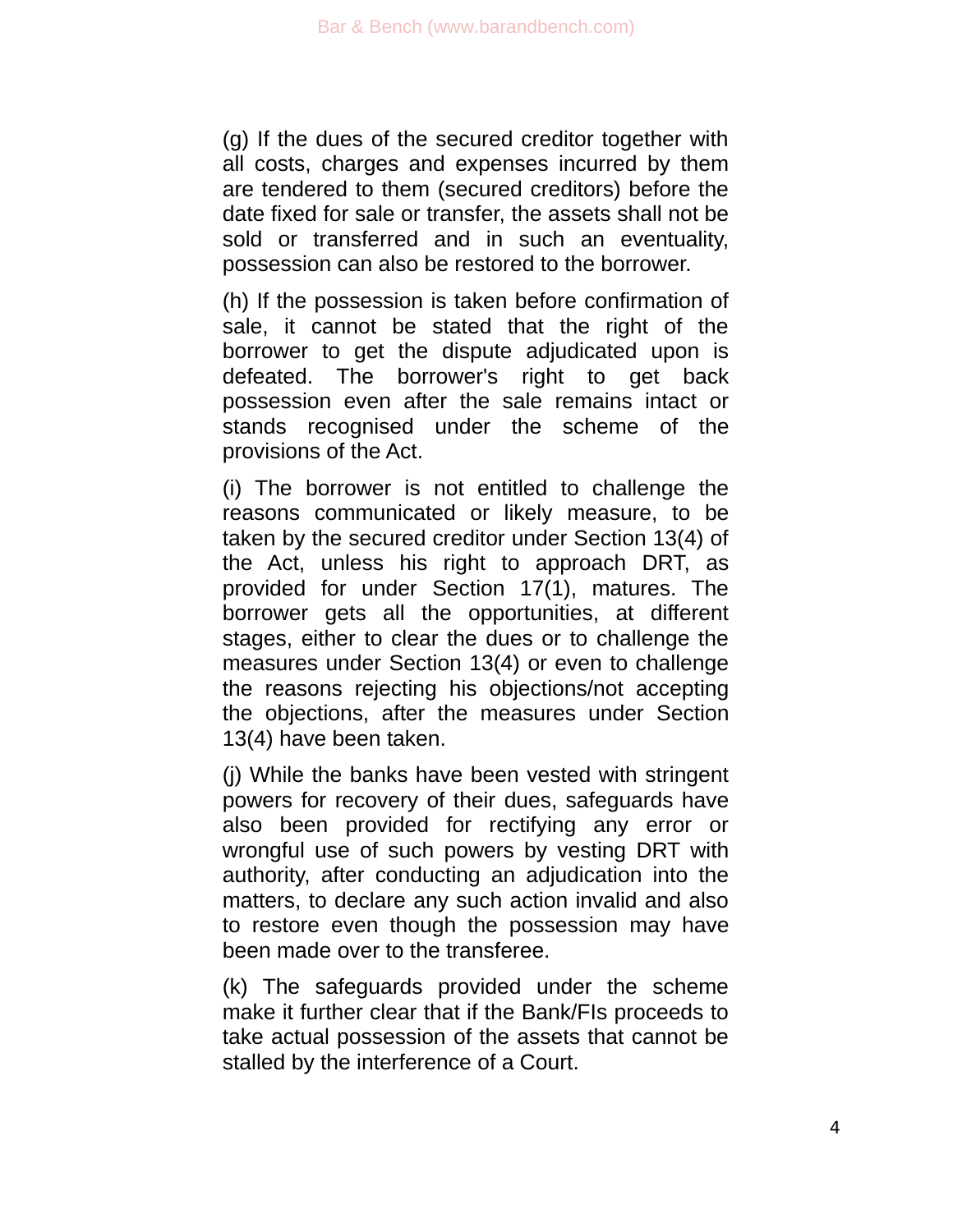(l) If DRT after examining the facts and circumstances of the case and on the basis of evidence produced by the parties, comes to the conclusion that any of the measures referred to in Section 13(4), taken by the secured creditor is not in accordance with the provisions of the Act, it may by order declare that the recourse taken to any one or more measures is invalid and restore possession to the borrower.

(m) Any transfer of secured asset after taking possession thereof by the secured creditor shall vest in the transferee all rights in, or in relation to the secured asset as if the transfer had been made by the owner of such secured assets.

(n) No remedy under Section 17(1) can be taken by the borrower unless he loses actual (physical) possession of the secured assets. In other words, before losing actual possession or unless the secured creditor obtains physical possession of the secured asset under Section 13(4), it is not open to the borrower to take a remedy under Section 17(1) of the Act."

The court then went on to hold:

"**31.** Section 13(4) of the Act provides that if the borrower fails to discharge his liability within the period prescribed under Section 13(2), the secured creditor can take recourse to one of the measures, such as taking possession of the secured assets, including the right to transfer by way of lease, assignment or sale for realising the secured asset. From the language of this provision, it is further clear that taking measure under Section 13(4)(a) would mean taking actual (physical) possession, and if we do not read it in the said provision to say so, the right and power of the secured creditor to transfer the assets by way of lease, assignment or sale for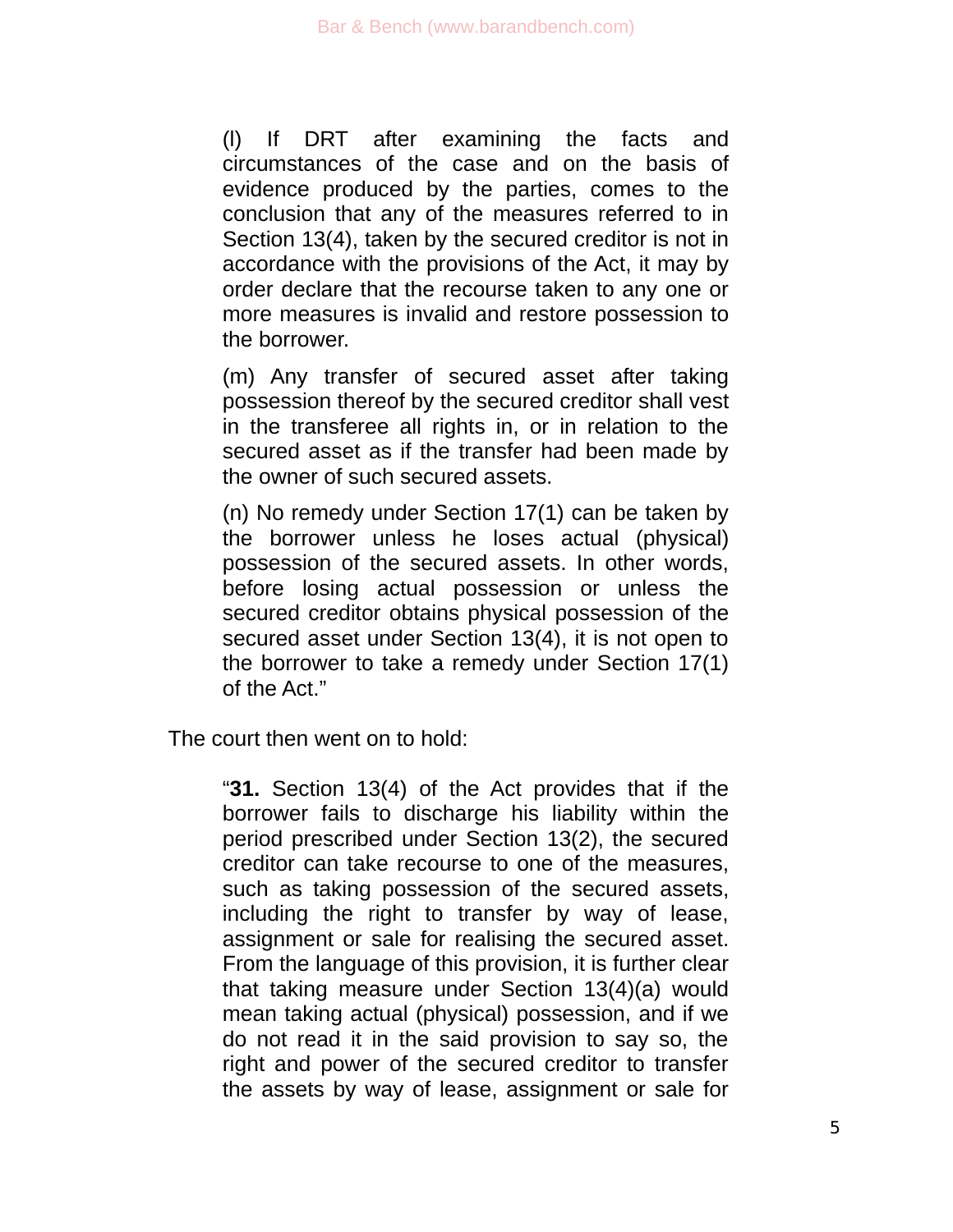realizing the secured assets, as provided for therein, would render redundant. In other words, putting such an interpretation on the language of Section 13(4) of the Act would be atrocious and would defeat the very objective of bringing the legislation. It is, therefore, not possible to hold that taking "measures" under Section 13(4)(a) also means taking only "symbolic possession" and not "physical possession". We record further reasons to say so in following paragraph. From the scheme of Section 13(4) and Sections 14 and 17 of the Act and the relevant Rules 8 and 9 of the Rules, it appears to us that unless physical possession is taken, the measure, contemplated under Section 13(4), cannot be stated to have been taken.

**31.1.** One of the rights conferred on a secured creditor is to transfer by way of lease, the secured asset, possession or management whereof has been taken under clauses (a) or (b) of sub-section (4) of Section 13. We have already held that sale or assignment of the secured assets could only be undertaken if actual physical possession has been taken over by the bank/FI's. If we pose a question whether right to transfer the secured assets by way of lease could be exercised without taking actual physical possession of the secured asset or management of the business of the borrower, our answer would be obviously in the negative.

**31.2.** The word 'lease' has not been defined under the Act, but it has been used in the Act in the same sense as under the Transfer of Property Act, 1882. Thereunder, Section 105 defines lease as "transfer of a right to enjoy such property, made for a certain time, express or implied, or in perpetuity, in consideration of a price paid or promised, or of money, a share of crops, service or any other thing of value, to be rendered periodically or on specified occasions to the transferor by the transferee, who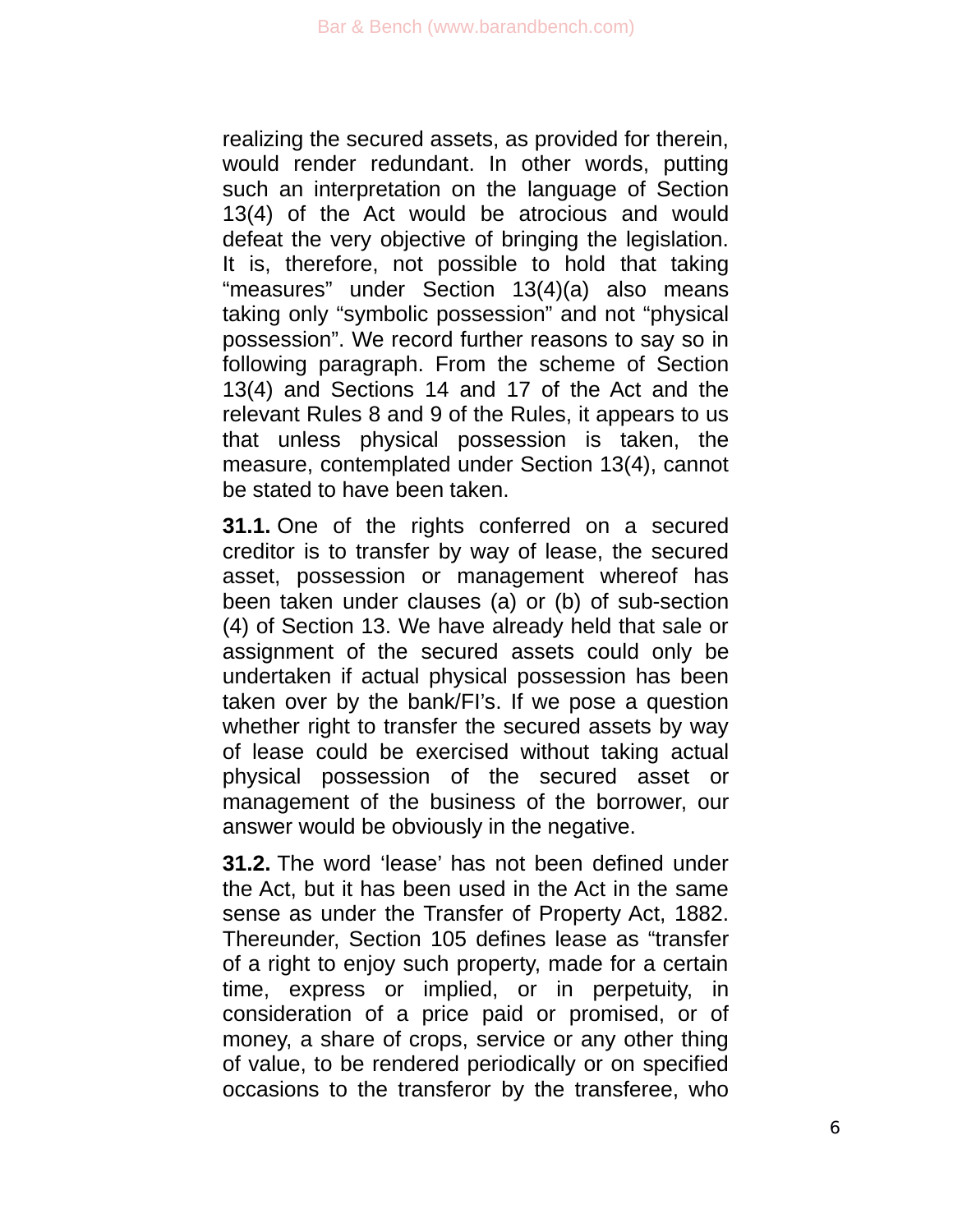accepts the transfer on such terms. Lease is a contract between the lessor and the lessee for the possession and profits of land, etc. on one side and the recompense by rent or other consideration on the other. The estate transferred to the lessee is called the leasehold. The estate remaining in the lessor is called the reversion.

**31.3.** The absolute owner, who is under no personal incapacity can grant lease for any term he pleases. However, the limited owner like a tenant for life can grant lease but it would not endure beyond his death. The Supreme Court in *Associated Hotels of India Ltd.* v. *R.N. Kapoor*, AIR 1959 SC 1262, while making a distinction between lease and license observed thus:—

"A lease is a transfer of an interest in land. The interested transferred is called the leasehold interest. The lessor parts with his right to enjoy the property during the term of the lease, and it follows from it that the lessee gets that right to the exclusion of the lessor.

Under S. 52 if a document gives only a right to use the property in a particular way or under certain terms while it remains in possession and control of the owner thereof, it will be a licence. The legal possession, therefore, continues to be with the owner of the property, but the licensee is permitted to make use of the permissive for a particular purpose. But for the permission, his occupation would be unlawful. It does not create in his favour any estate or interest in the property. There is, therefore, clear distinction between the two concepts."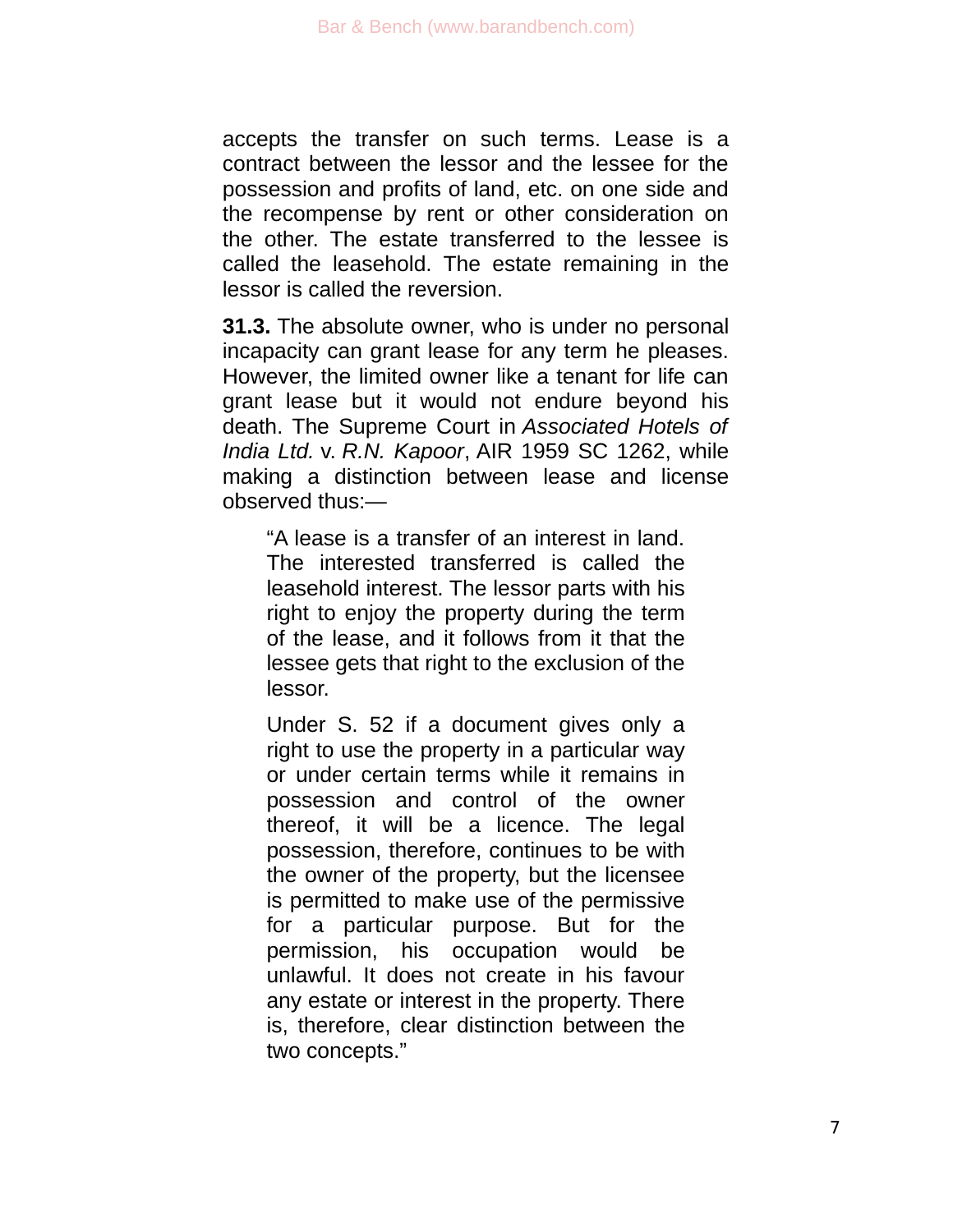**31.4.** One of the essential indicia of lease is parting of exclusive possession by the lessor to the lessee with conferment of reciprocal right in the lessee to protect his possession during subsistence of the lease to the exclusion of the lessor. Although in some cases, a licensee may also be given exclusive possession of a property, but as observed above, parting of exclusive possession to the lessee is a *sine qua non* for creating a valid lease. Thus, where a person is not in physical possession of a property nor in a position to deliver physical possession in future, he is incompetent to create a valid lease. The reason being that he is not in a position to confer upon the lessee the right to enjoy the property to the exclusion of the lessor and everyone else.

**31.5.** It thus necessarily follow that the ultimate object of taking possession of the secured asset or management of the business of the borrower would not be achieved unless the secured creditor is in a position to further exercise his right to transfer the same, inter alia, by way of lease or sale, which could be possible only if physical (actual) possession has been taken over and not constructive or symbolic possession. The language of Section 13(6) also supports our view. Thus, while there is no bar in first taking symbolic possession of the secured assets, but it is implicit in sub-section (4) of Section 13 that the secured creditor has to thereafter proceed to take physical (actual) possession in order to exercise its right to transfer by way of lease, assignment or sale."

#### xxx xxx xxx

"**34.** Thus, the scheme of the provisions of Sections 13 and 17 of the Act, read with Rules 8 and 9 of the Rules, would show that the "measure" taken under Section 13(4)(a) read with Rule 8 would not be complete unless actual (physical) possession of the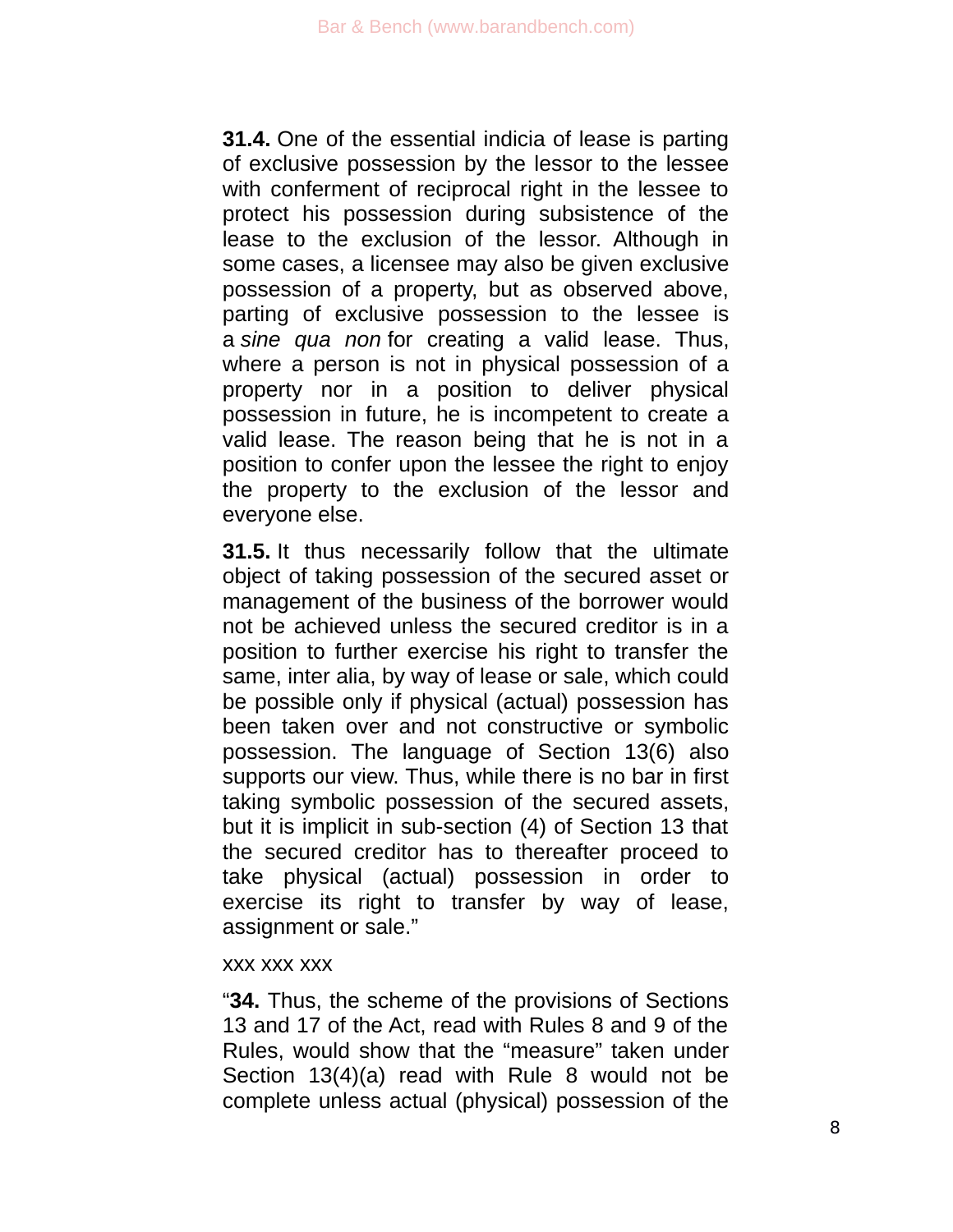secured assets is taken by the Bank/Financial Institutions. In our opinion, taking measure under Section 13(4) means either taking actual/physical possession under clause (a) of sub-section (4) of Section 13 or any other measure under other clauses of this Section and not taking steps to take possession or making unsuccessful attempt to take measure under Section 13(4) of the Act. Similarly, following the procedure laid down under Section 14 and/or Rules 8 and 9, where the Bank meets with resistance, would only mean taking steps to seek possession under Section 13(4)(a) and the "measure" under sub-section (4)(a) of Section 13 would stand concluded only when actual/physical possession is taken or the borrower loses actual/physical possession. It is at this stage alone or thereafter, the borrower can take recourse to the provisions of Section 17(1) of the Act. The transfer of possession is an action. Mere declaration of possession by a notice, in itself, cannot amount to transfer of possession, more particularly where such a notice meets with resistance. When the possession is taken by one party, other party also loses it. In the present case, adversial possession in being claimed by the secured creditor against the borrower. It is not possible that both will have possession over the secured assets. The possession of the secured creditor would only come into place with the dispossession of the borrower. We may also observe that in a securitisation application under Section 17(1), the borrower will have to make a categoric statement that he lost possession or he has been dispossessed and pray for possession.

**35.** Issuance of possession notice, as observed earlier, gives borrower and the public in general an intimation that the secured creditor has taken possession of the property and at that stage, it is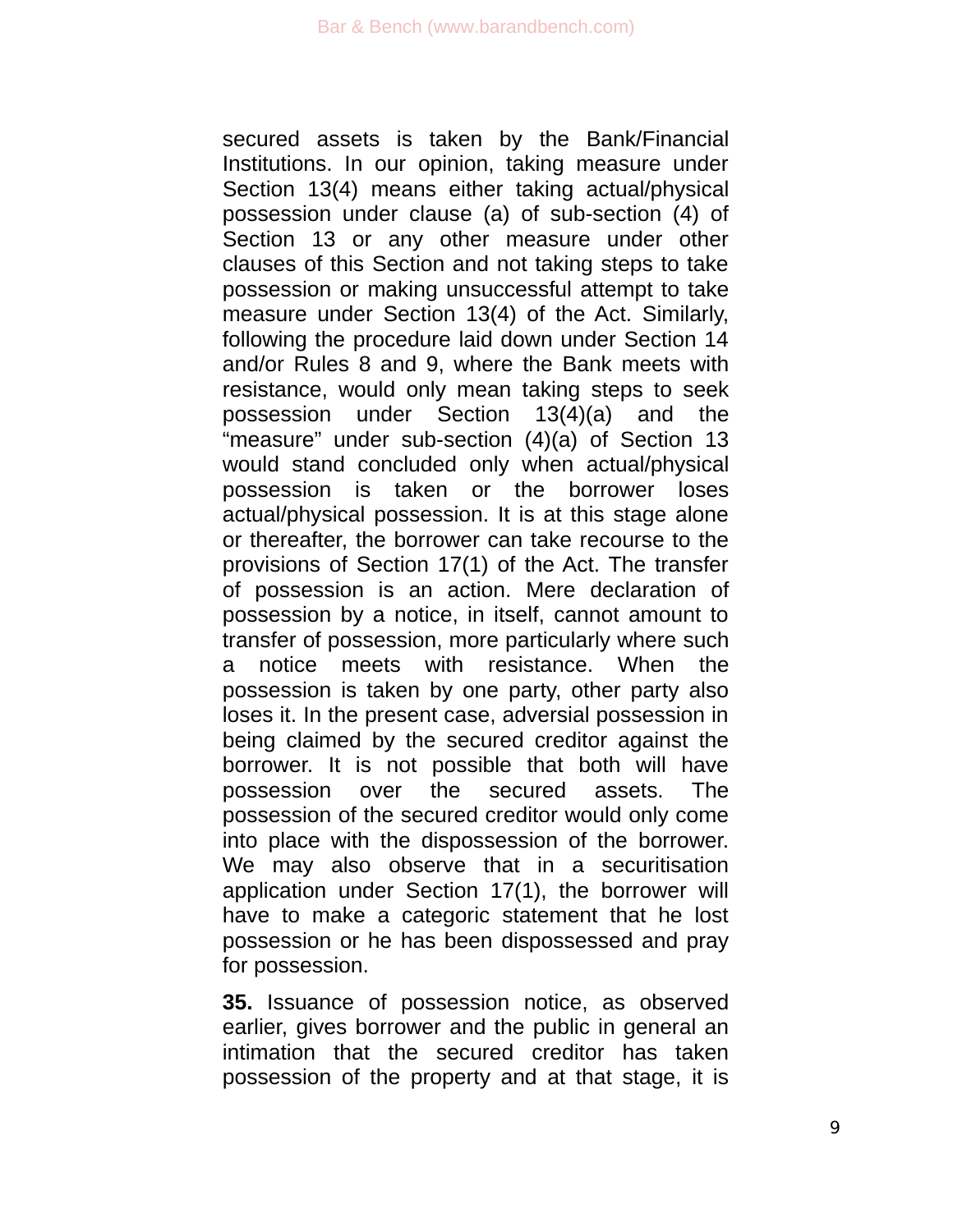quite possible, may be in view of resistance or if the Banks chooses to take only symbolic possession, to state that the secured creditor has taken symbolic/constructive possession and not physical possession, but that by itself would not entitle the borrower to raise challenge under Section 17(1) of the Act, as held by the Supreme Court in *Noble Kumar* (supra). Unless the borrower loses actual (physical) possession, he cannot take recourse to provisions of Section 17(1). Even while taking steps under Section 13(4) of the Act read with Rule 8 of the Rules, in a given case, the bank may not physically dispossess the borrower and wait till it takes steps to conduct actual sale/auction of the secured assets i.e. till he issues notice under Rule 8(6) of the Rules. Even that by itself, from the scheme of the Act and the Rules, in the backdrop of the objective of the Act, in our opinion, does not confer any right to take recourse to Section 17(1). The borrower can file securitisation application under Section 17(1) only when he physically loses possession."

#### xxx xxx xxx

"**40.** We are, therefore, of the firm and considered opinion that taking "symbolic possession" or issuance of possession notice under Appendix IV of the Rules, meeting with any resistance, cannot be treated as "measure"/s taken under Section 13(4) of the Act and, therefore, the borrower at that stage cannot file an application under Section 17(1) before DRT. In other words, a securitisation application under Section 17(1) of the Act is maintainable only when actual/physical possession is taken by the secured creditor or the borrower loses actual/physical possession of the secured assets. Once the right to approach DRT matures and securitisation application under Section 17(1) is filed by the borrower, it is open to DRT to deal with the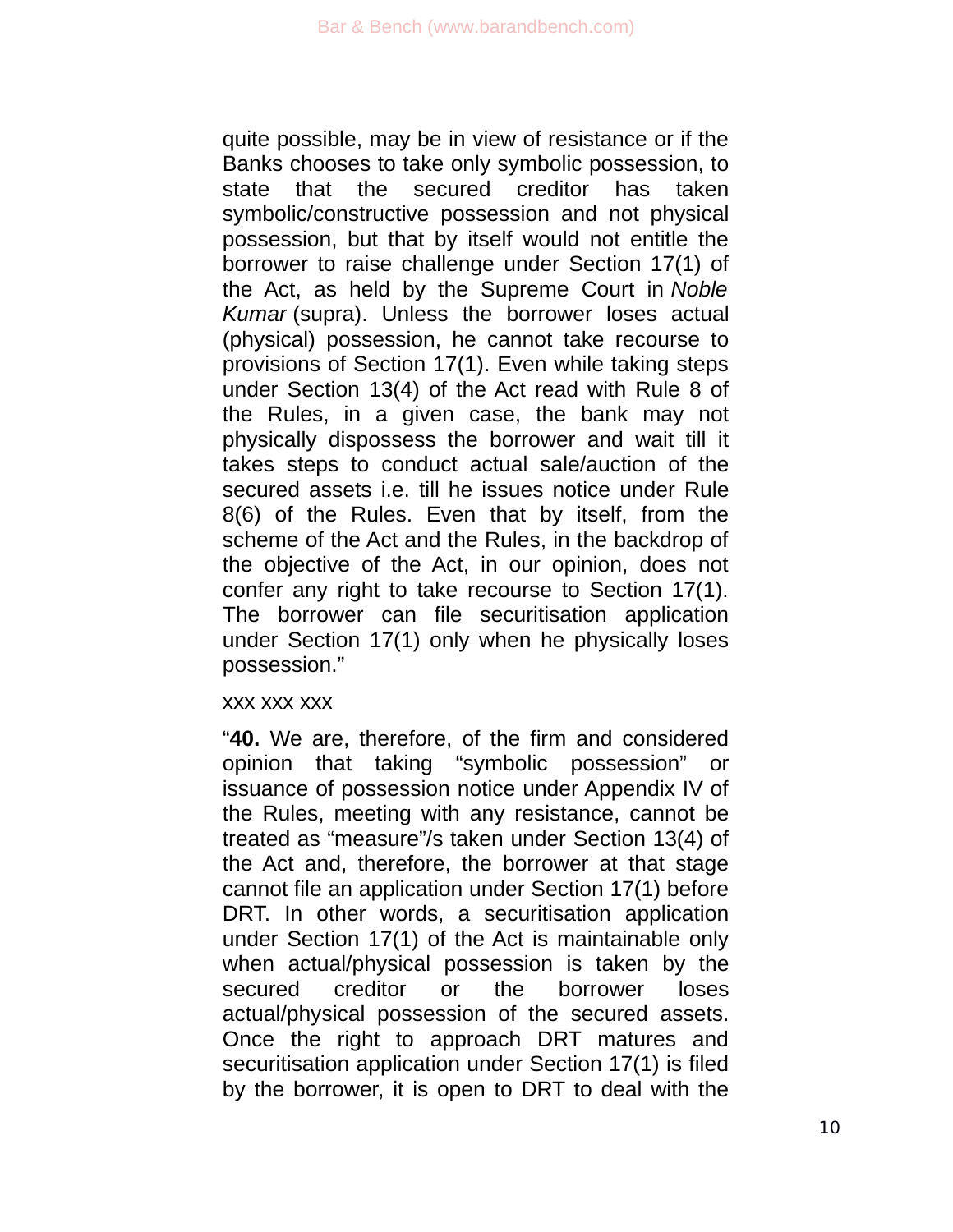same on merits and pass appropriate orders in accordance with law. Thus, the question referred to for our consideration stands answered in terms of this judgment. The judgment of this Court in *Aum Jewels* (supra), in our opinion, does not enunciate the correct law."

3. Shri Neeraj Kishan Kaul, learned Senior Advocate, appearing on behalf of the appellants, has placed before us all the relevant sections under the SARFAESI Act as well as the relevant rules under the 2002 Rules. He has referred to the Statement of Objects and Reasons of both the original Act as well as the Amendment Act made in 2004 pursuant to a judgment of this Court in **Mardia Chemicals Ltd. v. Union of India**, (2004) 4 SCC 311 ("**Mardia Chemicals**"). According to Shri Kaul, the scheme of section 13 is that a notice of default once served under section 13(2) of the Act may call upon the borrower to discharge in full his liability to the secured creditor within 60 days from the date of notice, failing which the secured creditor shall be entitled to exercise all or any of the rights under sub-section (4) of section 13. He relied upon section 13(3-A) which made it clear that even though reasons are communicated under the said sub-section, since no measures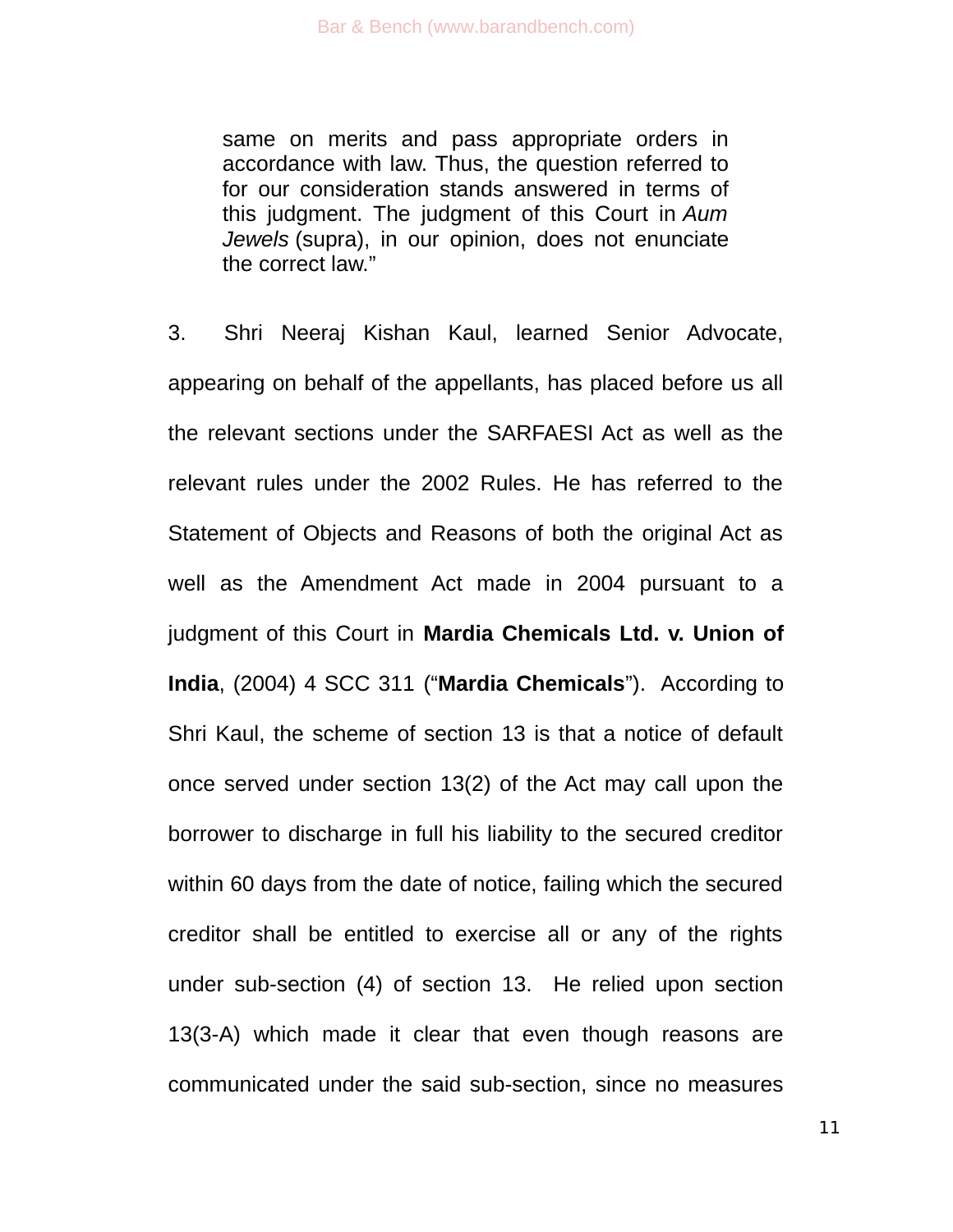were actually taken under section 13(4), there is no right at that stage for the borrower to prefer an application to the Debts Recovery Tribunal under section 17 of the Act. According to the learned Senior Advocate, section 13(4)(a) makes it clear that "possession" of the secured assets of the borrower may be taken under this provision. Obviously, such possession is to be taken under the rules framed under the Act. Rule 8(1) makes it clear that possession is taken under the 2002 Rules by delivering a possession notice prepared in the form contained in Appendix IV to the rules, and by affixing the notice on the outer door or at such conspicuous place of the property. Once this is done, and the possession notice is published in two leading newspapers under sub-rule (2), the form contained in Appendix IV makes it clear that notice is given to the public in general that possession has been taken in exercise of powers contained under section 13(4) of the Act read with rule 8 of the 2002 Rules. As soon as this takes place, according to Shri Kaul, since "symbolic possession" has been so taken, the right of the borrower to approach the Debts Recovery Tribunal for relief under section 17 gets crystallized. He also relied upon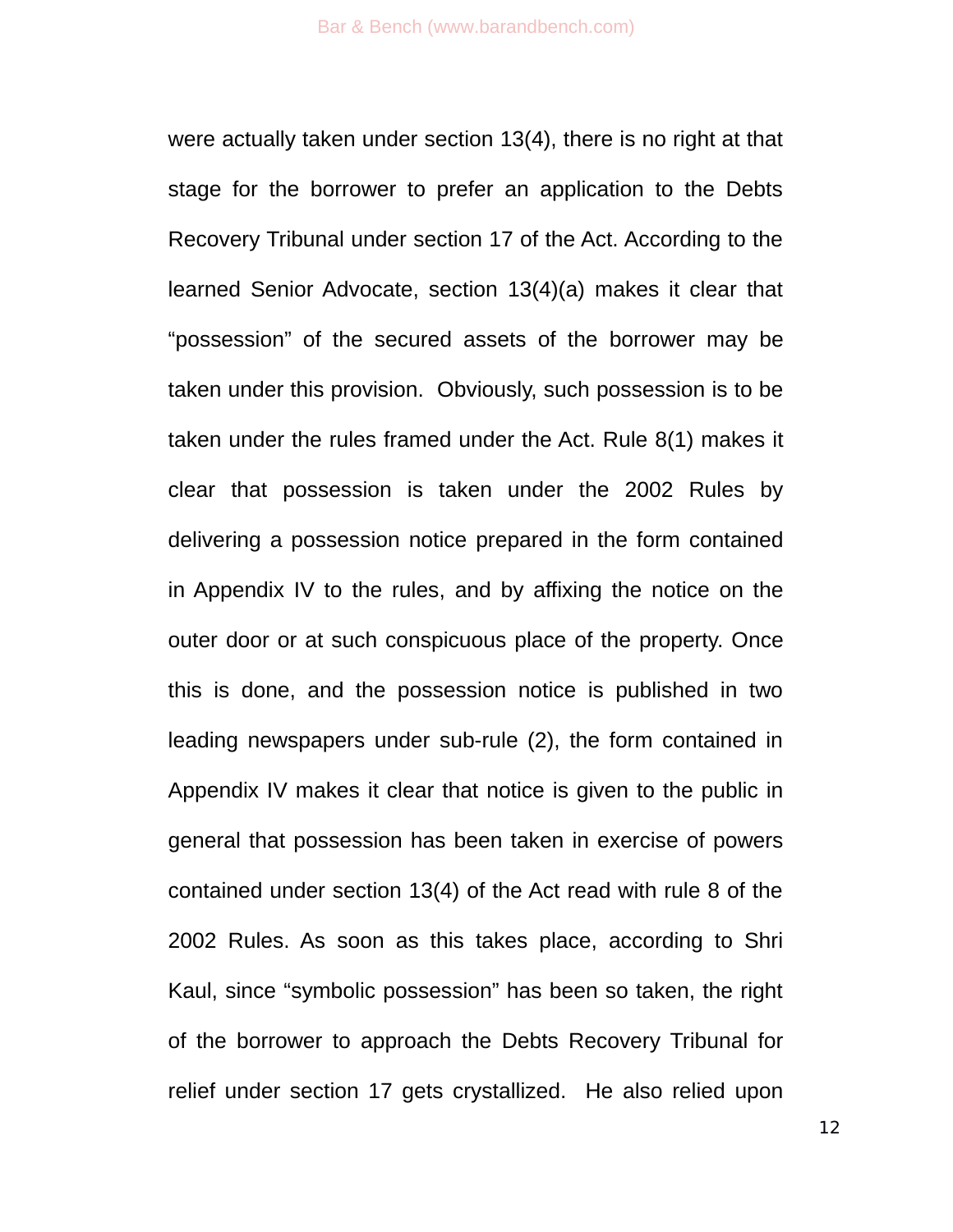sub-rule (3) to argue that possession may be taken under this sub-rule which is "actual" as opposed to "symbolic" possession under sub-rule (1). According to the learned Senior Advocate, the moment possession is taken either under rule 8(1) or under rule 8(3), section 13(6) gets attracted thereby making it clear that a transfer of secured asset, after taking such possession, shall vest in the transferee all rights in, or in relation to, the secured asset transferred as if the transfer had been made by the owner of such secured asset. According to Shri Kaul, after symbolic possession is taken under rule 8(1), rules 8(5) to 8(8) and rule 9 can then be followed in order to effect sale of property of which symbolic possession has been taken. Shri Kaul attacked the judgment of the Full Bench, stating that the conclusion of the Full Bench that the borrower would have to wait until actual physical possession of the secured asset is taken would create great hardship in that a running business of the borrower would be taken over without the borrower being able to approach the Debts Recovery Tribunal, and would have to wait until after the sale takes place to recover possession under section 17(3), even if he is able to show that the steps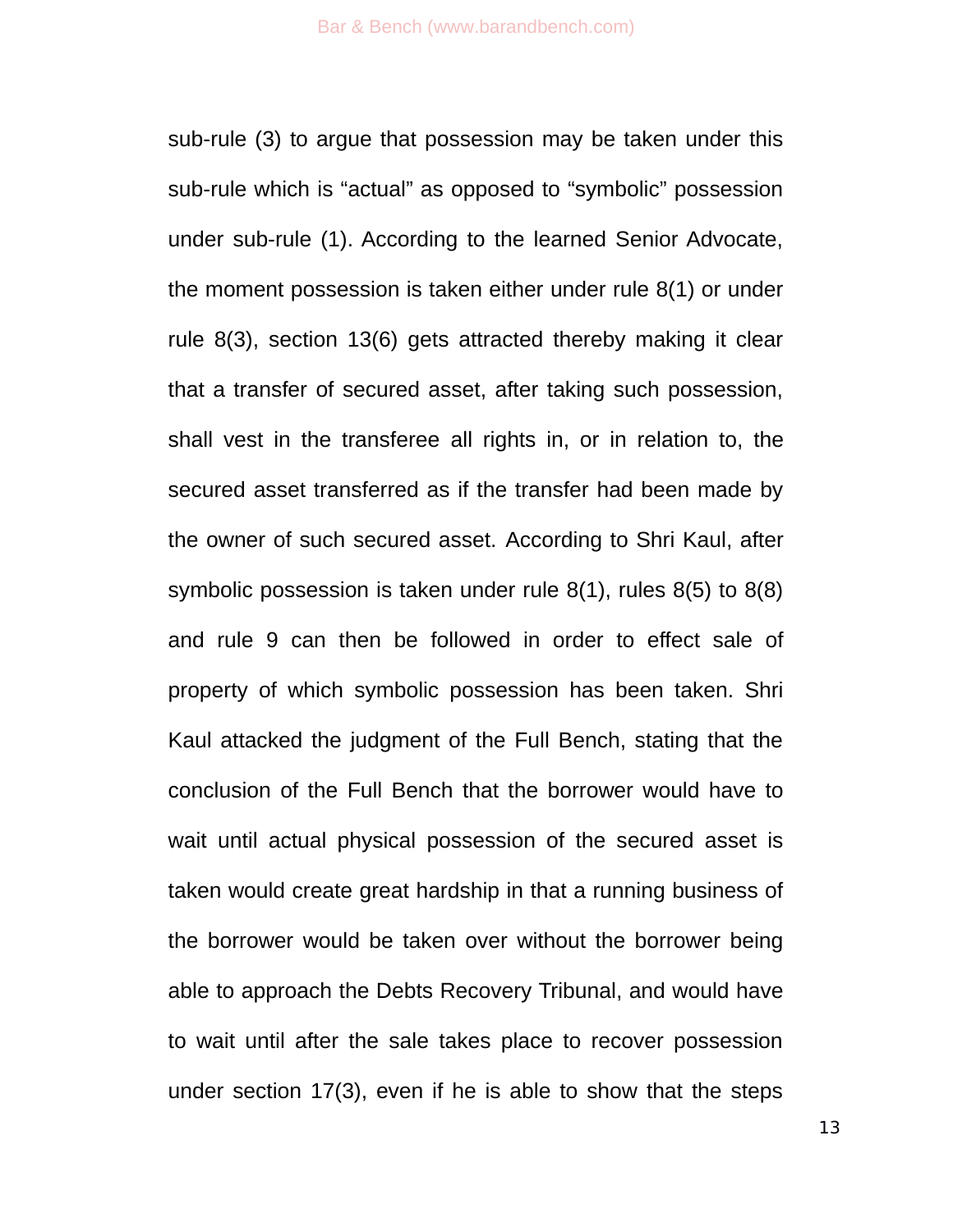taken by the secured creditor are in violation of the provisions of the Act. Thus, if symbolic possession is taken contrary to section 13(2) prior to 60 days from the date of the notice mentioned therein, all borrowers would have to wait until physical possession is taken and/or a sale notice is issued to get back their running business after the business is brought to a grinding halt. This could not possibly have been the intention of the legislature.

4. Shri C.U. Singh, learned Senior Advocate, appearing on behalf of respondent no. 2, took us through the statutory provisions and the 2002 Rules and argued that the High Court may have gone beyond what was argued by his predecessor before the High Court. Shri Singh emphasised that his limited argument before this Court is that the stage of symbolic possession is not a stage at which any prejudice is caused to the borrower as he may continue to run his business. Section 13(6) does not come in at this stage at all, and section 13(13), which interdicts a borrower after receipt of a notice under section 13(2) to transfer by way of sale, lease or otherwise,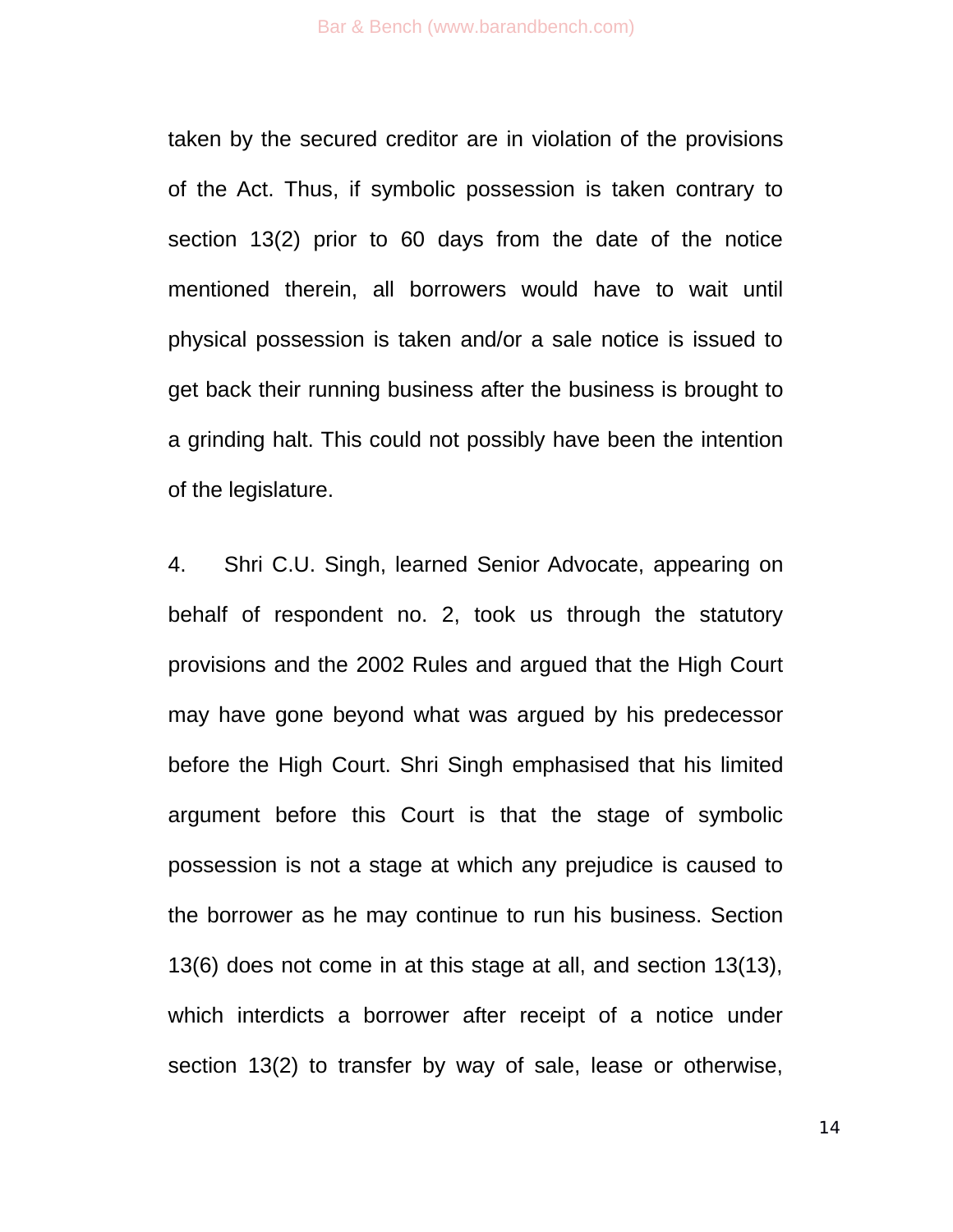other than in the ordinary course of business, any of his secured assets without prior written consent of the secured creditor, is the only restraint that continues to attach after symbolic possession is taken. According to him, as no prejudice is caused to the borrower at this stage, it is clear that "possession" spoken of in section 13(4) can only mean actual physical possession. This becomes clear on a reading of section 13(4)(c) which makes it clear that a manager can only manage the secured assets the possession of which has been taken over by the secured creditor, if actual physical possession has been parted with. According to the learned Senior Advocate, therefore, the object of the Act will be defeated if a debtor can approach the Debts Recovery Tribunal at such stage when no prejudice is caused to him, thereby rendering what is statutorily granted to a creditor futile. He relied upon observations in various Supreme Court judgments to buttress his stand that it is only at the stage of actual physical possession that an application can be filed under section 17 and not before.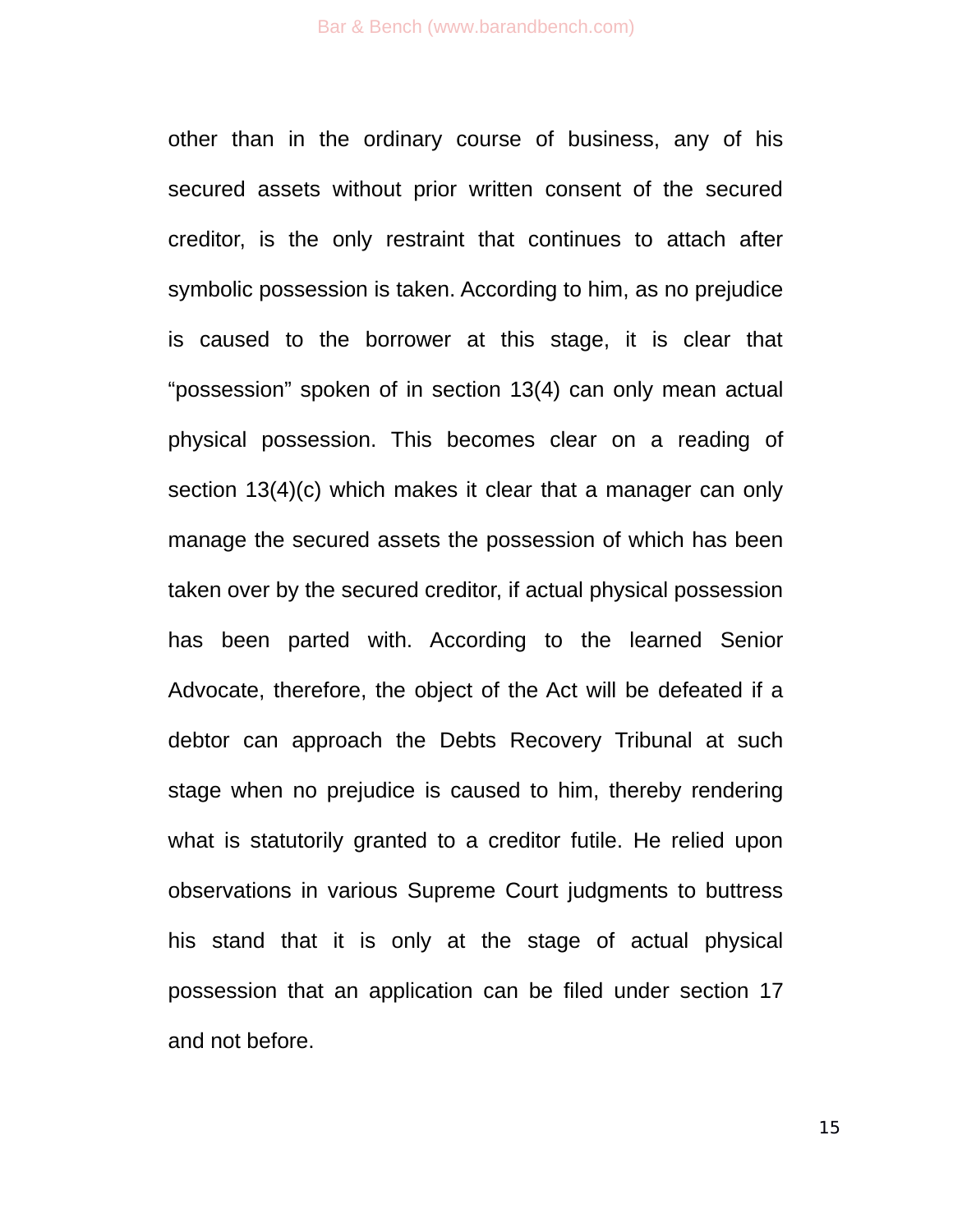5. Shri Ranjit Kumar, learned Senior Advocate, appearing on behalf of the respondents in Civil Appeal arising out of SLP(C) No.12841 of 2018, went on to argue that all the sub-clauses in section 13(4) must be construed together. If that is done, it is clear that under sub-clauses (b) and (c), management and possession must physically be taken over. Therefore, under sub-clause (a), the expression "possession" must also mean actual physical possession. According to the learned Senior Advocate, the measures taken under section 13 must also be read with sections 14 and 15. It is clear that under section 14, actual physical possession is to be handed over by the Chief Metropolitan Magistrate or the District Magistrate to the secured creditor, and under section 15, management of the business has actually to be taken over as two managements cannot possibly continue at the same time. Read in this light, the scheme of the Act, therefore, is clear and it becomes equally clear that only actual physical possession is referred to in section 13(4)(a) before a section 17 application can be filed. He also referred to section 17(3) to further argue that restoration of possession of secured assets could only refer to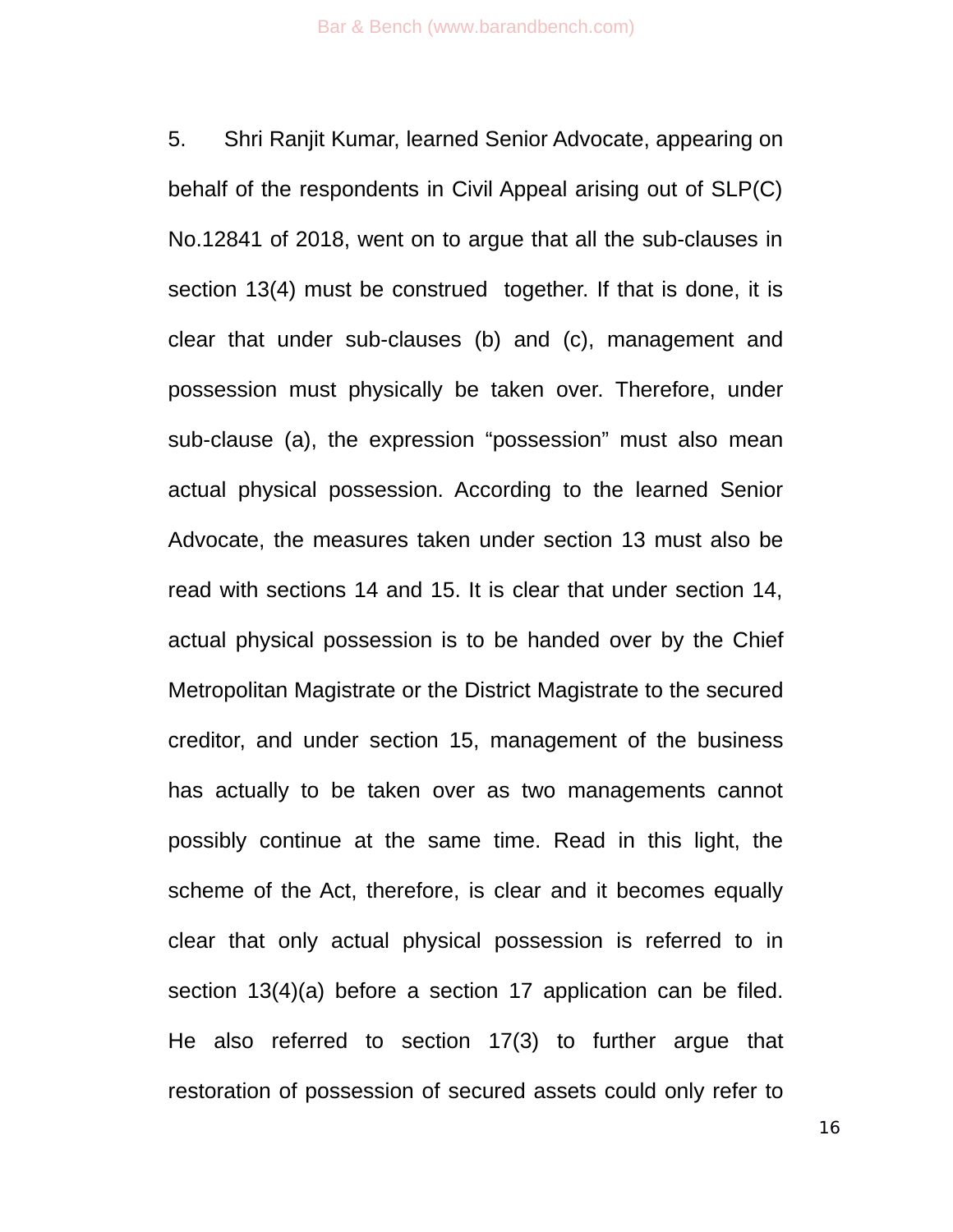restoration of actual physical possession thereby strengthening his interpretation of sections 13 and 17 of the Act. According to him, under section 19, compensation is also payable where possession taken is not in accordance with the provisions of the Act and 2002 Rules, again making it clear that when the Court or Tribunal directs the secured creditor to return such secured asset to the borrowers, compensation may be paid. Returning secured assets obviously would mean assets of which physical possession has been taken. When it came to reading rules 8(1) and 8(3) of the 2002 Rules, according to Shri Ranjit Kumar, rule 8(3) is the next step after symbolic possession is taken over under rule 8(1), and without taking of actual physical possession under rule 8(3), no sale can be made of any secured assets. Like Shri C.U. Singh before him, he agreed that the High Court had perhaps gone a little too far in its conclusion, and that the moment any real prejudice is caused to the borrower, the borrower can certainly approach the Tribunal. This would also include the stage at which a sale notice is issued under rule 8.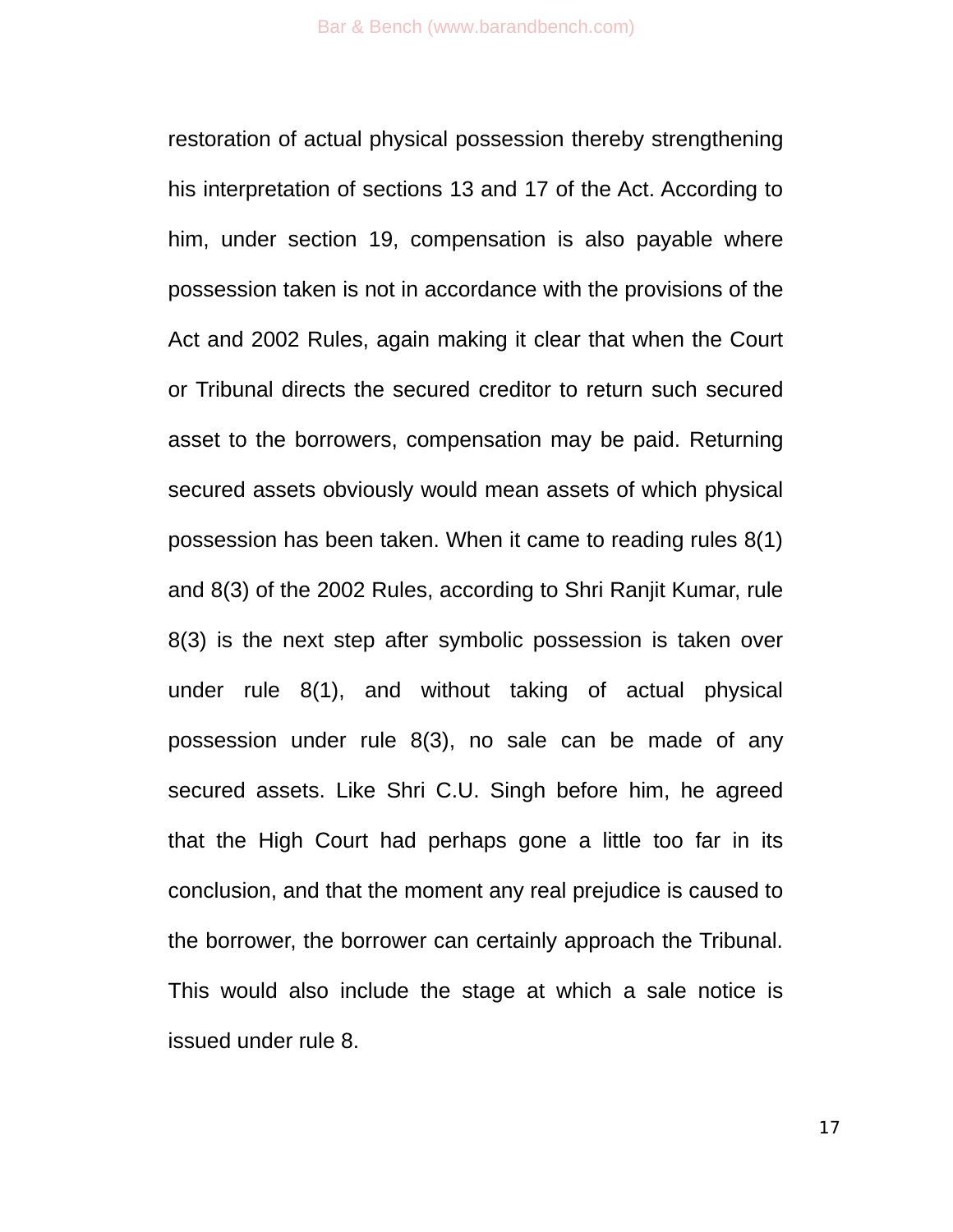6. Shri Ashish Dholakia, learned Advocate, appearing for the intervenor, State Bank of India, referred to the objects of the 2002 Act and relied upon the judgment of this Court in **Standard Chartered Bank v. V. Noble Kumar & Ors.**, (2013) 9 SCC 620 ("**Noble Kumar**"). He argued that if we were to grant an opportunity to a debtor to approach the Tribunal at the stage of symbolic possession, there would be little difference between the Recovery of Debts Due to Banks and Financial Institutions Act, 1993 (hereinafter referred to as the "**Recovery of Debts Act**") and the SARFAESI Act, and thus, we would destroy the very object for which the SARFAESI Act was enacted, namely, so that banks could recover their debts by selling properties outside the court process, something that the Recovery of Debts Act did not envisage. He also referred to and relied upon section 3 of the Transfer of Property Act for the definition of "a person is said to have notice" and Explanation II in particular, which referred to actual possession. According to him therefore, the correct stage would be the stage at which actual physical possession has been taken, upon which a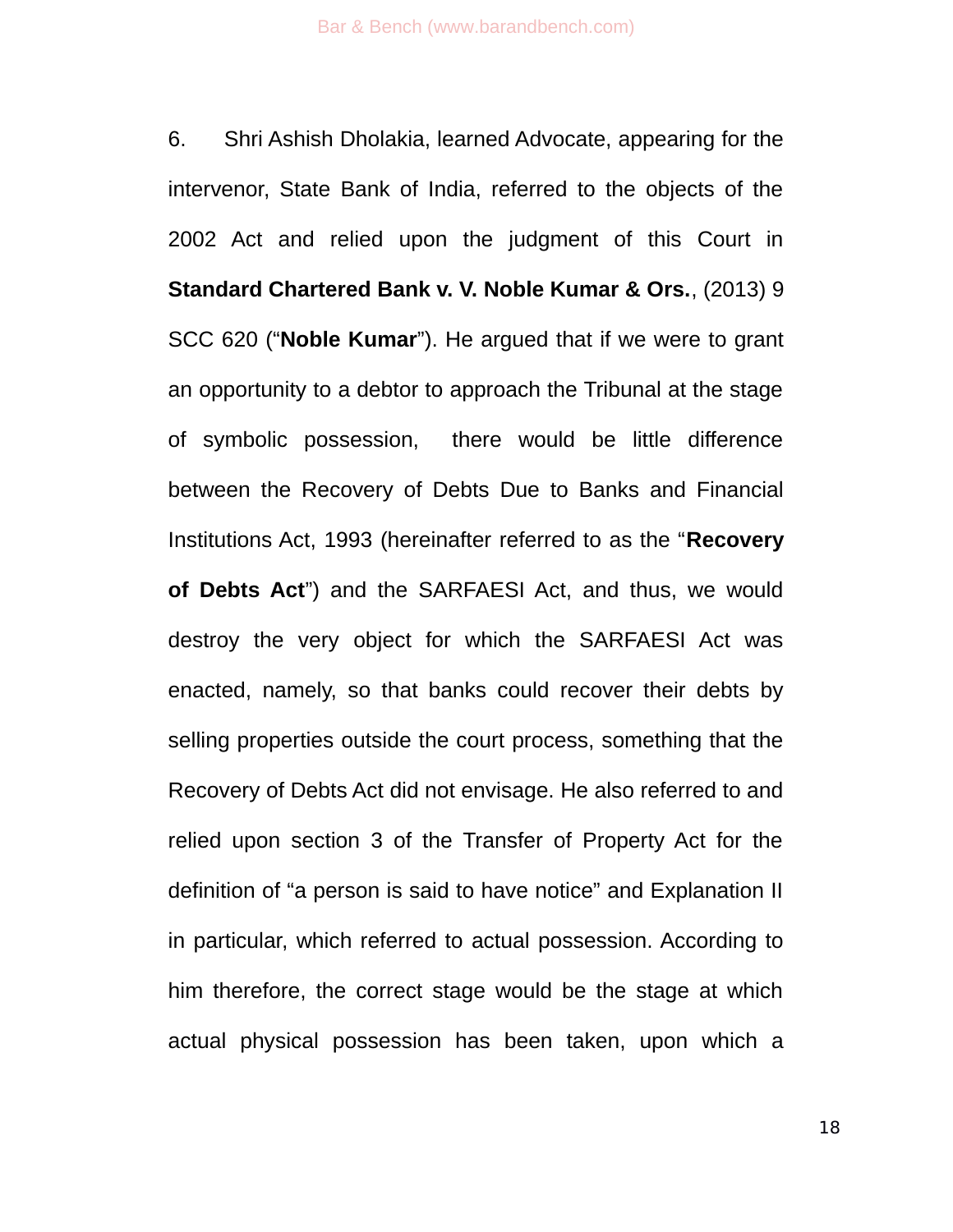debtor may then approach the Debts Recovery Tribunal under

section 17.

7. Having heard learned counsel for the parties, we may first

set out the Statement of Objects and Reasons for the 2002 Act.

The Statement of Objects and Reasons for the 2002 Act read

as follows:

"**Statement of Objects and Reasons**.—The financial sector has been one of the key drivers in India's efforts to achieve success in rapidly developing its economy. While the banking industry in India is progressively complying with the international prudential norms and accounting practices there are certain areas in which the banking and financial sector do not have a level playing field as compared to other participants in the financial markets in the world. There is no legal provision for facilitating securitisation of financial assets of banks and financial institutions. Further, unlike international banks, the banks and financial institutions in India do not have power to take possession of securities and sell them. Our existing legal framework relating to commercial transactions has not kept pace with the changing commercial practices and financial sector reforms. This has resulted in slow pace of recovery of defaulting loans and mounting levels of non-performing assets of banks and financial institutions. Narasimham Committee I and II and Andhyarujina Committee constituted by the Central Government for the purpose of examining banking sector reforms have considered the need for changes in the legal system in respect of these areas. These Committees, inter alia, have suggested enactment of a new legislation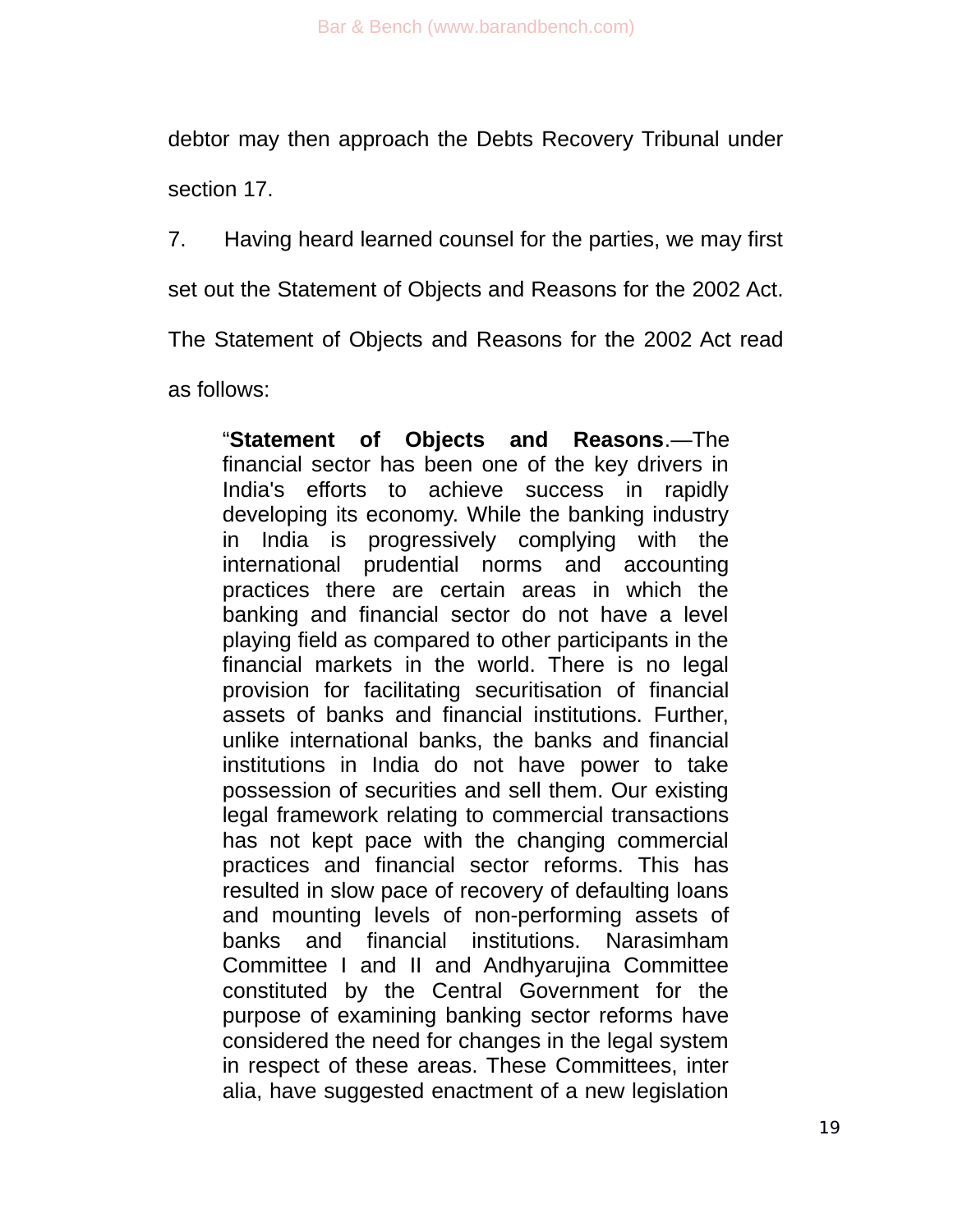for securitisation and empowering banks and financial institutions to take possession of the securities and to sell them without the intervention of the court. Acting on these suggestions, the Securitisation and Reconstruction of Financial Assets and Enforcement of Security Interest Ordinance, 2002 was promulgated on the 21st June, 2002 to regulate securitisation and reconstruction of financial assets and enforcement of security interest and for matters connected therewith or incidental thereto. The provisions of the Ordinance would enable banks and financial institutions to realise long-term assets, manage problem of liquidity, asset liability mismatches and improve recovery by exercising powers to take possession of securities, sell them and reduce non-performing assets by adopting measures for recovery or reconstruction.

2. It is now proposed to replace the Ordinance by a Bill, which, inter alia, contains provisions of the Ordinance to provide for—

(*a*) registration and regulation of securitisation companies or reconstruction companies by the Reserve Bank of India;

(*b*) facilitating securitisation of financial assets of banks and financial institutions with or without the benefit of underlying securities;

(*c*) facilitating easy transferability of financial assets by the securitisation company or reconstruction company to acquire financial assets of banks and financial institutions by issue of debentures or bonds or any other security in the nature of a debenture;

(*d*) empowering securitisation companies or reconstruction companies to raise funds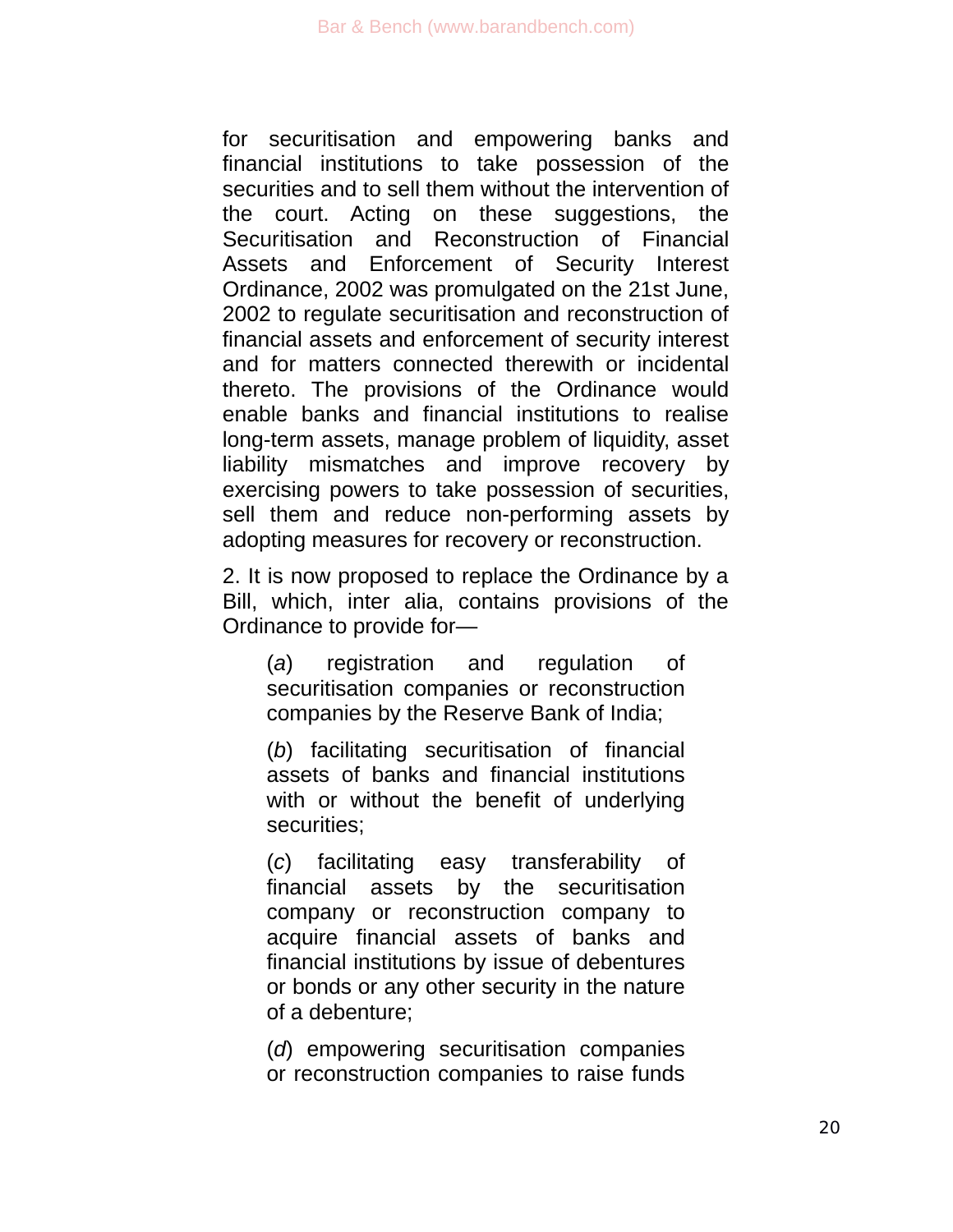by issue of security receipts to qualified institutional buyers;

(*e*) facilitating reconstruction of financial assets acquired by exercising powers of enforcement of securities or change of management or other powers which are proposed to be conferred on the banks and financial institutions;

(*f*) declaration of any securitisation company or reconstruction company registered with the Reserve Bank of India as a public financial institution for the purpose of Section 4-A of the Companies Act, 1956;

(*g*) defining "security interest" as any type of security including mortgage and charge on immovable properties given for due repayment of any financial assistance given by any bank or financial institution;

(*h*) empowering banks and financial institutions to take possession of securities given for financial assistance and sell or lease the same or take over management in the event of default, i.e. classification of the borrower's account as non-performing asset in accordance with the directions given or guidelines issued by the Reserve Bank of India from time to time;

(*i*) the rights of a secured creditor to be exercised by one or more of its officers authorised in this behalf in accordance with the rules made by the Central Government;

(*j*) an appeal against the action of any bank or financial institution to the concerned Debts Recovery Tribunal and a second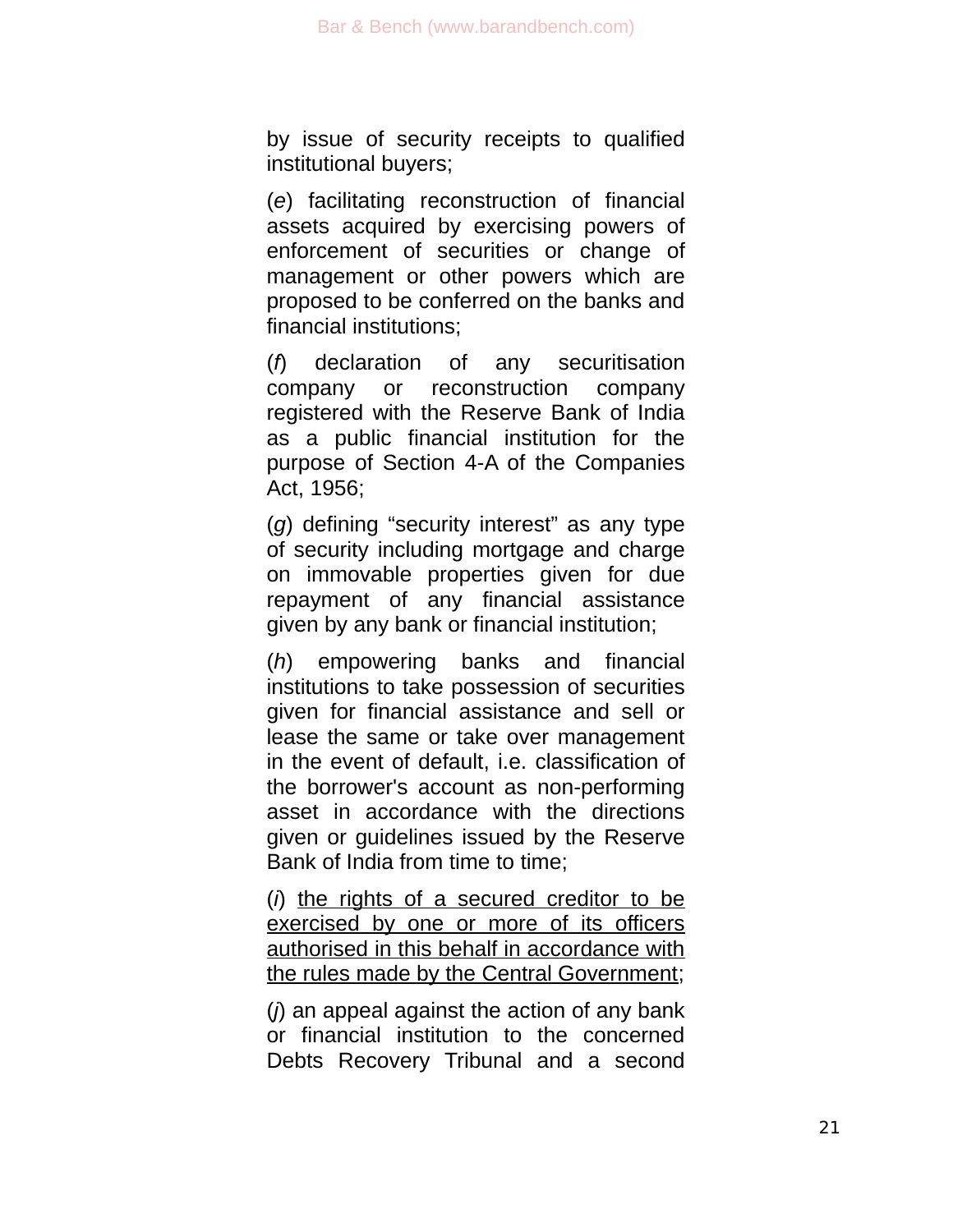appeal to the Appellate Debts Recovery Tribunal;

(*k*) setting-up or causing to be set-up a Central Registry by the Central Government for the purpose of registration of transactions relating to securitisation, asset reconstruction and creation of security interest;

(*l*) application of the proposed legislation initially to banks and financial institutions and empowerment of the Central Government to extend the application of the proposed legislation to non-banking financial companies and other entities;

(*m*) non-application of the proposed legislation to security interests in agricultural lands, loans not exceeding Rupees One lakh and cases where eighty per cent of the loans are repaid by the borrower.

3. The Bill seeks to achieve the above objects."

Section 13 with which we are concerned reads as follows:

"**13. Enforcement of security interest**.—(1) Notwithstanding anything contained in Section 69 or Section 69-A of the Transfer of Property Act, 1882 (4 of 1882), any security interest created in favour of any secured creditor may be enforced, without the intervention of the court or tribunal, by such creditor in accordance with the provisions of this Act.

(2) Where any borrower, who is under a liability to a secured creditor under a security agreement, makes any default in repayment of secured debt or any instalment thereof, and his account in respect of such debt is classified by the secured creditor as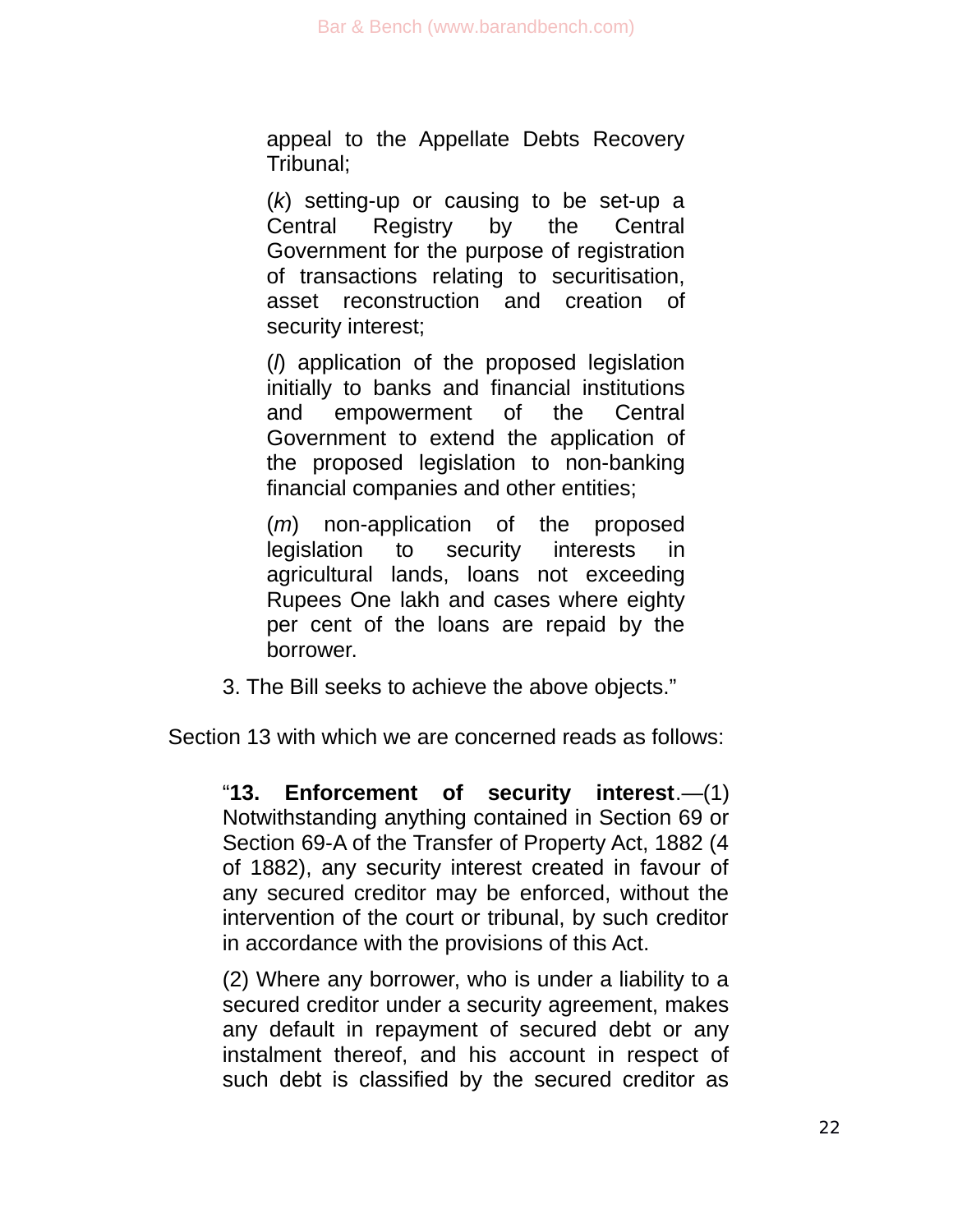non-performing asset, then, the secured creditor may require the borrower by notice in writing to discharge in full his liabilities to the secured creditor within sixty days from the date of notice failing which the secured creditor shall be entitled to exercise all or any of the rights under sub-section (4):

[1](#page-22-0) [Provided that—

(*i*) the requirement of classification of secured debt as non-performing asset under this sub-section shall not apply to a borrower who has raised funds through issue of debt securities; and

(*ii*) in the event of default, the debenture trustee shall be entitled to enforce security interest in the same manner as provided under this section with such modifications as may be necessary and in accordance with the terms and conditions of security documents executed in favour of the debenture trustee;]

(3) The notice referred to in sub-section (2) shall give details of the amount payable by the borrower and the secured assets intended to be enforced by the secured creditor in the event of non-payment of secured debts by the borrower.

[2](#page-22-1) [(3-A) If, on receipt of the notice under sub-section (2), the borrower makes any representation or raises any objection, the secured creditor shall consider such representation or objection and if the secured creditor comes to the conclusion that such representation or objection is not acceptable or tenable, he shall communicate <sup>[3](#page-22-2)</sup>[within fifteen days] of receipt of such representation or objection the

<span id="page-22-0"></span><sup>1</sup> *Ins*. by Act 44 of 2016, S. 11(*i*) (w.e.f. 1-9-2016).

<span id="page-22-1"></span><sup>2</sup> *Ins*. by Act 30 of 2004, S. 8 (w.r.e.f. 11-11-2004).

<span id="page-22-2"></span><sup>3</sup> *Subs*. for "within one week" by Act 1 of 2013, S. 5(*a*) (w.e.f. 15-1-2013).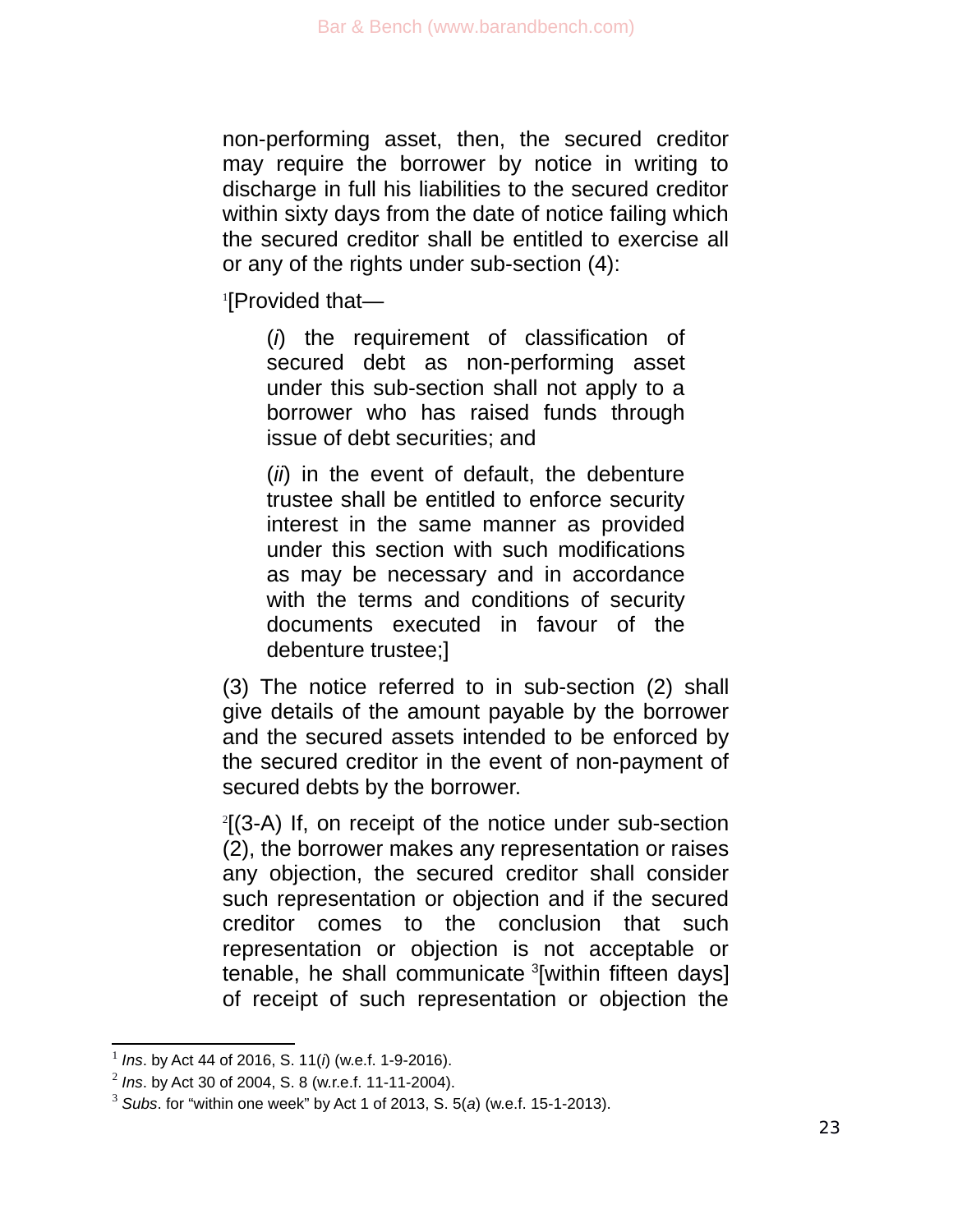reasons for non-acceptance of the representation or objection to the borrower :

Provided that the reasons so communicated or the likely action of the secured creditor at the stage of communication of reasons shall not confer any right upon the borrower to prefer an application to the Debts Recovery Tribunal under Section 17 or the Court of District Judge under Section 17-A.]

(4) In case the borrower fails to discharge his liability in full within the period specified in sub-section (2), the secured creditor may take recourse to one or more of the following measures to recover his secured debt, namely:—

(*a*) take possession of the secured assets of the borrower including the right to transfer by way of lease, assignment or sale for realising the secured asset;

[4](#page-23-0) [(*b*) take over the management of the business of the borrower including the right to transfer by way of lease, assignment or sale for realising the secured asset:

Provided that the right to transfer by way of lease, assignment or sale shall be exercised only where the substantial part of the business of the borrower is held as security for the debt:

Provided further that where the management of whole, of the business or part of the business is severable, the secured creditor shall take over the management of such business of the borrower which is relatable to the security for the debt;]

<span id="page-23-0"></span><sup>4</sup> *Subs*. by Act 30 of 2004, S. 8 (w.r.e.f. 11-11-2004). Prior to substitution it read as:

<sup>&</sup>quot;(*b*) take over the management of the secured assets of the borrower including the right to transfer by way of lease, assignment or sale and realise the secured asset;"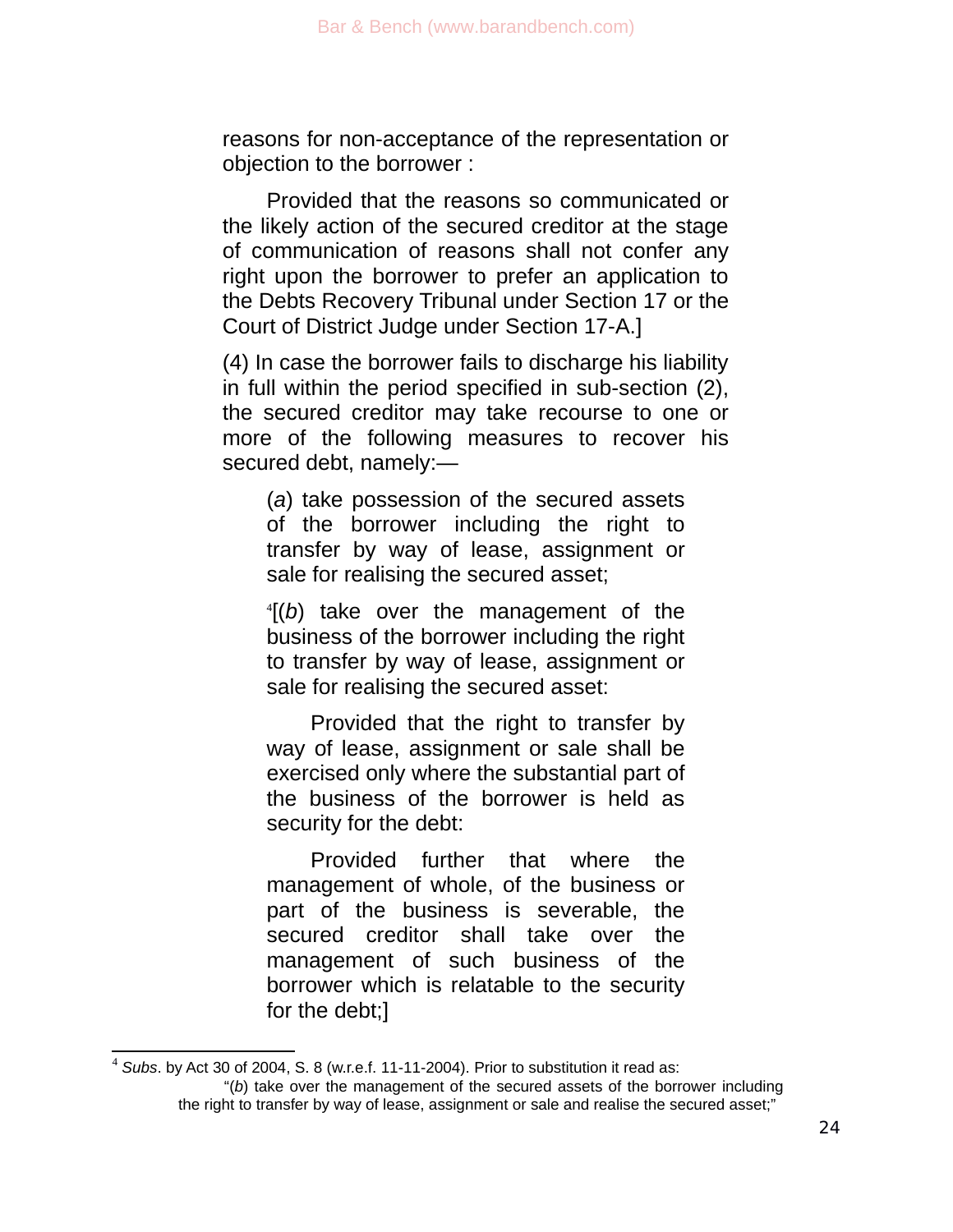(*c*) appoint any person (hereafter referred to as the manager), to manage the secured assets the possession of which has been taken over by the secured creditor;

(*d*) require at any time by notice in writing, any person who has acquired any of the secured assets from the borrower and from whom any money is due or may become due to the borrower, to pay the secured creditor, so much of the money as is sufficient to pay the secured debt.

(5) Any payment made by any person referred to in clause (*d*) of sub-section (4) to the secured creditor shall give such person a valid discharge as if he has made payment to the borrower.

[5](#page-24-0) [(5-A) Where the sale of an immovable property, for which a reserve price has been specified, has been postponed for want of a bid of an amount not less than such reserve price, it shall be lawful for any officer of the secured creditor, if so authorised by the secured creditor in this behalf, to bid for the immovable property on behalf of the secured creditor at any subsequent sale.

(5-B) Where the secured creditor, referred to in subsection (5-A), is declared to be the purchaser of the immovable property at any subsequent sale, the amount of the purchase price shall be adjusted towards the amount of the claim of the secured creditor for which the auction of enforcement of security interest is taken by the secured creditor, under sub-section (4) of Section 13.

(5-C) The provisions of Section 9 of the Banking Regulation Act, 1949 (10 of 1949) shall, as far as may be, apply to the immovable property acquired by secured creditor under sub-section (5-A).]

<span id="page-24-0"></span><sup>5</sup> *Ins*. by Act 1 of 2013, S. 5(*b*) (w.e.f. 15-1-2013)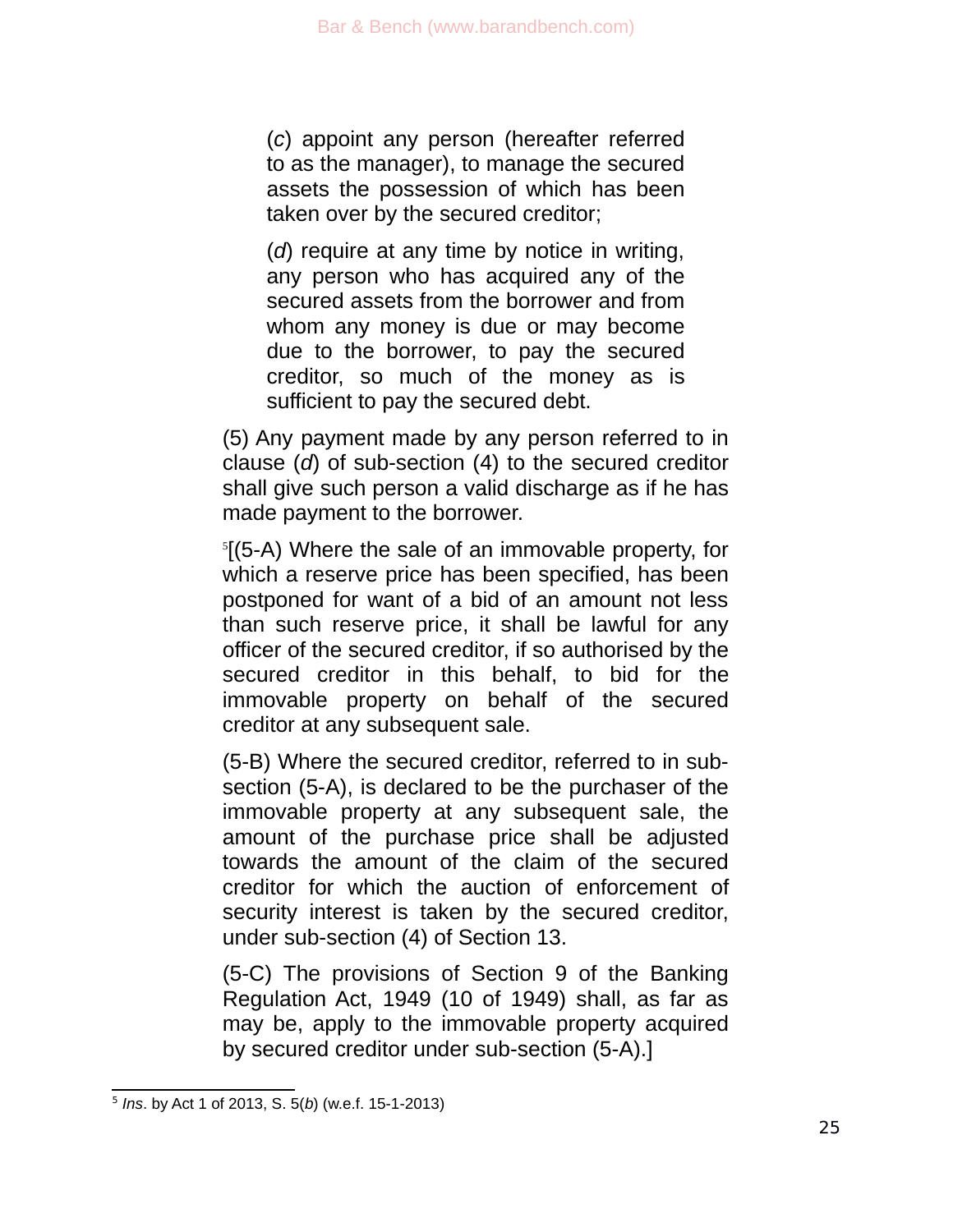(6) Any transfer of secured asset after taking possession thereof or take over of management under sub-section (4), by the secured creditor or by the manager on behalf of the secured creditor shall vest in the transferee all rights in, or in relation to, the secured asset transferred as if the transfer had been made by the owner of such secured asset.

#### xxx xxx xxx

(13) No borrower shall, after receipt of notice referred to in sub-section (2), transfer by way of sale, lease or otherwise (other than in the ordinary course of his business) any of his secured assets referred to in the notice, without prior written consent of the secured creditor."

### Section 14(1) of the Act reads as follows:

"**14. Chief Metropolitan Magistrate or District Magistrate to assist secured creditor in taking possession of secured asset**.—(1) Where the possession of any secured assets is required to be taken by the secured creditor or if any of the secured asset is required to be sold or transferred by the secured creditor under the provisions of this Act, the secured creditor may, for the purpose of taking possession or control of any such secured assets, request, in writing, the Chief Metropolitan Magistrate or the District Magistrate within whose jurisdiction any such secured asset or other documents relating thereto may be situated or found, to take possession thereof, and the Chief Metropolitan Magistrate or, as the case may be, the District Magistrate shall, on such request being made to him—

(*a*) take possession of such asset and documents relating thereto; and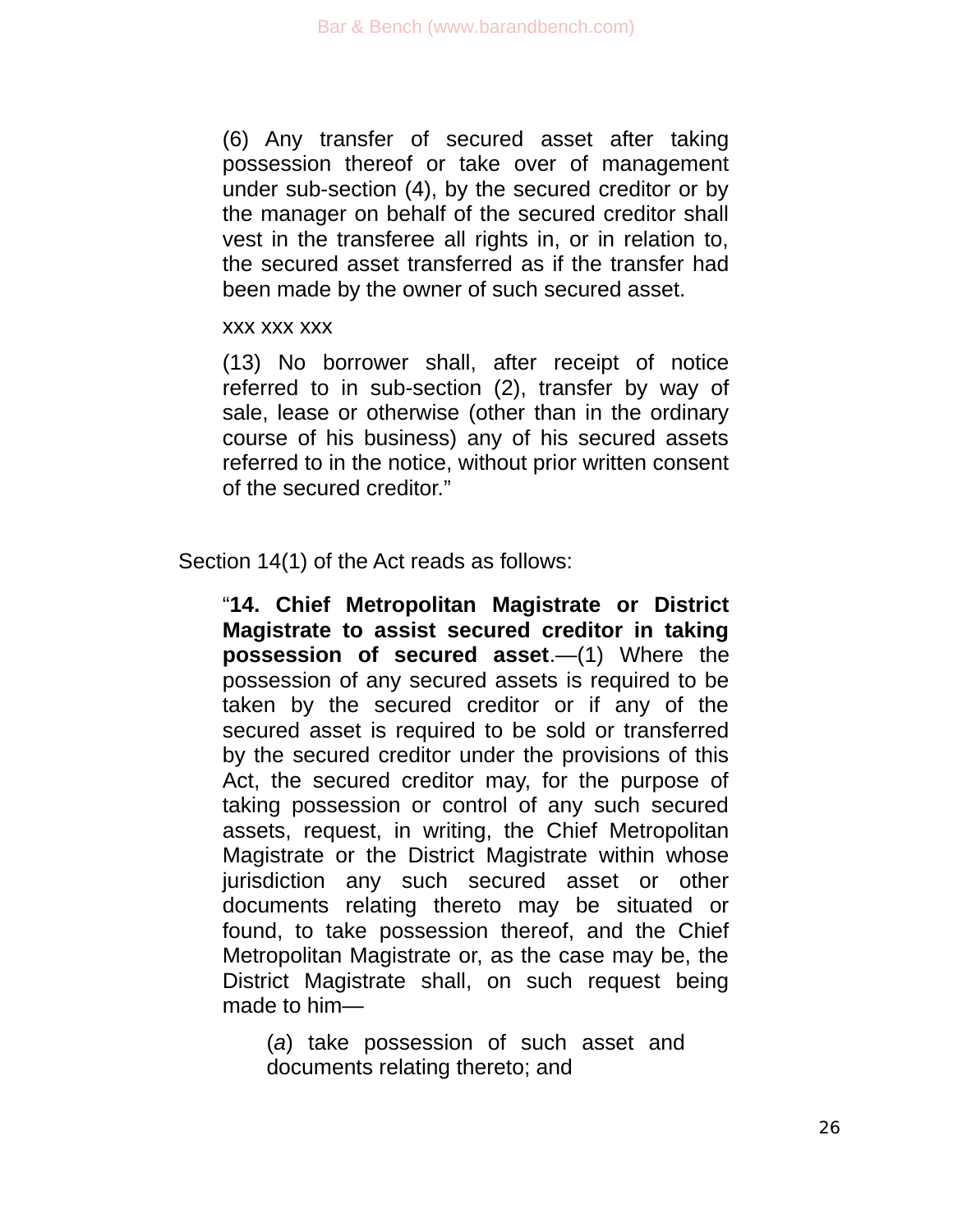(*b*) forward such asset and documents to the secured creditor:

xxx xxx xxx"

Section 15(1) of the Act reads as follows:

"**15. Manner and effect of takeover of management**.—(1) <sup>[6](#page-26-0)</sup>[When the management of business of a borrower is taken over by a  $7$  [asset reconstruction company] under clause (*a*) of Section 9 or, as the case may be, by a secured creditor under clause (*b*) of sub-section (4) of Section 13], the secured creditor may, by publishing a notice in a newspaper published in English language and in a newspaper published in an Indian language in circulation in the place where the principal office of the borrower is situated, appoint as many persons as it thinks fit—

(*a*) in a case in which the borrower is a company as defined in the Companies Act, 1956 (1 of 1956), to be the directors of that borrower in accordance with the provisions of that Act; or

(*b*) in any other case, to be the administrator of the business of the borrower.

xxx xxx xxx"

Section 17 of the Act reads as follows:

### " [8](#page-26-2) **[17. Application against measures to recover secured debts]**.—(1) Any person (including

<span id="page-26-0"></span><sup>&</sup>lt;sup>6</sup> Subs. for "When the management of business of a borrower is taken over by a secured creditor" by Act 30 of 2004, S. 9 (w.r.e.f. 11-11-2004).

<span id="page-26-1"></span><sup>7</sup> *Subs*. for "securitisation company or a reconstruction company" by Act 44 of 2016, S. 3(*i*) (w.e.f. 1-9-2016).

<span id="page-26-2"></span><sup>8</sup> *Subs*. for "Right to appeal" by Act 44 of 2016, S. 14(*i*) (w.e.f. 1-9-2016).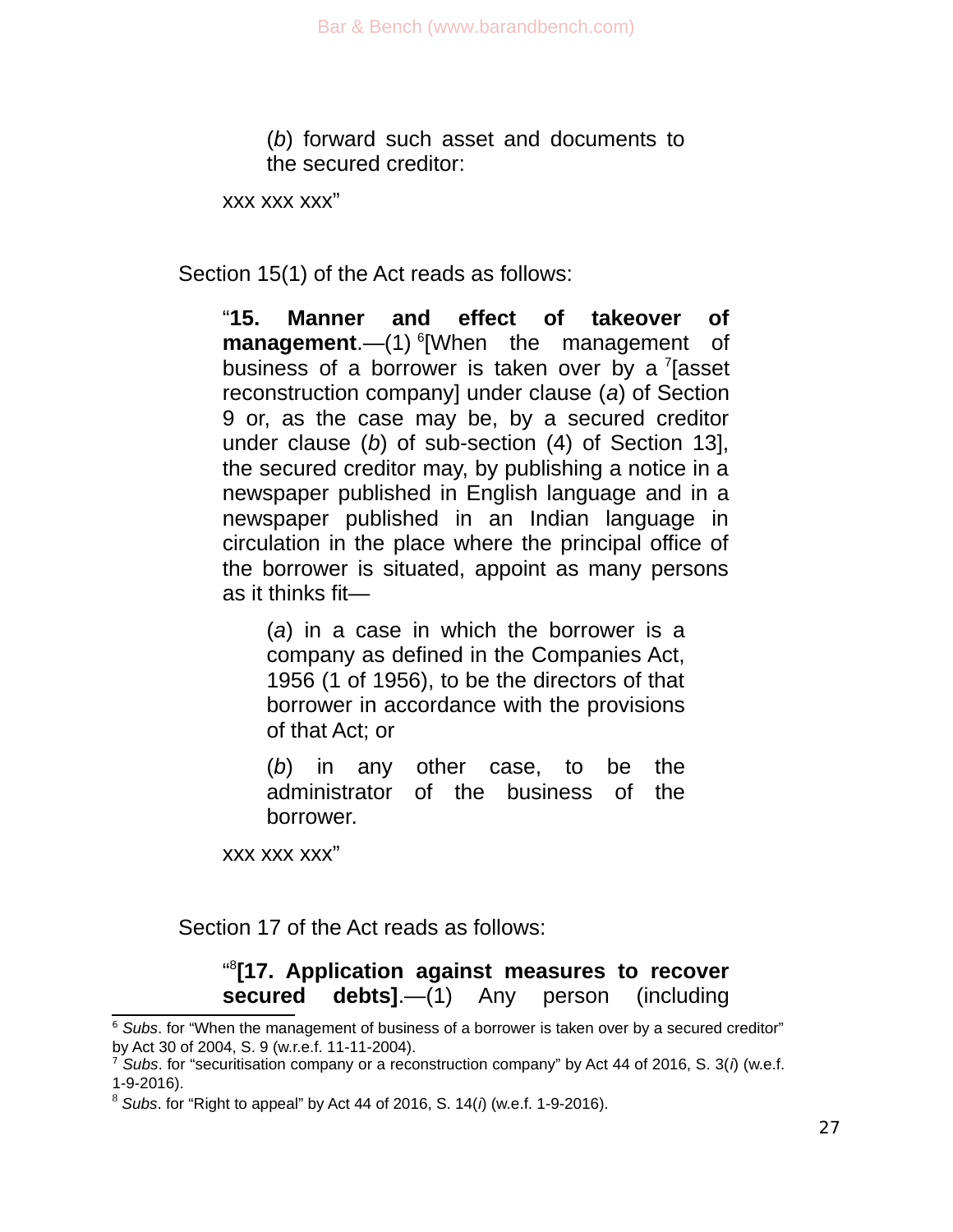borrower,) aggrieved by any of the measures referred to in sub-section (4) of Section 13 taken by the secured creditor or his authorised officer under this chapter, <sup>[9](#page-27-0)</sup>[may make an application along with such fee, as may be prescribed,] to the Debts Recovery Tribunal having jurisdiction in the matter within forty-five days from the date on which such measure had been taken:

<sup>[10](#page-27-1)</sup>[Provided that different fees may be prescribed for making the application by the borrower and the person other than the borrower.]

[11](#page-27-2)[*Explanation*.—For the removal of doubts, it is hereby declared that the communication of the reasons to the borrower by the secured creditor for not having accepted his representation or objection or the likely action of the secured creditor at the stage of communication of reasons to the borrower shall not entitle the person (including borrower) to make an application to the Debts Recovery Tribunal under sub-section (1) of section 17.]

 $12$ [(1-A) An application under sub-section (1) shall be filed before the Debts Recovery Tribunal within the local limits of whose jurisdiction—

(*a*) the cause of action, wholly or in part, arises;

(*b*) where the secured asset is located; or

(*c*) the branch or any other office of a bank or financial institution is maintaining an account in which debt claimed is outstanding for the time being.]

<span id="page-27-0"></span><sup>9</sup> *Subs*. for "may prefer an appeal" by Act 30 of 2004, S. 10 (w.r.e.f. 21-6-2002).

<span id="page-27-1"></span><sup>10</sup> *Ins*. by Act 30 of 2004, S. 10 (w.r.e.f. 21-6-2002).

<span id="page-27-2"></span><sup>11</sup> *Ins*. by Act 30 of 2004, S. 10 (w.r.e.f. 11-11-2004).

<span id="page-27-3"></span><sup>12</sup> *Ins*. by Act 44 of 2016, S. 14(*ii*) (w.e.f. 1-9-2016).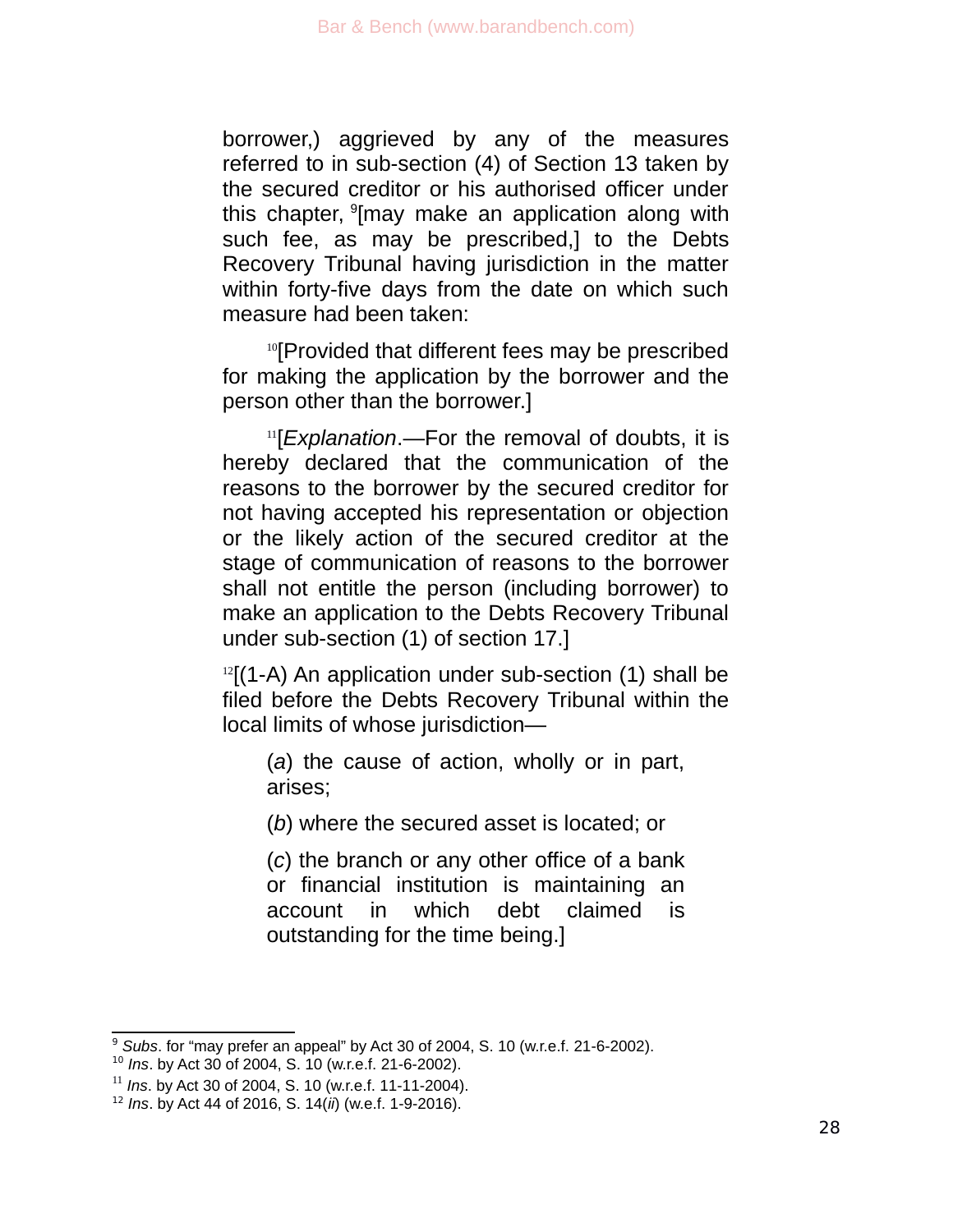$13$ [(2) The Debts Recovery Tribunal shall consider whether any of the measures referred to in subsection (4) of Section 13 taken by the secured creditor for enforcement of security are in accordance with the provisions of this Act and the rules made thereunder.

 $14$ [(3) If, the Debts Recovery Tribunal, after examining the facts and circumstances of the case and evidence produced by the parties, comes to the conclusion that any of the measures referred to in sub-section (4) of section 13, taken by the secured creditor are not in accordance with the provisions of this Act and the rules made thereunder, and require restoration of the management or restoration of possession, of the secured assets to the borrower or other aggrieved person, it may, by order,—

(*a*) declare the recourse to any one or more measures referred to in sub-section (4) of section 13 taken by the secured creditor as invalid; and

Provided that the Debts Recovery Tribunal may, for reasons to be recorded in writing, waive or reduce the amount to be deposited under this section.

(3) Save as otherwise provided in this Act, the Debts Recovery Tribunal shall, as far as may be, dispose of the appeal in accordance with the provisions of the Recovery of Debts Due to Banks and Financial Institutions Act, 1993 (51 of 1993) and rules made thereunder."

<span id="page-28-1"></span><sup>14</sup> Subs. by Act 44 of 2016, S. 14(*iii*) (w.e.f. 1-9-2016). Prior to substitution it read as:

"(3) If, the Debts Recovery Tribunal, after examining the facts and circumstances of the case and evidence produced by the parties, comes to the conclusion that any of the measures referred to in sub-section (4) of Section 13, taken by the secured creditor are not in accordance with the provisions of this Act and the rules made thereunder, and require restoration of the management of the business to the borrower or restoration of possession of the secured assets to the borrower, it may by order, declare the recourse to any one or more measures referred to in sub-section (4) of Section 13 taken by the secured creditors as invalid and restore the possession of the secured assets to the borrower or restore the management of the business to the borrower, as the case may be, and pass such order as it may consider appropriate and necessary in relation to any of the recourse taken by the secured creditor under sub-section (4) of Section 13.".

<span id="page-28-0"></span><sup>13</sup> *Subs*. for sub-sections (2) and (3) by Act 30 of 2004, S. 10 (w.r.e.f. 11-11-2004). Prior to substitution sub-sections (2) and (3) read as:

<sup>&</sup>quot;(2) Where an appeal is preferred by a borrower, such appeal shall not be entertained by the Debts Recovery Tribunal unless the borrower has deposited with the Debts Recovery Tribunal seventy-five per cent of the amount claimed in the notice referred to in sub-section (2) of Section 13: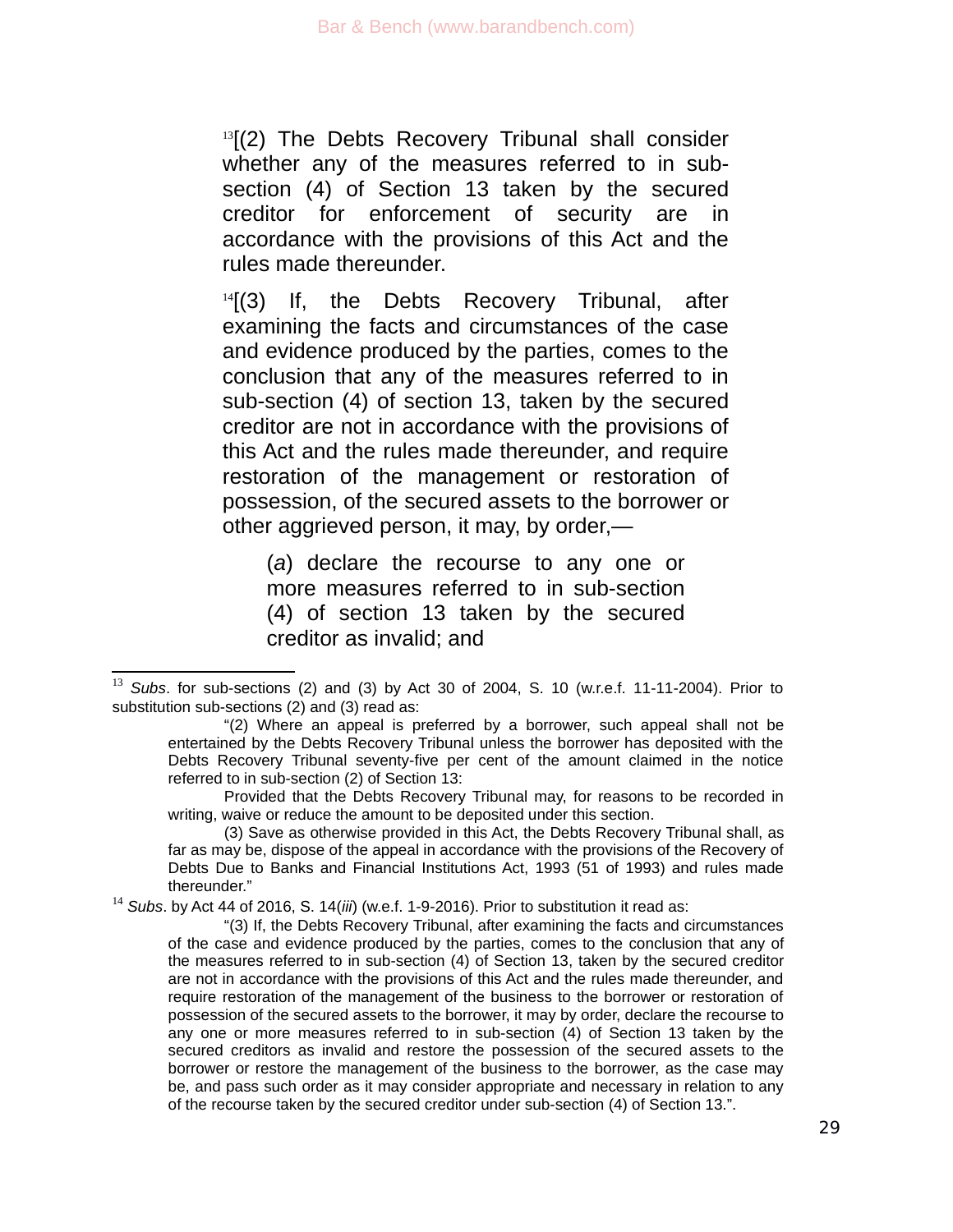(*b*) restore the possession of secured assets or management of secured assets to the borrower or such other aggrieved person, who has made an application under sub-section (1), as the case may be; and

(*c*) pass such other direction as it may consider appropriate and necessary in relation to any of the recourse taken by the secured creditor under sub-section (4) of section 13.]

(4) If, the Debts Recovery Tribunal declares the recourse taken by a secured creditor under subsection (4) of Section 13, is in accordance with the provisions of this Act and the rules made thereunder, then, notwithstanding anything contained in any other law for the time being in force, the secured creditor shall be entitled to take recourse to one or more of the measures specified under sub-section (4) of Section 13 to recover his secured debt.

 $15$ [(4-A) Where—

(*i*) any person, in an application under subsection (1), claims any tenancy or leasehold rights upon the secured asset, the Debt Recovery Tribunal, after examining the facts of the case and evidence produced by the parties in relation to such claims shall, for the purposes of enforcement of security interest, have the jurisdiction to examine whether lease or tenancy,—

> (*a*) has expired or stood determined; or

<span id="page-29-0"></span><sup>15</sup> *Ins*. by Act 44 of 2016, S. 14(*iv*) (w.e.f. 1-9-2016).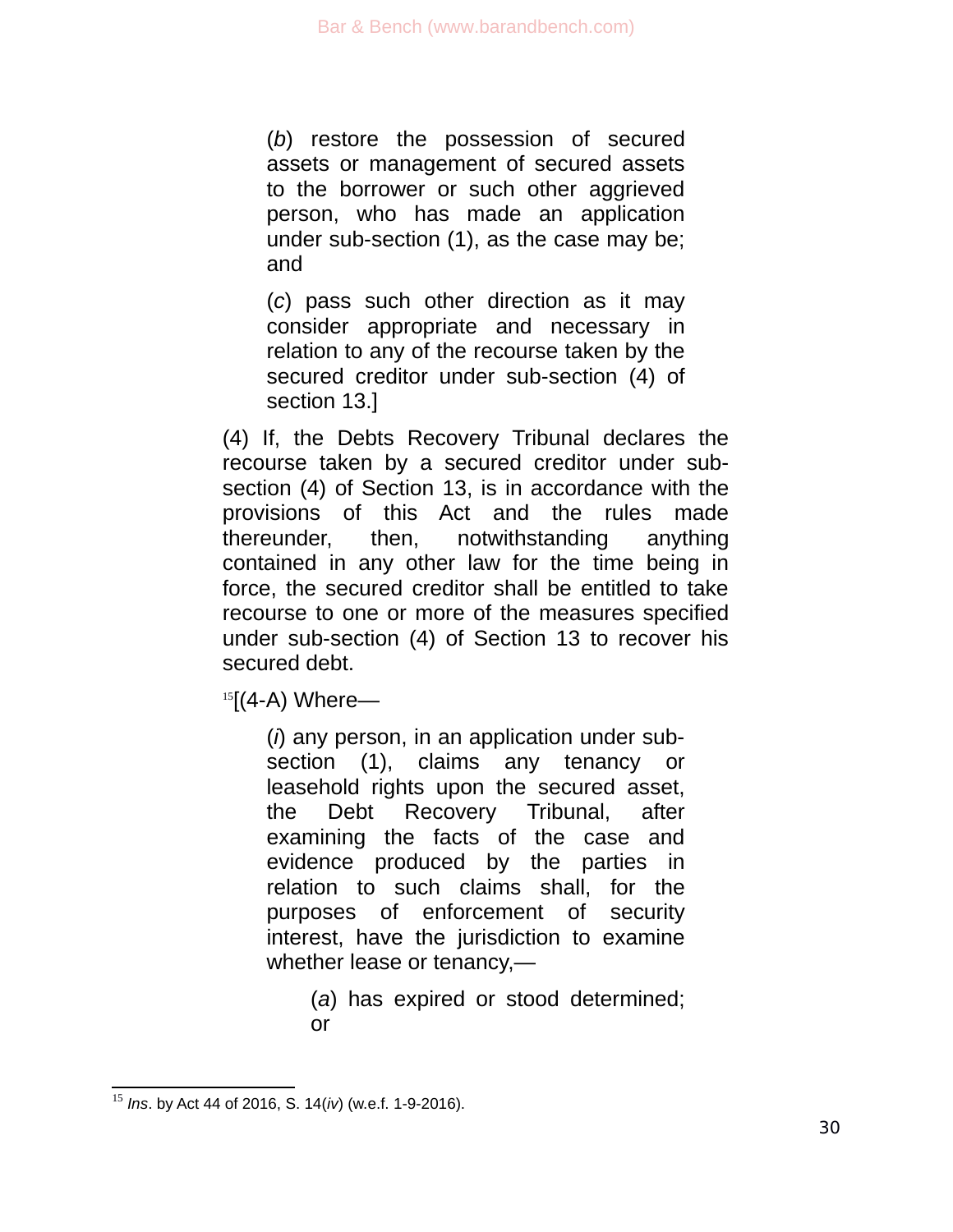(*b*) is contrary to Section 65-A of the Transfer of Property Act, 1882 (4 of 1882); or

(*c*) is contrary to terms of mortgage; or

(*d*) is created after the issuance of notice of default and demand by the Bank under sub-section (2) of Section 13 of the Act; and

(*ii*) the Debt Recovery Tribunal is satisfied that tenancy right or leasehold rights claimed in secured asset falls under the sub-clause (*a*) or sub-clause (*b*) or subclause (*c*) or sub-clause (*d*) of clause (*i*), then notwithstanding anything to the contrary contained in any other law for the time being in force, the Debt Recovery Tribunal may pass such order as it deems fit in accordance with the provisions of this Act.]

(5) Any application made under sub-section (1) shall be dealt with by the Debts Recovery Tribunal as expeditiously as possible and disposed of within sixty days from the date of such application:

Provided that the Debts Recovery Tribunal may, from time to time, extend the said period for reasons to be recorded in writing, so, however, that the total period of pendency of the application with the Debts Recovery Tribunal, shall not exceed four months from the date of making of such application made under sub-section (1).

(6) If the application is not disposed of by the Debts Recovery Tribunal within the period of four months as specified in sub-section (5), any party to the application may make an application, in such form as may be prescribed, to the Appellate Tribunal for directing the Debts Recovery Tribunal for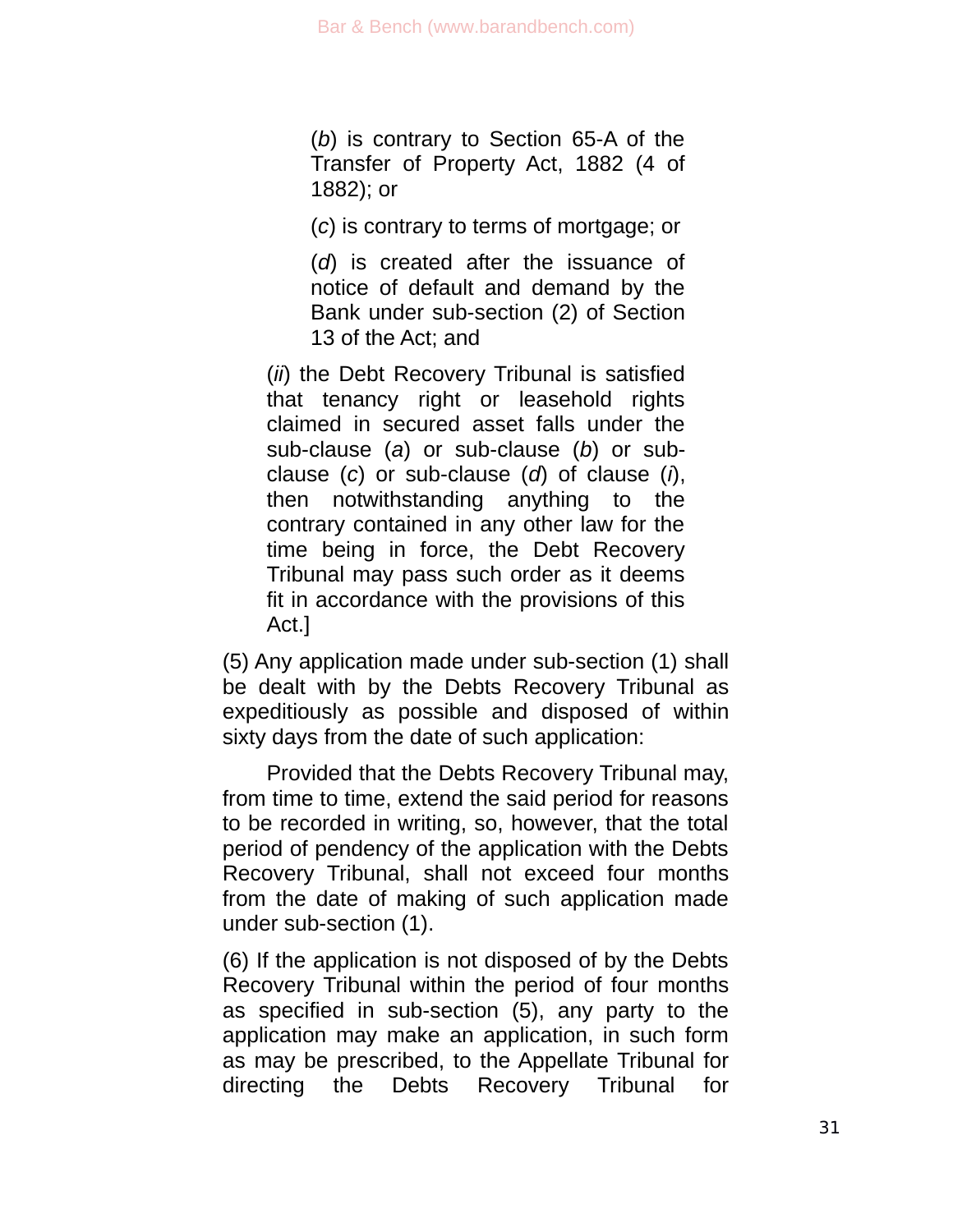expeditious disposal of the application pending before the Debts Recovery Tribunal and the Appellate Tribunal may, on such application, make an order for expeditious disposal of the pending application by the Debts Recovery Tribunal.

(7) Save as otherwise provided in this Act, the Debts Recovery Tribunal shall, as far as may be, dispose of the application in accordance with the provisions of the Recovery of Debts Due to Banks and Financial Institutions Act, 1993 (51 of 1993) and the rules made thereunder.]"

Rule 8 of the 2002 Rules reads as follows:

"**8. Sale of immovable secured assets**.—(1) Where the secured asset is an immovable property, the authorised officer shall take or cause to be taken possession, by delivering a possession notice prepared as nearly as possible in Appendix IV to these rules, to the borrower and by affixing the possession notice on the outer door or at such conspicuous place of the property.

 $(2)$  <sup>[16](#page-31-0)</sup>[The possession notice as referred to in subrule (1) shall also be published, as soon as possible but in any case not later than seven days from the date of taking possession, in two leading newspapers], one in vernacular language having sufficient circulation in that locality, by the authorised officer.

 $17$ [(2-A) All notices under these rules may also be served upon the borrower through electronic mode of service, in addition to the modes prescribed under sub-rule (1) and sub-rule (2) of rule 8.]

<span id="page-31-0"></span><sup>&</sup>lt;sup>16</sup> Subs. for "The possession notice as referred to in sub-rule (1) shall also be published in two leading newspaper" by S.O. 1837(E), dated 26-10-2007 (w.e.f. 26-10-2007).

<span id="page-31-1"></span><sup>17</sup> *Ins.* by G.S.R. 1046(E), dt. 3-11-2016 (w.e.f. 4-11-2016).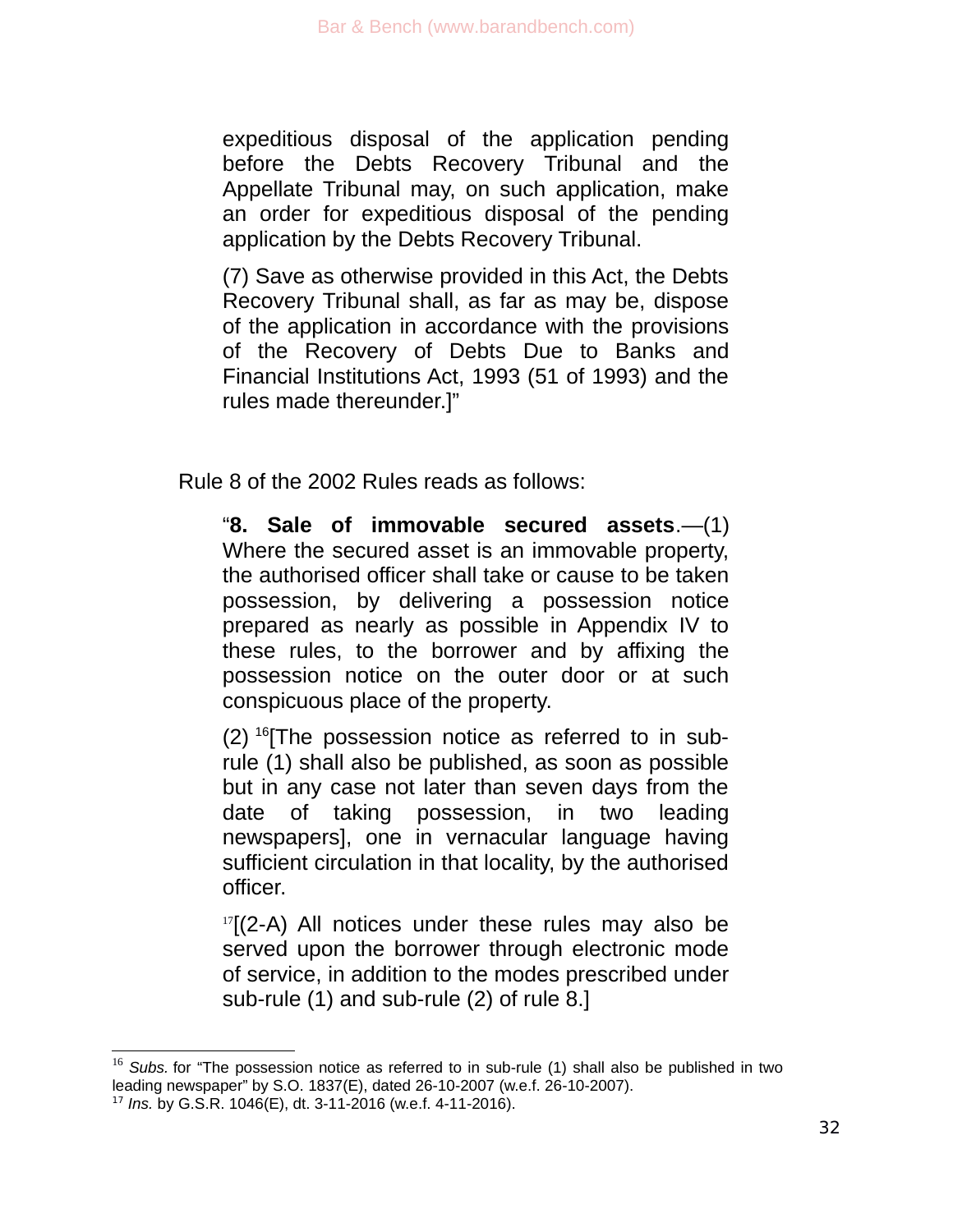(3) In the event of possession of immovable property is actually taken by the authorised officer, such property shall be kept in his own custody or in the custody of any person authorised or appointed by him, who shall take as much care of the property in his custody as a owner of ordinary prudence would, under the similar circumstances, take of such property.

(4) The authorised officer shall take steps for preservation and protection of secured assets and insure them, if necessary, till they are sold or otherwise disposed of.

(5) Before effecting sale of the immovable property referred to in sub-rule (1) of rule 9, the authorised officer shall obtain valuation of the property from an approved valuer and in consultation with the secured creditor, fix the reserve price of the property and may sell the whole or any part of such immovable secured asset by any of the following methods:—

(*a*) by obtaining quotations from the persons dealing with similar secured assets or otherwise interested in buying the such assets; or

(*b*) by inviting tenders from the public;

[18](#page-32-0)[(*c*) by holding public auction including through e-auction mode; or]

(*d*) by private treaty.

(6) the authorised officer shall serve to the borrower a notice of thirty days for sale of the immovable secured assets, under sub-rule (5):

Provided that if the sale of such secured asset is being effected by either inviting tenders from the

<span id="page-32-0"></span><sup>18</sup> *Subs.* by G.S.R. 1046(E), dt. 3-11-2016 (w.e.f. 4-11-2016). Prior to substitution it read as: "(*c*) by holding public auction; or"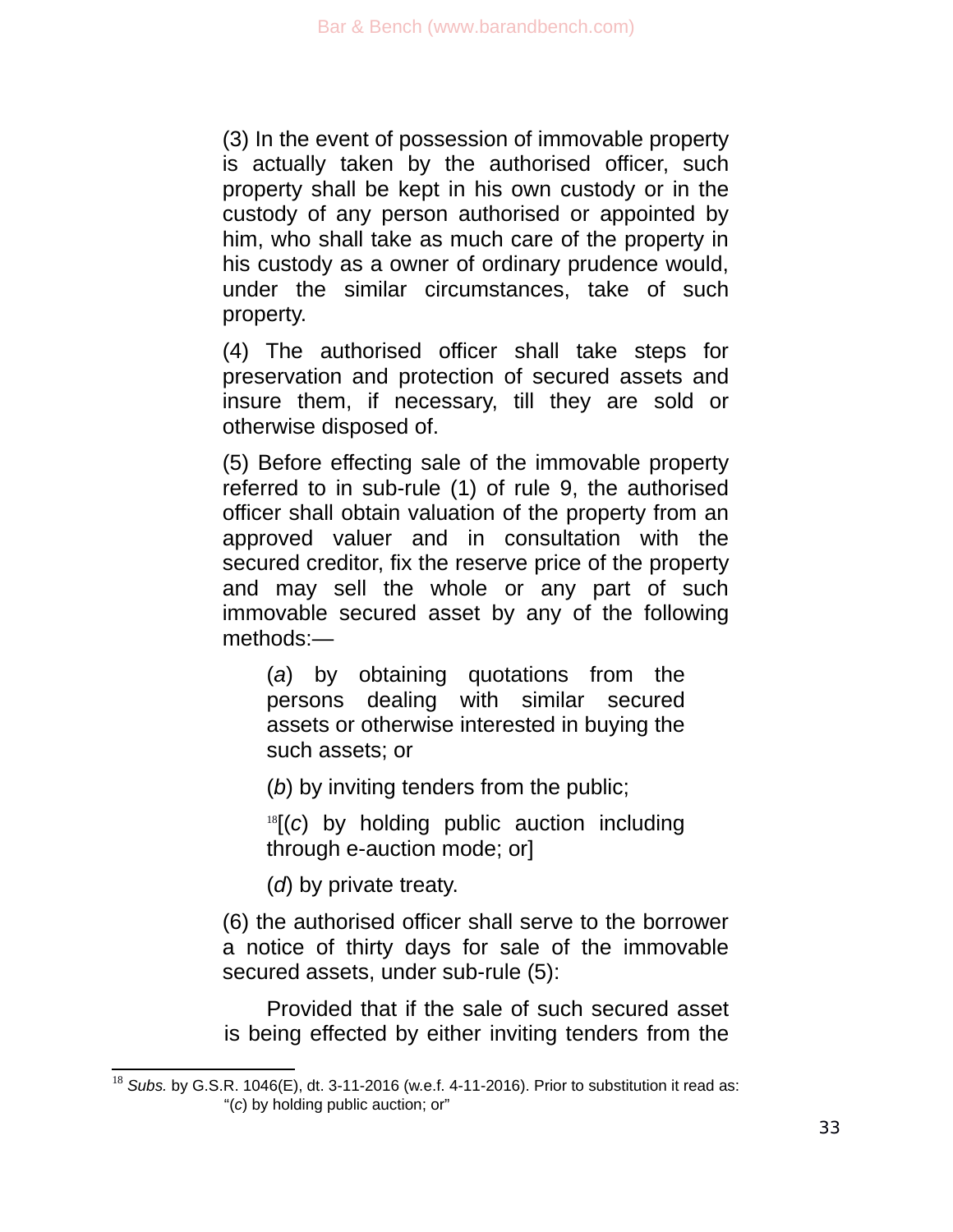public or by holding public auction, the secured creditor shall cause a public notice in two leading newspapers one in vernacular language having sufficient circulation in the locality by setting out the terms of sale, which shall include,—

(*a*) the description of the immovable property to be sold, including the details of the encumbrances known to the secured creditor;

(*b*) the secured debt for recovery of which the property is to be sold;

(*c*) reserve price, below which the property may not be sold;

(*d*) time and place of public auction or the time after which sale by any other mode shall be completed;

(*e*) depositing earnest money as may be stipulated by the secured creditor;

(*f*) any other thing which the authorised officer considers it material for a purchaser to know in order to judge the nature and value of the property.

(7) Every notice of sale shall be affixed on a conspicuous part of the immovable property and may, if the authorised officer deems it fit, put on the website of the secured creditor on the Internet.

(8) Sale by any methods other than public auction or public tender, shall be on such terms as may be settled <sup>[19](#page-33-0)</sup>[between the secured creditor and the proposed purchaser in writing]."

Appendix IV to the 2002 Rules reads as follows:

<span id="page-33-0"></span><sup>&</sup>lt;sup>19</sup> Subs. for "between the parties in writing" by G.S.R. 1046(E), dt. 3-11-2016 (w.e.f. 4-11-2016).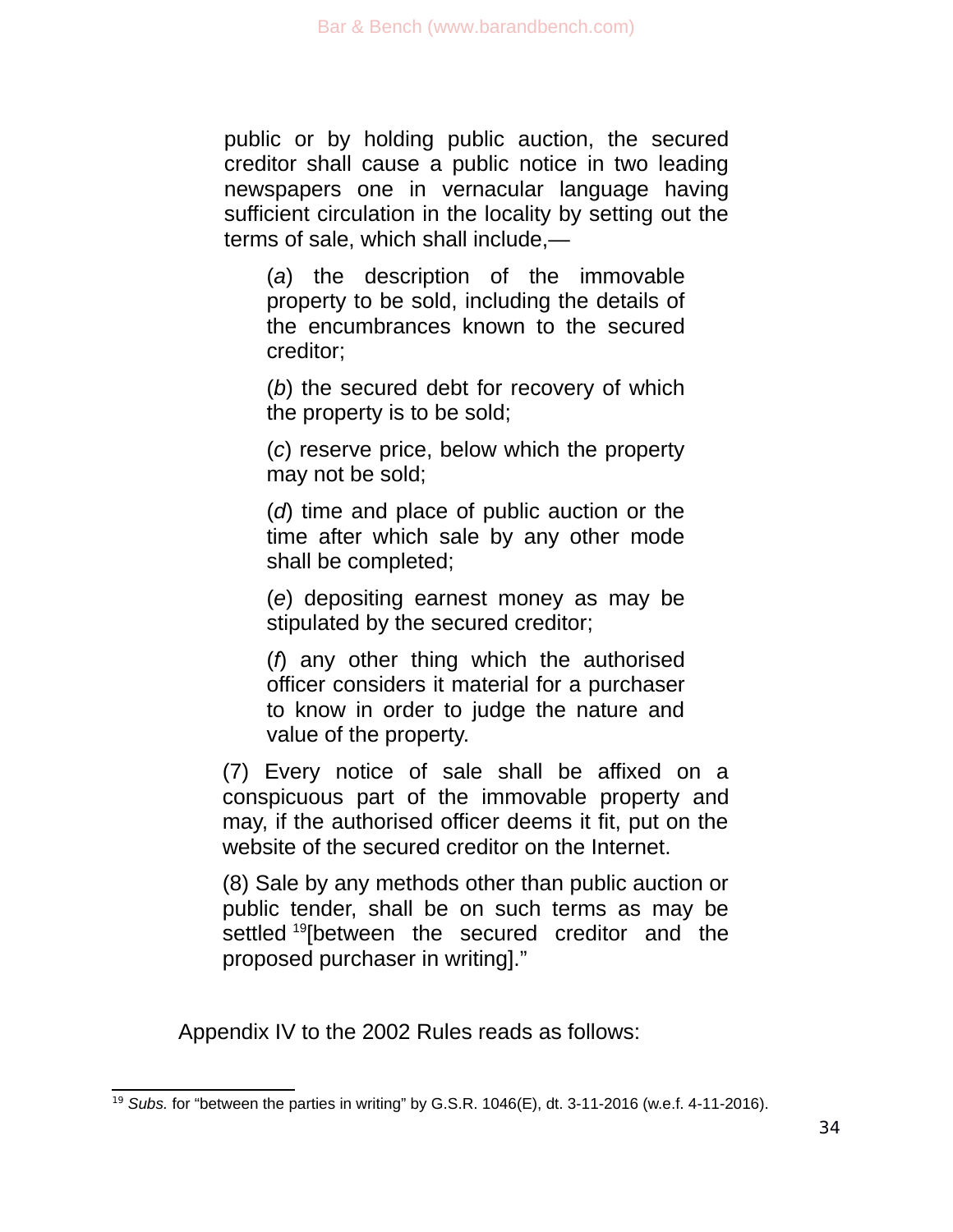### "APPENDIX IV

[*See* rule 8(1)]

### **POSSESSION NOTICE**

(*for immovable property*)

### **Whereas**

The undersigned being the authorised officer of the ………..…………………. (name of the Institution) under the Securitisation and Reconstruction of Financial Assets and Enforcement of Security Interest  $^{20}$  $^{20}$  $^{20}$ [Act, 2002 (54 of 2002)] and in exercise of powers conferred under Section 13(12) read with <sup>[21](#page-34-1)</sup>[Rule 3] of the Security Interest (Enforcement) Rules, 2002 issued a demand notice dated ………………. calling upon the borrower Shri ………………..………. /M/s ………………………… to repay the amount mentioned in the notice being Rs …………… (in words …………………………) within 60 days from the date of receipt of the said notice.

 $22$ [The borrower having failed to repay the amount, notice is hereby given to the borrower and the public in general that the undersigned has taken possession of the property described herein below in exercise of powers conferred on him under subsection (4) of Section 13 of Act read with Rule 8 of the Security Interest Enforcement) Rules, 2002 on this the …….day of ….. of the year……]

The borrower in particular and the public in general is hereby cautioned not to deal with the property and any dealings with the property will be subject to the charge of the …………… …………………………. (name of the Institution) for an amount Rs. ……………….. and interest thereon.

<span id="page-34-0"></span><sup>20</sup> *Subs.* for "Ordinance" by S.O. 103(E), dated 2-2-2007 (w.e.f. 2-2-2007).

<span id="page-34-1"></span><sup>21</sup> *Subs.* for "Rule 9" by G.S.R. 1046(E), dt. 3-11-2016 (w.e.f. 4-11-2016).

<span id="page-34-2"></span><sup>22</sup> *Subs.* by G.S.R. 1046(E), dt. 3-11-2016 (w.e.f. 4-11-2016).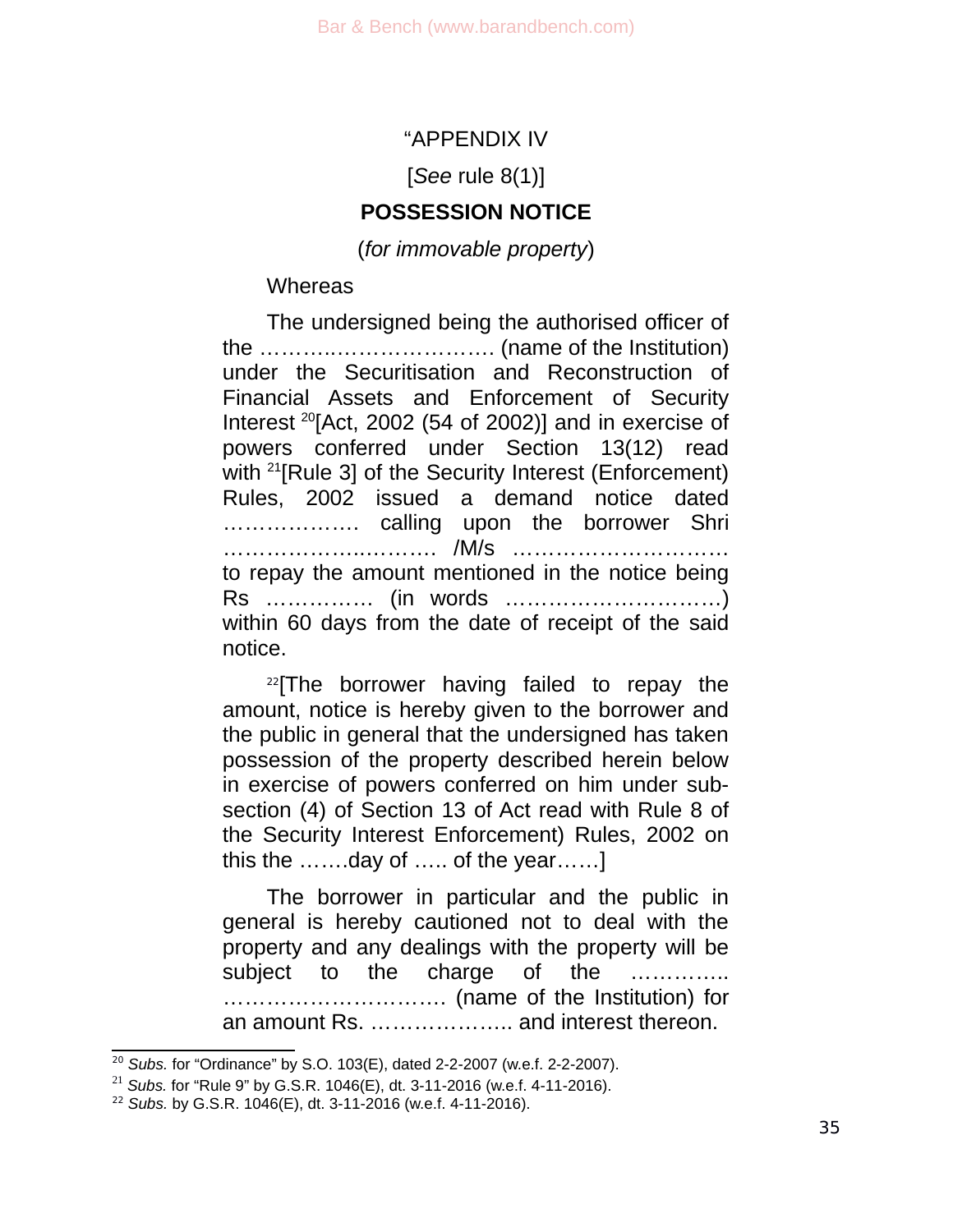$23$ [The borrower's attention is invited to provisions of sub-section (8) of Section 13 of the Act, in respect of time available, to redeem the secured assets.]

Description of the Immovable Property

All that part and parcel of the property consisting of Flat No. …… /Plot No. ……… In Survey No. …………/City or Town Survey No. ………… /Khasara No. …….…………… within the registration sub-district ……………………. and District …………………..

Bounded:

On the North by

On the South by

On the East by

On the West by

sd/-

Authorised Officer

(Name of Institution)

Date:

Place:"

# 8. This Court in **Mardia Chemicals** (supra) after referring in

detail to the provisions of the Act held:

"**48.** The next safeguard available to a secured borrower within the framework of the Act is to approach the Debts Recovery Tribunal under

<span id="page-35-0"></span><sup>23</sup> *Ins.* by G.S.R. 1046(E), dt. 3-11-2016 (w.e.f. 4-11-2016).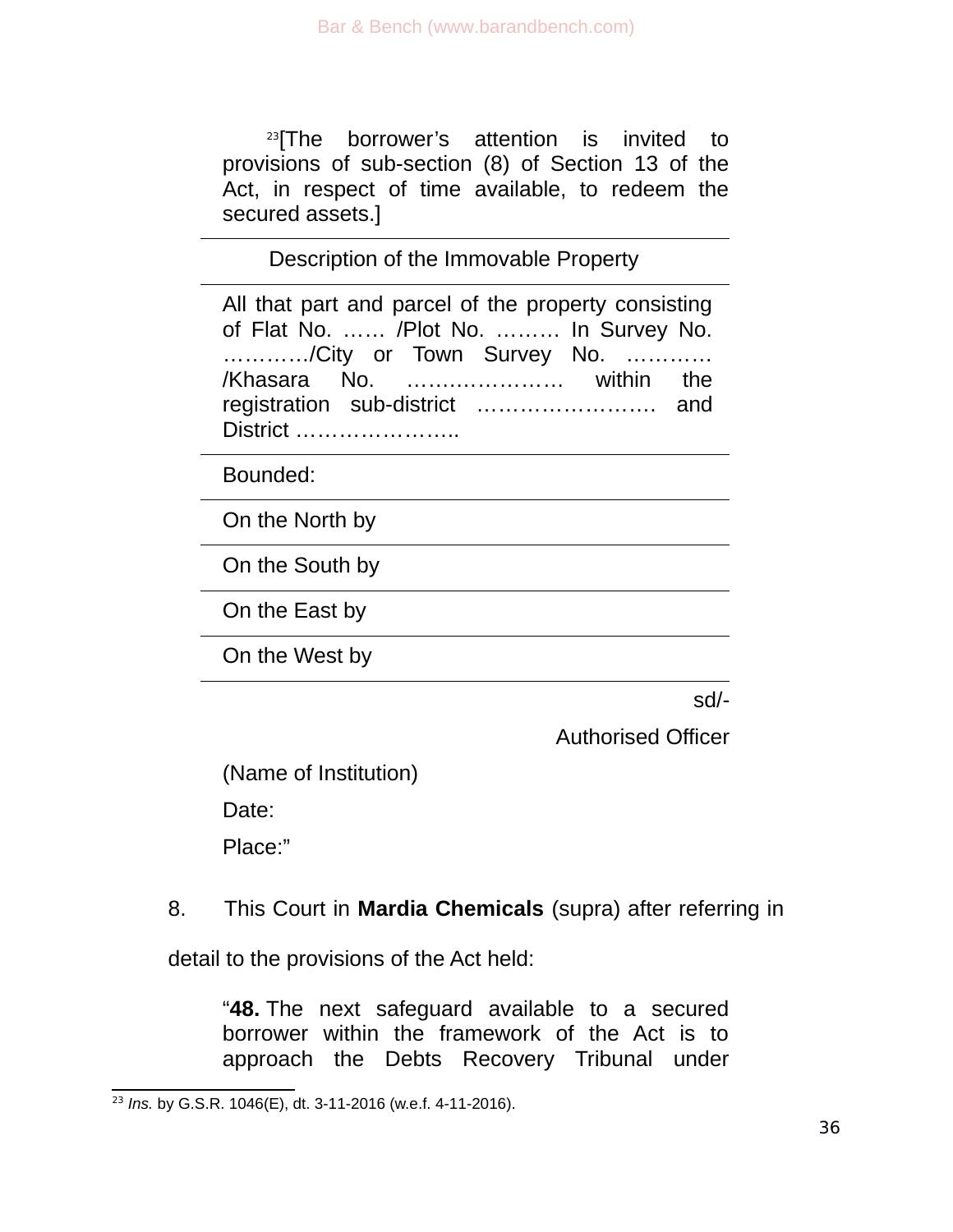Section 17 of the Act. Such a right accrues only after measures are taken under sub-section (4) of Section 13 of the Act.

xxx xxx xxx

**59.** We may like to observe that proceedings under Section 17 of the Act, in fact, are not appellate proceedings. It seems to be a misnomer. In fact it is the initial action which is brought before a forum as prescribed under the Act, raising grievance against the action or measures taken by one of the parties to the contract. It is the stage of initial proceeding like filing a suit in civil court. As a matter of fact proceedings under Section 17 of the Act are in lieu of a civil suit which remedy is ordinarily available but for the bar under Section 34 of the Act in the present case. We may refer to a decision of this Court in *Ganga Bai* v. *Vijay Kumar*[(1974) 2 SCC 393] where in respect of original and appellate proceedings a distinction has been drawn as follows: (SCC p. 397, para 15)

"There is a basic distinction between the right of suit and the right of appeal. There is an inherent right in every person to bring a suit of civil nature and unless the suit is barred by statute one may, at one's peril, bring a suit of one's choice. It is no answer to a suit, howsoever frivolous to claim, that the law confers no such right to sue. A suit for its maintainability requires no authority of law and it is enough that no statute bars the suit. But the position in regard to appeals is quite the opposite. The right of appeal inheres in no one and therefore an appeal for its maintainability must have the clear authority of law. That explains why the right of appeal is described as a creature of statute."

xxx xxx xxx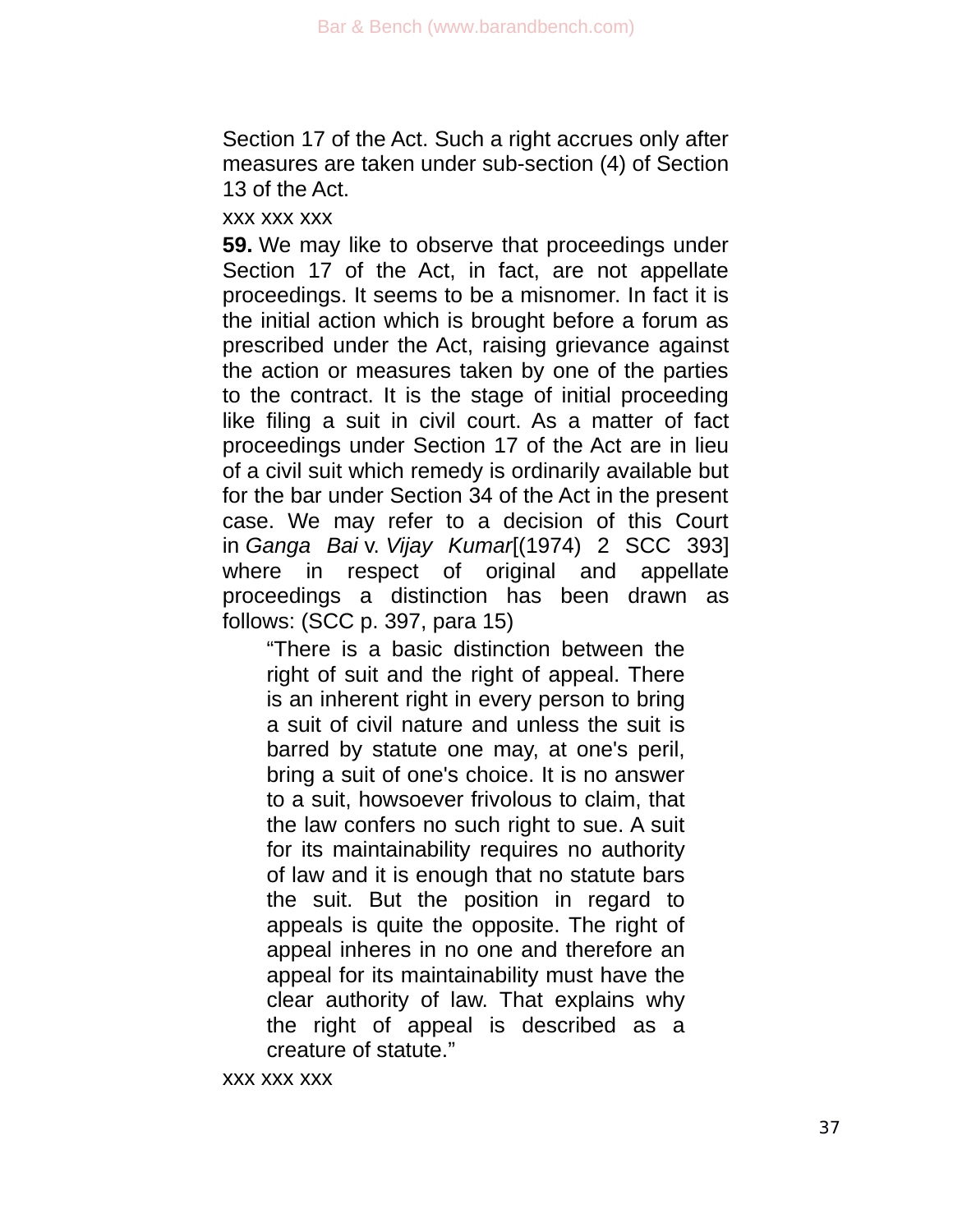**62.** As indicated earlier, the position of the appeal under Section 17 of the Act is like that of a suit in the court of the first instance under the Code of Civil Procedure. No doubt, in suits also it is permissible, in given facts and circumstances and under the provisions of the law to attach the property before a decree is passed or to appoint a receiver and to make a provision by way of interim measure in respect of the property in suit. But for obtaining such orders a case for the same is to be made out in accordance with the relevant provisions under the law. There is no such provision under the Act.

xxx xxx xxx

**80.** Under the Act in consideration, we find that before taking action a notice of 60 days is required to be given and after the measures under Section 13(4) of the Act have been taken, a mechanism has been provided under Section 17 of the Act to approach the Debts Recovery Tribunal. The abovenoted provisions are for the purpose of giving some reasonable protection to the borrower. Viewing the matter in the above perspective, we find what emerges from different provisions of the Act, is as follows:

*1*. Under sub-section (2) of Section 13 it is incumbent upon the secured creditor to serve 60 days' notice before proceeding to take any of the measures as provided under sub-section (4) of Section 13 of the Act. After service of notice, if the borrower raises any objection or places facts for consideration of the secured creditor, such reply to the notice must be considered with due application of mind and the reasons for not accepting the objections, howsoever brief they may be, must be communicated to the borrower. In connection with this conclusion we have already held a discussion in the earlier part of the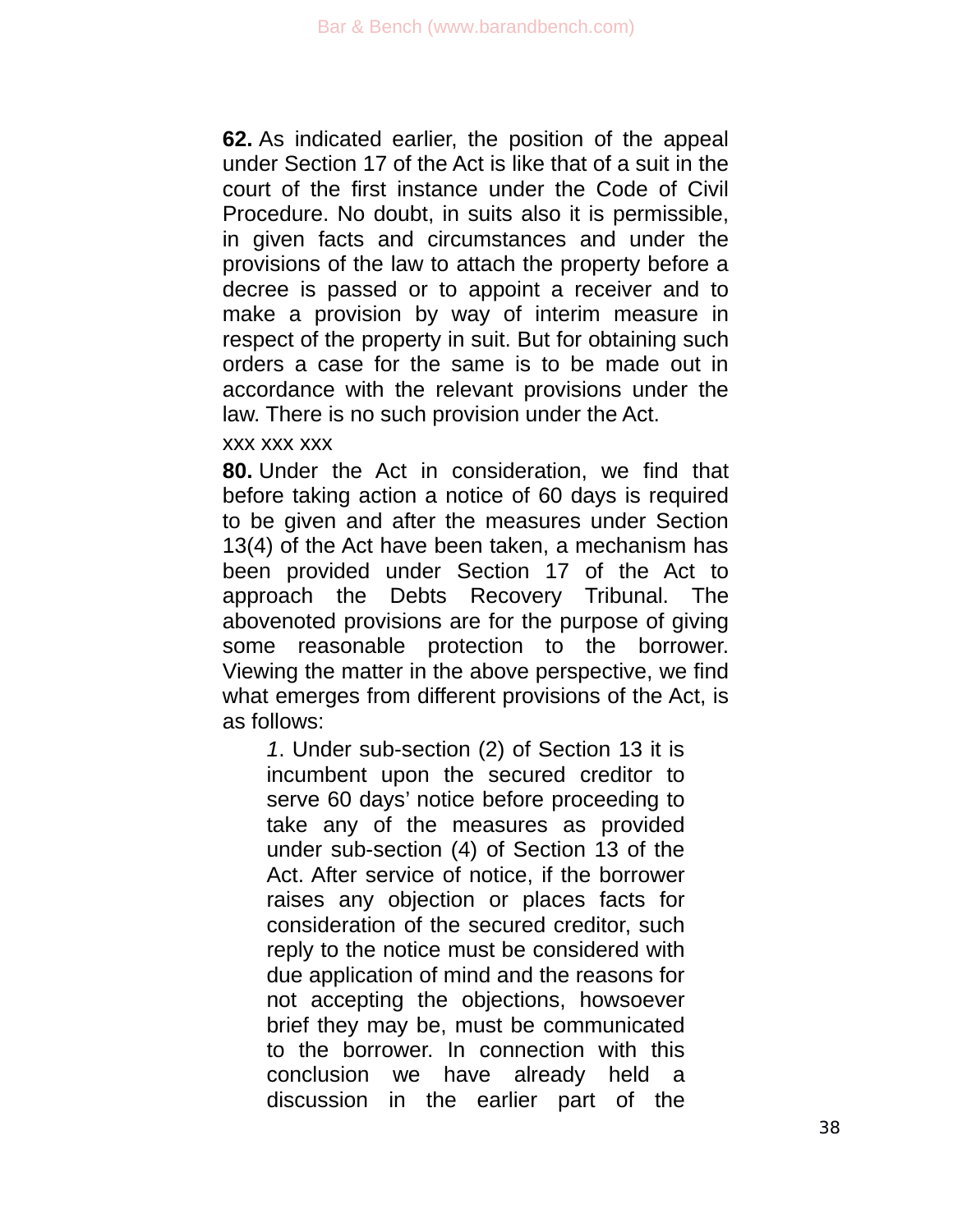judgment. The reasons so communicated shall only be for the purposes of the information/knowledge of the borrower without giving rise to any right to approach the Debts Recovery Tribunal under Section 17 of the Act, at that stage.

*2*. As already discussed earlier, on measures having been taken under subsection (4) of Section 13 and before the date of sale/auction of the property it would be open for the borrower to file an appeal (petition) under Section 17 of the Act before the Debts Recovery Tribunal.

*3*. That the Tribunal in exercise of its ancillary powers shall have jurisdiction to pass any stay/interim order subject to the condition as it may deem fit and proper to impose.

*4*. In view of the discussion already held in this behalf, we find that the requirement of deposit of 75% of the amount claimed before entertaining an appeal (petition) under Section 17 of the Act is an oppressive, onerous and arbitrary condition against all the canons of reasonableness. Such a condition is invalid and it is liable to be struck down.

*5*. As discussed earlier in this judgment, we find that it will be open to maintain a civil suit in civil court, within the narrow scope and on the limited grounds on which they are permissible, in the matters relating to an English mortgage enforceable without intervention of the court."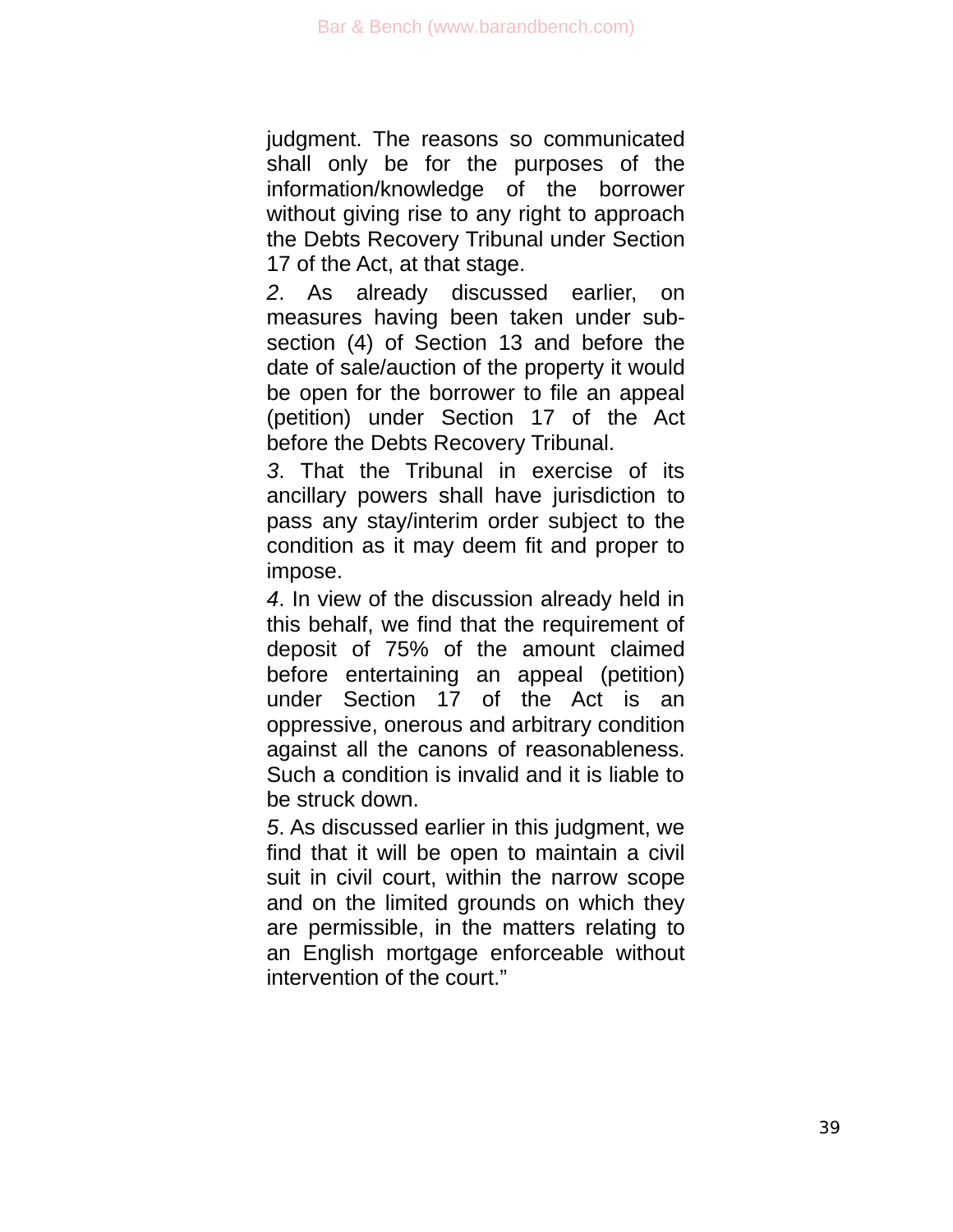Close on the heels of this judgment, the 2002 Act was amended on

30.12.2004 with effect from 11.11.2004. The Statement of Objects

and Reasons for the Amended Act reads as under:

"*Statement of Objects and Reasons.*—The Securitisation and Reconstruction of Financial Assets and Enforcement of Security Interest Act, 2002 was enacted to regulate securitisation and reconstruction of financial assets and enforcement of security interest and for matters connected thereto. The Act enables the banks and financial institutions to realise long-term assets, manage problems of liquidity, asset liability mis-match and improve recovery by exercising powers to take possession of securities, sell them and reduce nonperforming assets by adopting measures for recovery or reconstruction. The Act further provides for setting up of asset reconstruction companies which are empowered to take possession of secured assets of the borrower including the right to transfer by way of lease, assignment or sale and realise the secured assets and take over the management of the business of the borrower.

2. The Hon'ble Supreme Court, in the case of *Mardia Chemicals Ltd. v. Union of India,* A.I.R. 2004 S.C. 2371 : (2004) 4 S.C.C 311, *inter alia*,—

(a) upheld the validity of the provisions of the said Act except that of sub-section (2) of Section 17 which was declared *ultra vires* Article 14 of the Constitution. The said sub-section provides for deposit of seventy-five per cent. of the amount claimed before entertaining an appeal (petition) by the Debts Recovery Tribunal (DRT) under Section 17;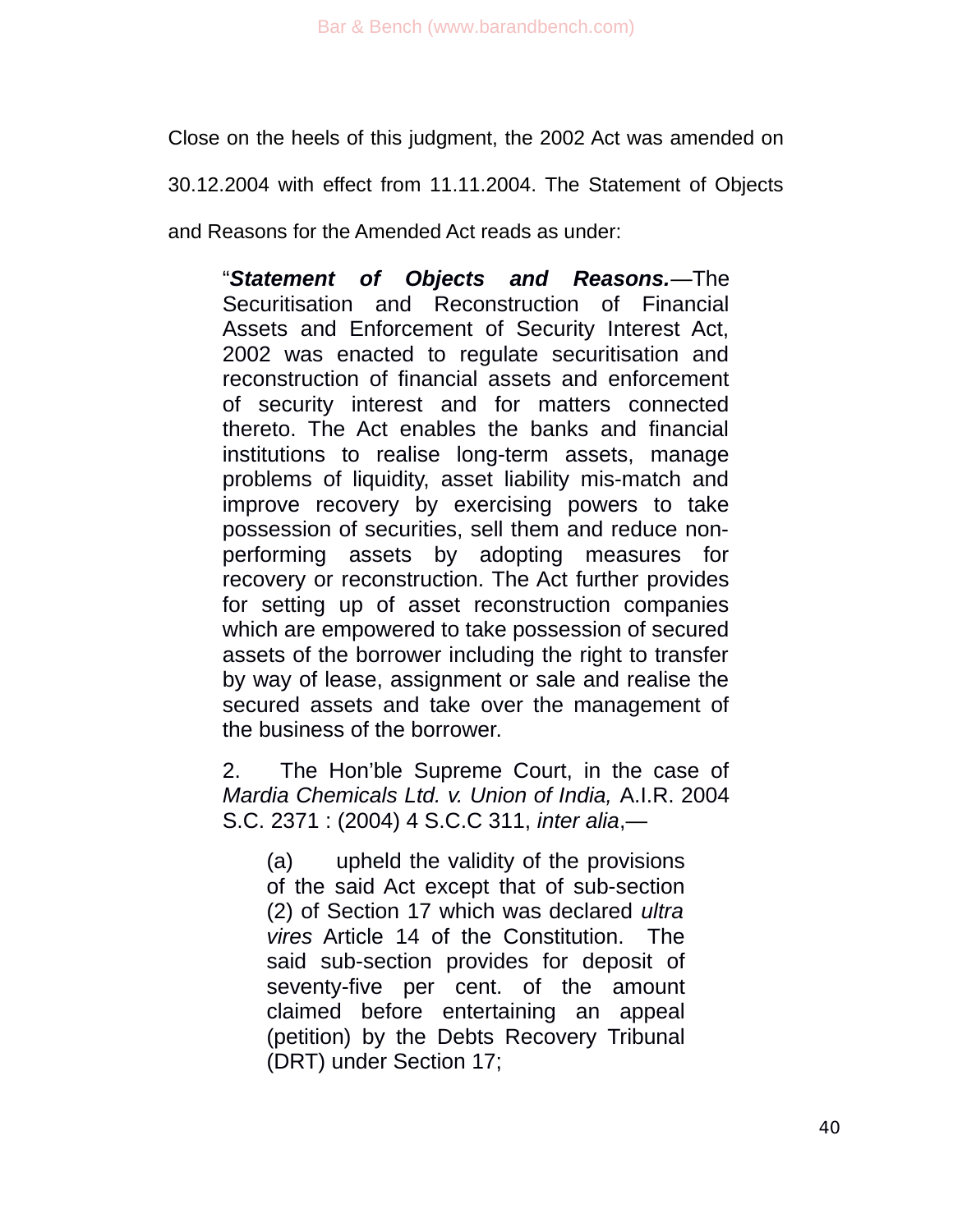(b) observed that in cases where a secured creditor has taken action under sub-section (4) of Section 13 of the said Act, it would be open to borrowers to file appeals under Section 17 of the Act within the limitation as prescribed therefor. It also observed that if the borrower, after service of notice under sub-section (2) of Section 13 of the said Act, raises any objection or places facts for consideration of the secured creditor, such reply to the notice must be considered with due application of mind and the reasons for not accepting the objections, howsoever brief that may be, must be communicated to the borrower. The reasons so communicated shall only be for the purposes of the information/knowledge of the borrower without giving rise to any right to approach the Debts Recovery Tribunal under Section 17 of the Act, at that stage.

3. In view of the above judgment of the Hon'ble Supreme Court and also to discourage the borrowers to postpone the repayment of their dues and also enable the secured creditor to speedily recover their debts, if required, by enforcement of security or other measures specified in sub-section (4) of Section 13 of the said Act, it had become necessary to amend the provisions of the said Act.

4. Since the Parliament was not in session and it was necessary to take immediate action to amend the said Act for the above reasons, the Enforcement of Security Interest and Recovery of Debts Laws (Amendment) Ordinance, 2004 was promulgated on the  $11<sup>th</sup>$  November, 2004.

5. The said Ordinance amends the Securitisation and Reconstruction of Financial Assets and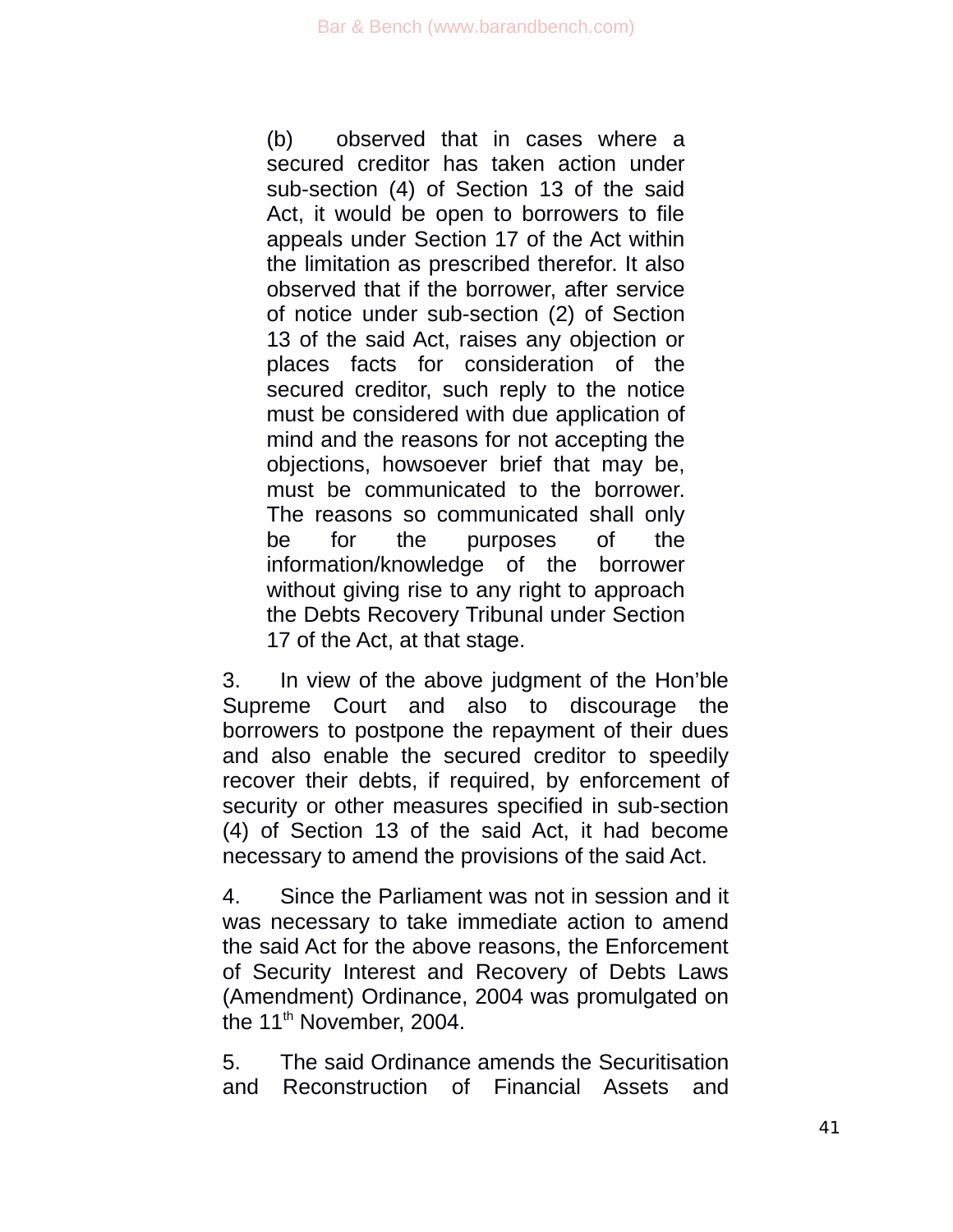Enforcement of Security Interest Act, 2002, the Recovery of Debts Due to Banks and Financial Institutions Act, 1993 and the Companies Act, 1956. Chapter II of the Ordinance which amends the Securitisation and Reconstruction of Financial Assets and Enforcement of Security Interest Act,  $2002 -$ 

(a) require the secured creditor to consider, in response to the notice issued by the secured creditor under sub-section (2) of Section 13 of the said Act, any representation made or objection raised by the borrower and cast an obligation upon the secured creditor to communicate within one week of receipt of such representation or objection the reasons for nonacceptance of the representation or objection to the borrower and take possession of the secured asset only after reasons for not accepting the objections of the borrower have been communicated to him in writing;

(b) enable the borrower to make an application before the Debts Recovery Tribunal without making any deposit (instead of filing an appeal before the Debts Recovery Tribunal after depositing seventy-five per cent. of the amount claimed with the notice by the secured creditor);

(c) provides that the Debts Recovery Tribunal shall dispose of the application as expeditiously as possible and dispose of such application within sixty days from the date of such applications so that the total period of pendency of the application with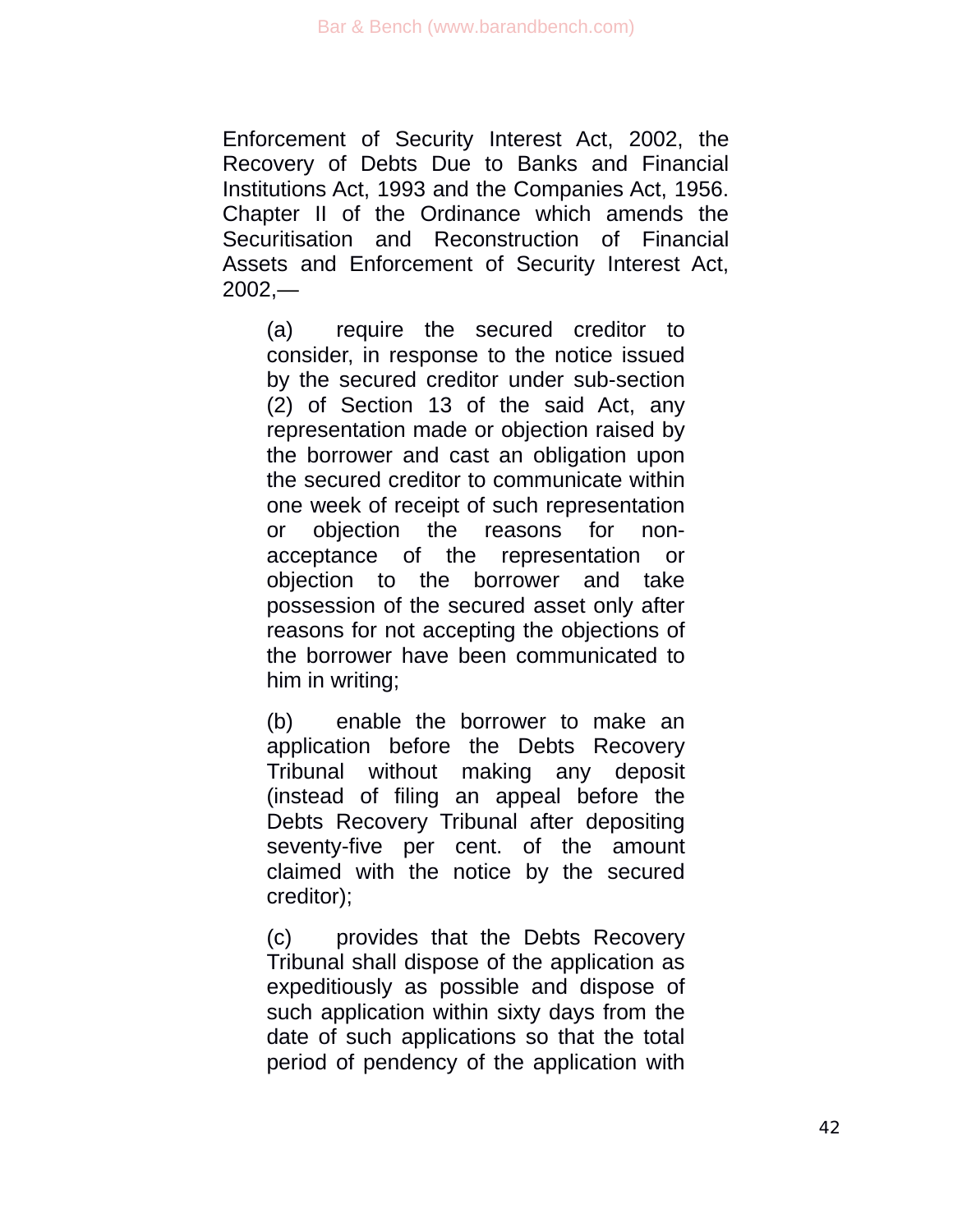such Tribunal shall not exceed four months;

(d) make provision for transfer of pending applications to any one of the Debts Recovery Tribunal in certain cases;

(e) enables any person aggrieved by any order made by the Debts Recovery Tribunal to file an appeal to the Debts Recovery Appellate Tribunal after depositing with the Appellate Tribunal fifty per cent. of amount of debt due from him, as claimed by the secured creditor or determined by the Debts Recovery Tribunal, whichever is less;

(f) enables the borrower residing in the State of Jammu and Kashmir to make an application to the Court of District Judge in that State having jurisdiction over the borrower and make provision for filing an appeal to the High Court from the order of the Court of District Judge;

(g) makes provision for validation of the fees levied under the said Act before the commencement of this Ordinance.

xxx xxx xxx"

The Act was accordingly amended in accordance with the aforesaid judgment.

9. The judgment in **Mardia Chemicals** (supra) had made it

clear in paragraph 80 that all measures having been taken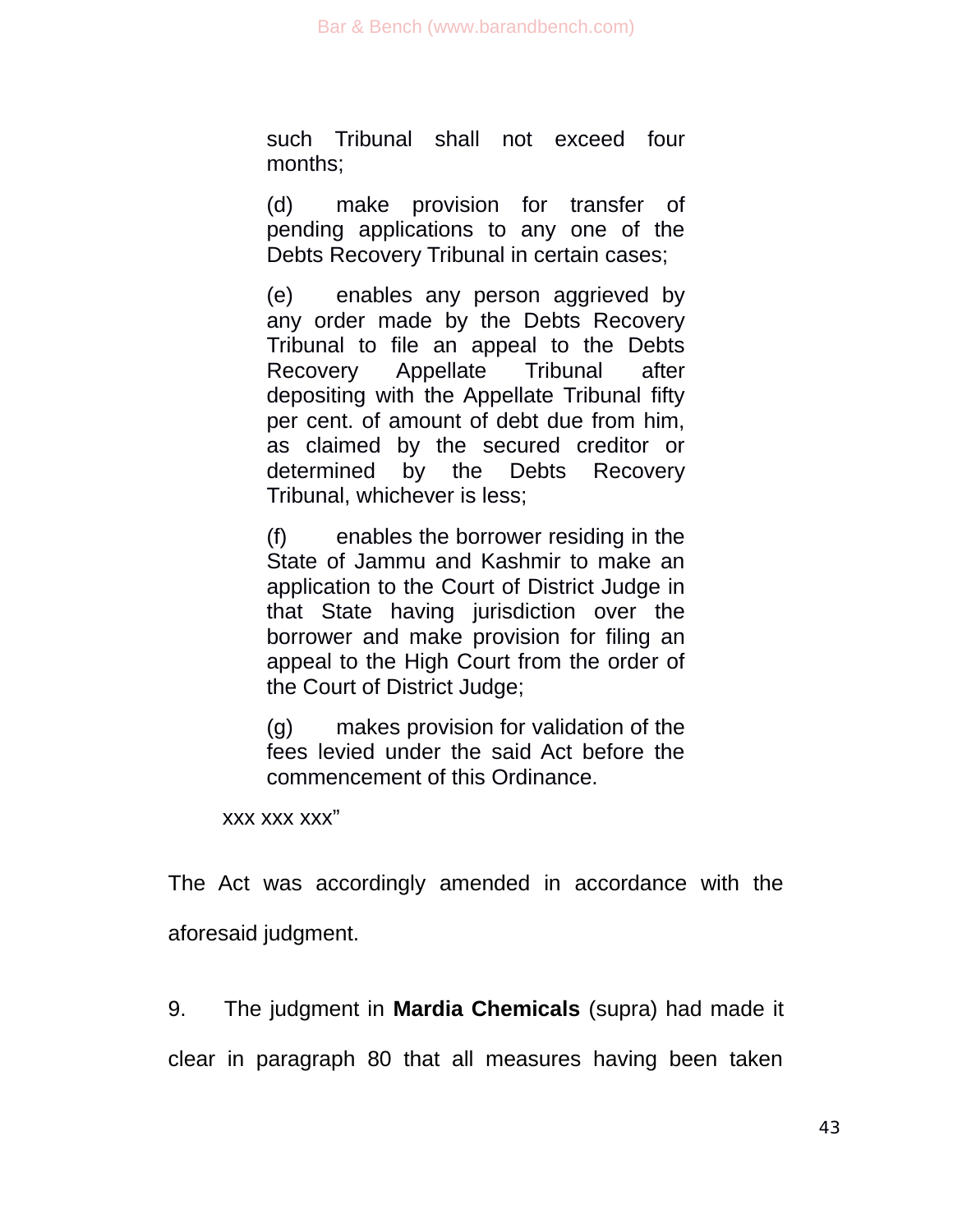under section 13(4), and before the date of sale auction, it would be open for the borrower to file a petition under section 17 of the Act. This paragraph appears to have been missed by the Full Bench in the impugned judgment.

10. A reading of section 13 would make it clear that where a default in repayment of a secured debt or any instalment thereof is made by a borrower, the secured creditor may require the borrower, by notice in writing, to discharge in full his liabilities to the secured creditor within 60 days from the date of notice. It is only when the borrower fails to do so that the secured creditor may have recourse to the provisions contained in section 13(4) of the Act. Section 13(3-A) was inserted by the 2004 Amendment Act, pursuant to **Mardia Chemicals** (supra), making it clear that if on receipt of the notice under section 13(2), the borrower makes a representation or raises an objection, the secured creditor is to consider such representation or objection and give reasons for nonacceptance. The proviso to section 13(3-A) makes it clear that this would not confer upon the borrower any right to prefer an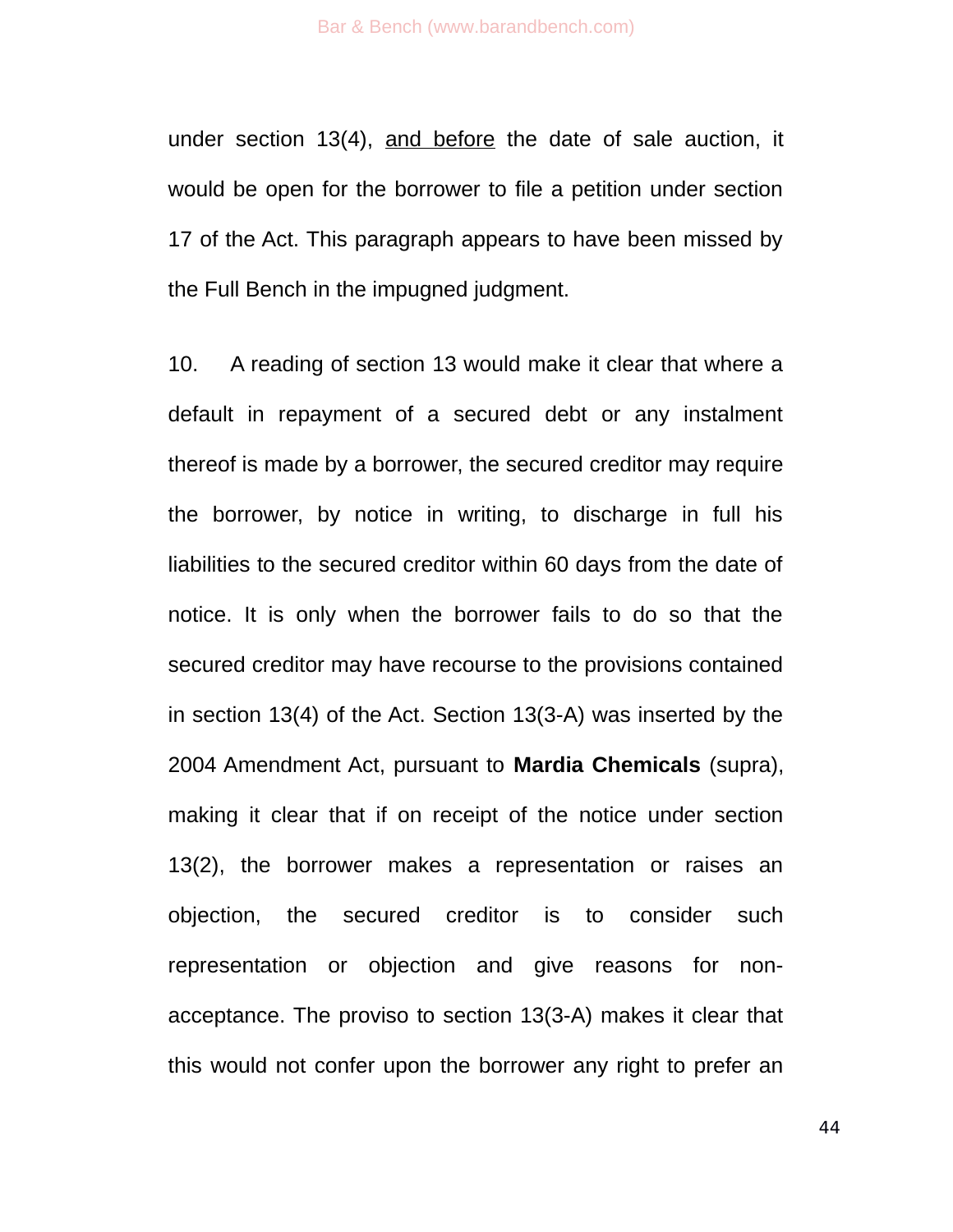application to the Debts Recovery Tribunal under section 17 as at this stage no action has yet been taken under section 13(4).

11. When we come to section 13(4)(a), what is clear is that the mode of taking possession of the secured assets of the borrower is specified by rule 8. Under section 38 of the Act, the Central Government may make rules to carry out the provisions of the Act. One such rule is rule 8. Rule 8(1) makes it clear that "the authorised officer shall take or cause to be taken possession". The expression "cause to be taken" only means that the authorised officer need not himself take possession, but may, for example, appoint an agent to do so. What is important is that such taking of possession is effected under sub-rule (1) of rule 8 by delivering a possession notice prepared in accordance with Appendix IV of the 2002 Rules, and by affixing such notice on the outer door or other conspicuous place of the property concerned. Under sub-rule (2), such notice shall also be published within 7 days from the date of such taking of possession in two leading newspapers, one in the vernacular language having sufficient circulation in the locality. This is for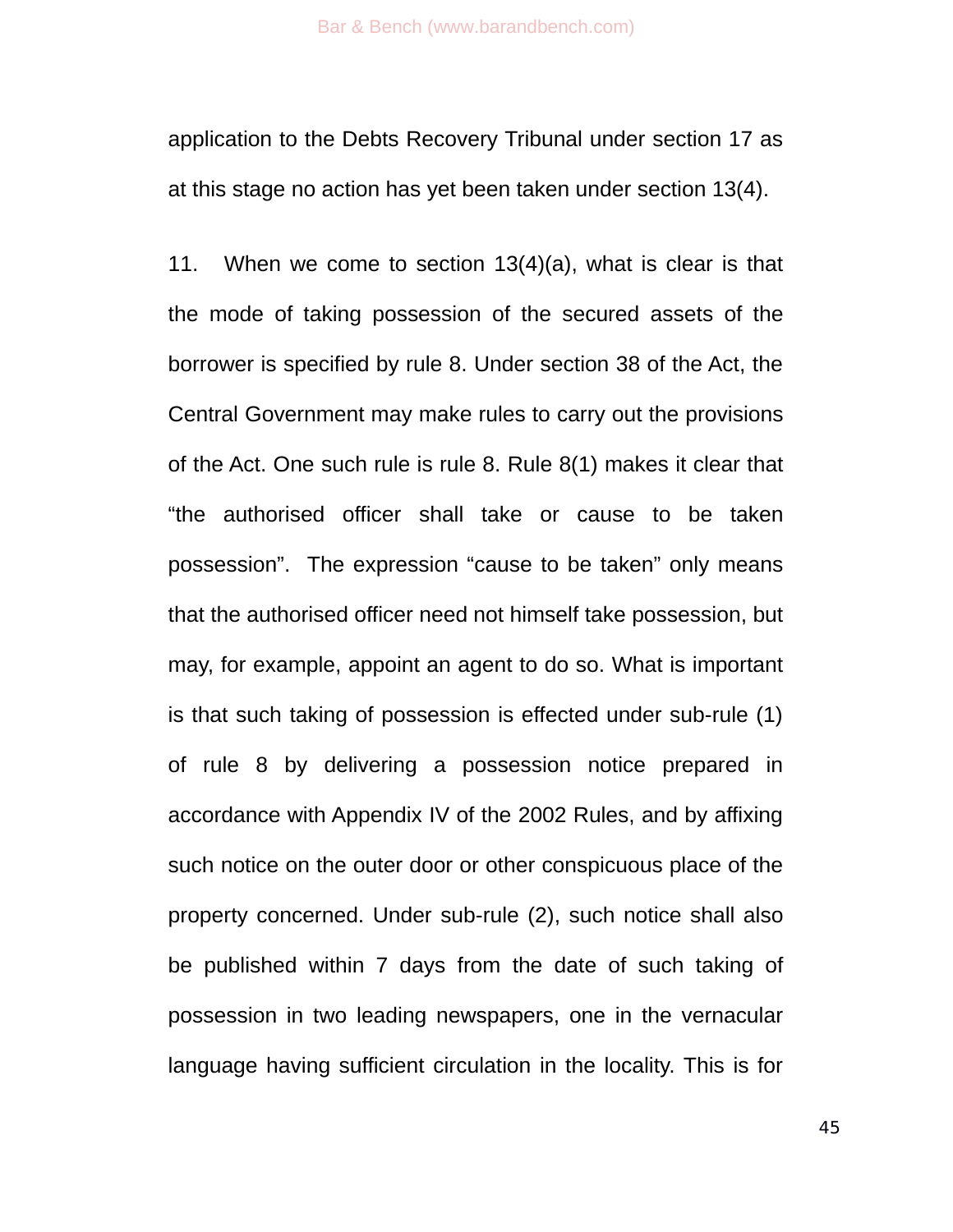the reason that when we come to Appendix IV, the borrower in particular, and the public in general is cautioned by the said possession notice not to deal with the property as possession of the said property has been taken. This is for the reason that, from this stage on, the secured asset is liable to be sold to realise the debt owed, and title in the asset divested from the borrower and complete title given to the purchaser, as is mentioned in section 13(6) of the Act. There is, thus, a radical change in the borrower dealing with the secured asset from this stage. At the stage of a section 13(2) notice, section 13(13) interdicts the borrower from transferring the secured asset (otherwise than in the ordinary course of his business) without prior written consent of the secured creditor. But once a possession notice is given under rule 8(1) and 8(2) by the secured creditor to the borrower, the borrower cannot deal with the secured asset at all as all further steps to realise the same are to be taken by the secured creditor under the 2002 Rules.

12. Section 19, which is strongly relied upon by Shri Ranjit Kumar, also makes it clear that compensation is receivable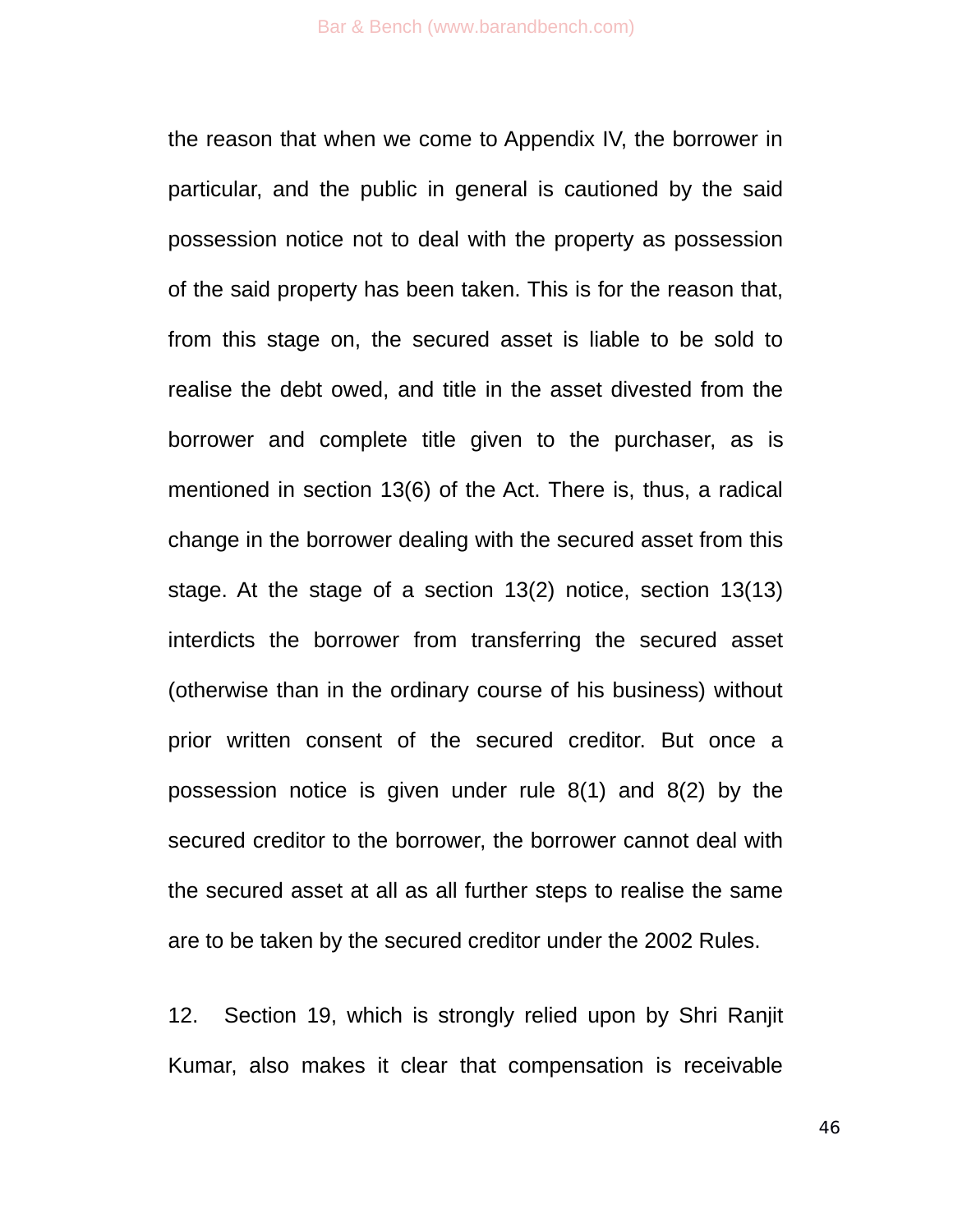under section 19 only when possession of secured assets is not in accordance with the provision of this Act and rules made thereunder.<sup>[24](#page-46-0)</sup> The scheme of section 13(4) read with rule  $8(1)$ therefore makes it clear that the delivery of a possession notice together with affixation on the property and publication is one mode of taking "possession" under section 13(4). This being the case, it is clear that section 13(6) kicks in as soon as this is done as the expression used in section 13(6) is "after taking possession". Also, it is clear that rule 8(5) to 8(8) also kick in as soon as "possession" is taken under rule 8(1) and 8(2). The statutory scheme, therefore, in the present case is that once possession is taken under rule 8(1) and 8(2) read with section 13(4)(a), section 17 gets attracted, as this is one of the measures referred to in section 13(4) that has been taken by the secured creditor under Chapter III.

13. Rule 8(3) begins with the expression "in the event of". These words make it clear that possession may be taken alternatively under sub-rule (3). The further expression used in

<span id="page-46-0"></span> $24$  That this is the general scheme of the Act is also clear from section 17(2) which states that the Debts Recovery Tribunal, when an application is filed before it, shall consider whether any of the measures referred to in section 13(4) taken by the secured creditor are in accordance with the provisions of the Act and rules made thereunder.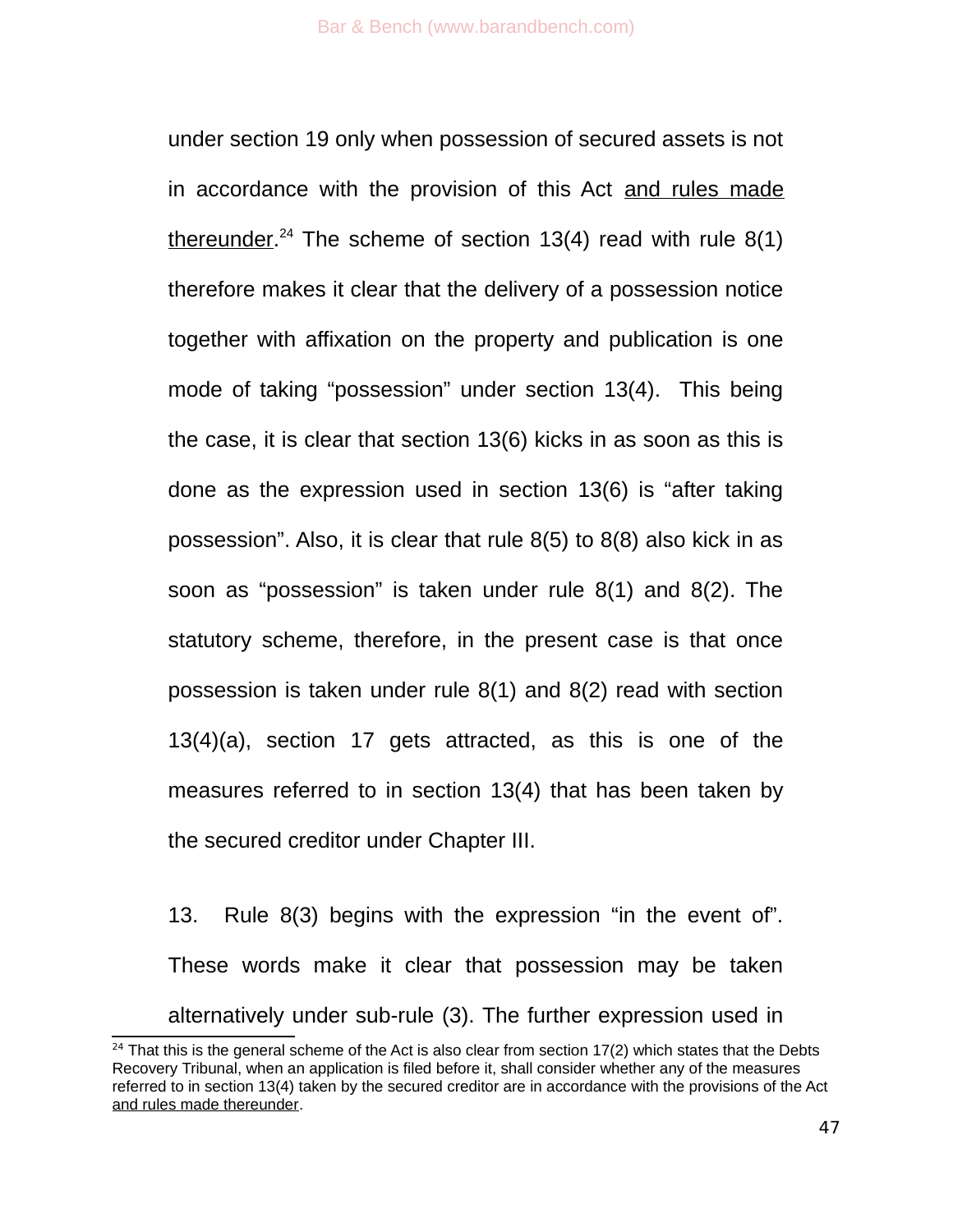sub-rule (3) is "actually taken" making it clear that physical possession is referred to by rule 8(3). Thus, whether possession is taken under either rule 8(1) and 8(2), or under rule 8(3), measures are taken by the secured creditor under section 13(4) for the purpose of attracting section 17(1).

14. The argument made by the learned counsel for the respondents that section 13(4)(a) has to be read in the light of sub-clauses (b) and (c) is therefore incorrect and must be rejected. Under sub-clause (c), a person is appointed as manager to manage the secured assets the possession of which has been taken over by the secured creditor only under rule 8(3). Further, the rule of *noscitur a sociis* cannot apply. Sub-clause (b) speaks of taking over management of the business of the borrower which is completely different from taking over possession of a secured asset of the borrower. Equally, sub-clause (d) does not speak of taking over either management or possession, but only speaks of paying the secured creditor so much of the money as is sufficient to pay off the secured debt. These arguments must therefore be rejected.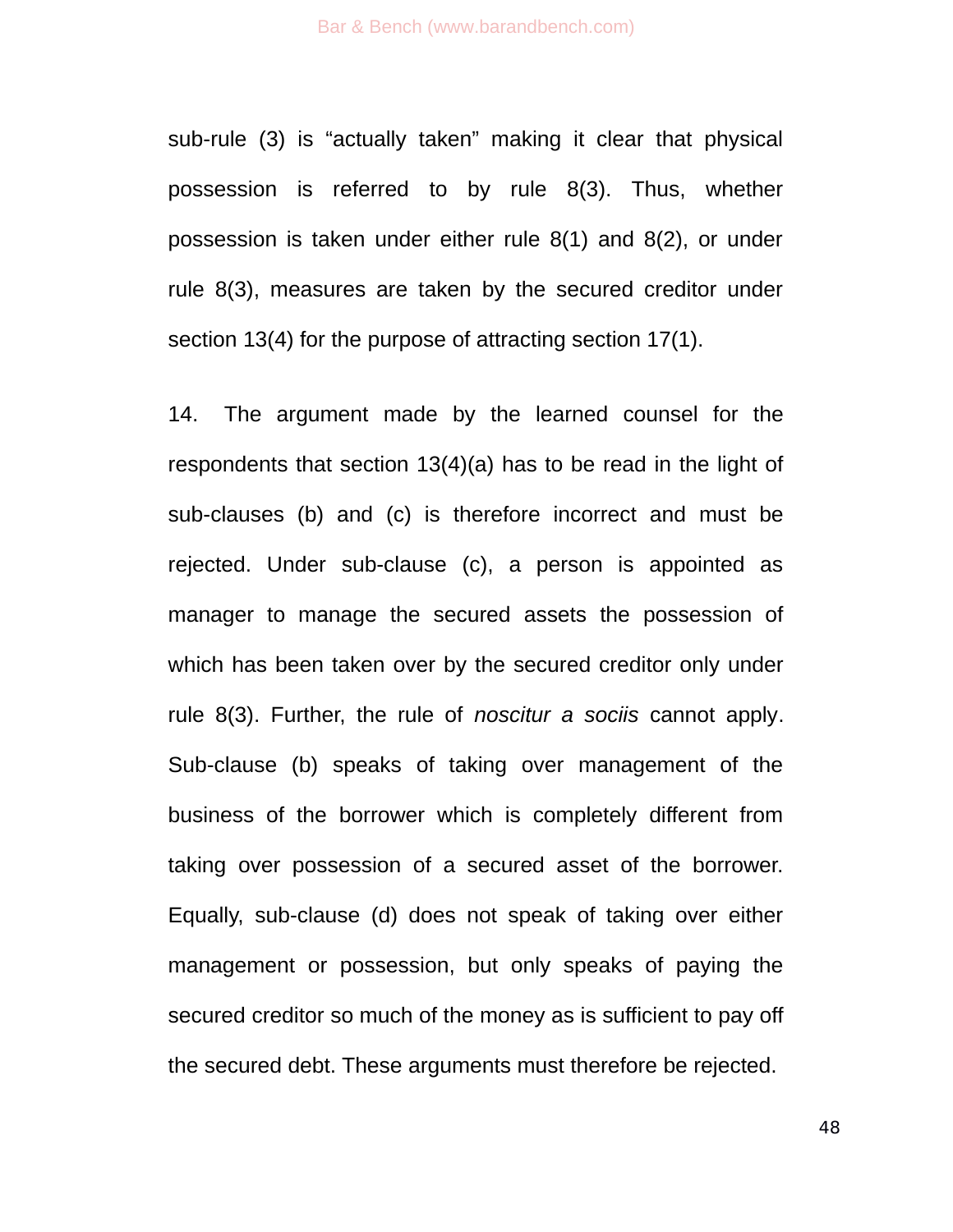15. Equally fallacious is the argument that section 13(4) must be read in the light of sections 14 and 15. There is no doubt whatsoever that under section 14(1), the Magistrate takes possession of the asset and "forwards" such asset to the secured creditor. Equally, under section 15 there is no doubt that the management of the business of a borrower must actually be taken over. These are separate and distinct modes of exercise of powers by a secured creditor under the Act. Whereas sections 14 and 15 have to be read by themselves, section 13(4)(a), as has been held by us, has to be read with rule 8, and this being the case, this argument must also be rejected.

16. Yet another argument was made by the learned counsel for the respondents that section 17(3) would require restoration of possession of secured assets to the borrower, which can only happen if actual physical possession is taken over. Section 17(3) is a provision which arms the Debts Recovery Tribunal to give certain reliefs when applications are made before it by the borrower. One of the reliefs that can be given is restoration of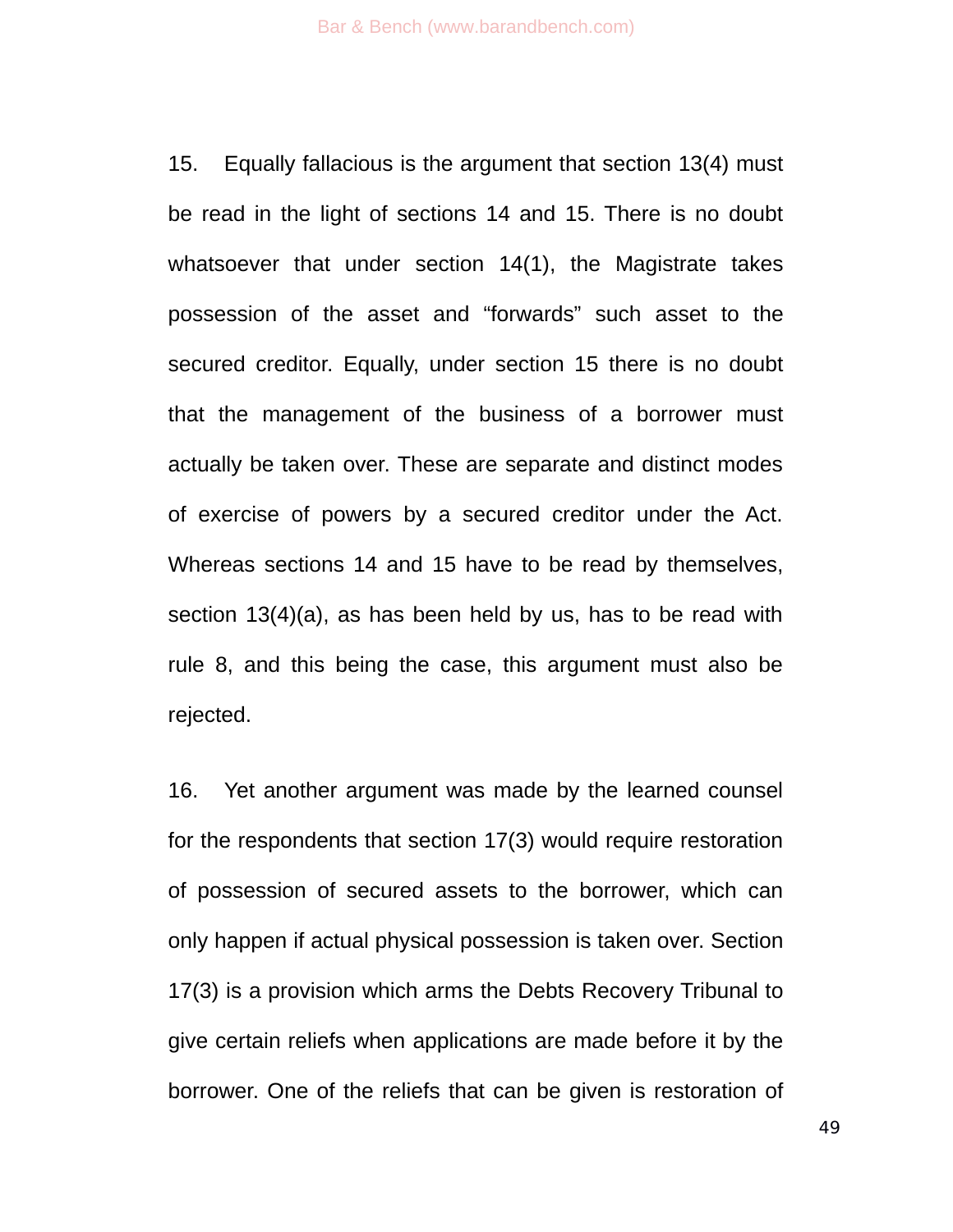possession. Other reliefs can also be given under the omnibus section 17(3)(c). Merely because one of the reliefs given is that of restoration of possession does not lead to the sequitur that only actual physical possession is therefore contemplated by section 13(4), since other directions that may be considered appropriate and necessary may also be given for wrongful recourse taken by the secured creditor to section 13(4). This argument again has no legs to stand on.

17. Another argument made by learned senior counsel for the respondents is that if we were to accept the construction of section 13(4) argued by the appellants, the object of the Act would be defeated. As has been pointed out hereinabove in the Statement of Objects and Reasons of the original enactment, paragraphs 2(i) and 2(j) make it clear that the rights of the secured creditor are to be exercised by officers authorised in this behalf in accordance with the rules made by the Central Government. Further, an appeal against the action of any bank or financial institution is provided to the concerned Debts Recovery Tribunal. It can thus be seen that though the rights of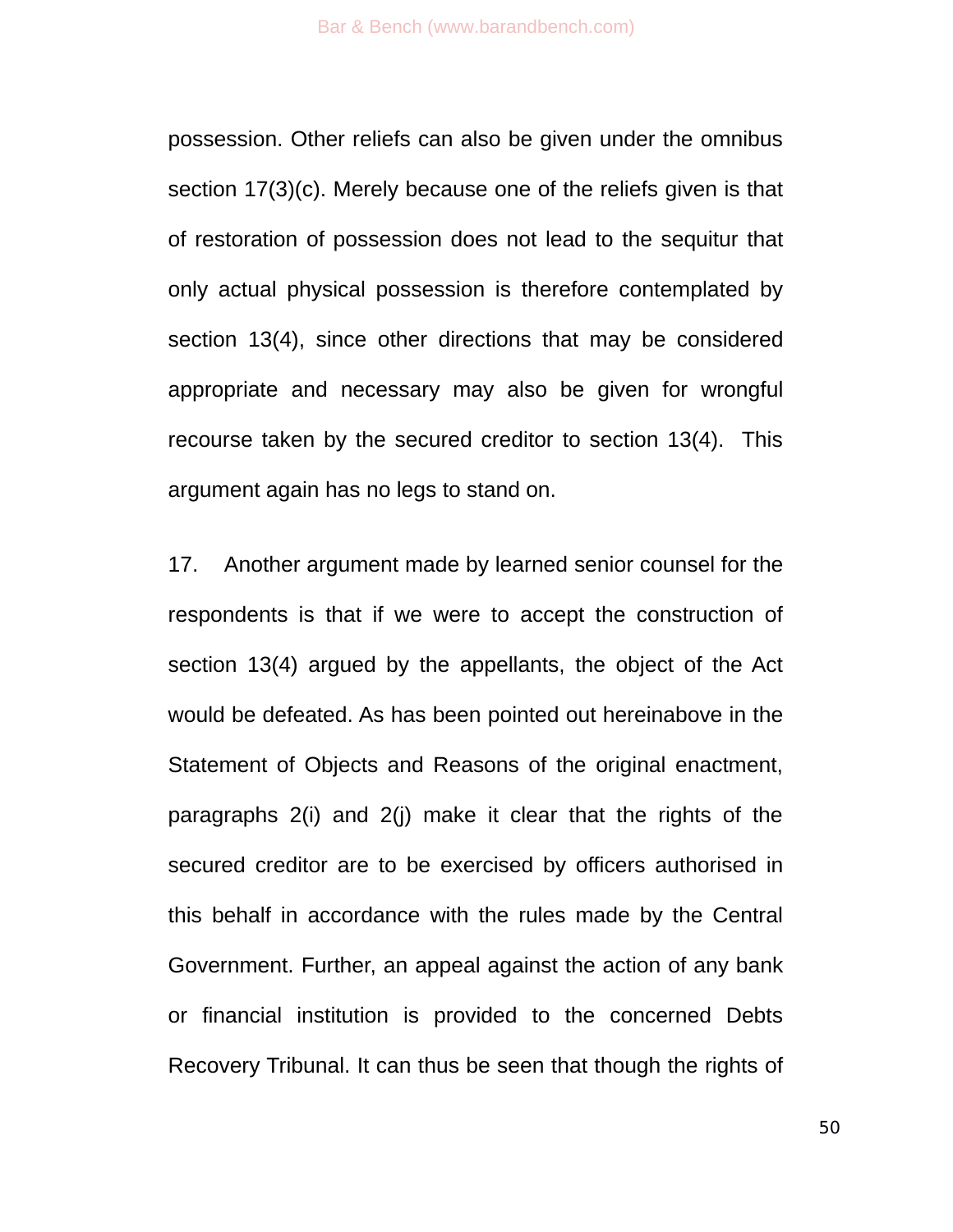a secured creditor may be exercised by such creditor outside the court process, yet such rights must be in conformity with the Act. If not in conformity with the Act, such action is liable to be interfered with by the Debts Recovery Tribunal in an application made by the debtor/borrower. Thus, it can be seen that the object of the original enactment also includes secured creditors acting in conformity with the provisions of the Act to realise the secured debt which, if not done, gives recourse to the borrower to get relief from the Debts Recovery Tribunal. Equally, as has been seen hereinabove, the Statement of Objects and Reasons of the Amendment Act of 2004 also make it clear that not only do reasons have to be given for not accepting objections of the borrower under section 13(3-A), but that applications may be made before the Debts Recovery Tribunal without making the onerous pre-deposit of 75% which was struck down by this Court in **Mardia Chemicals** (supra). The object of the Act, therefore, is also to enable the borrower to approach a quasijudicial forum in case the secured creditor, while taking any of the measures under section 13(4), does not follow the provisions of the Act in so doing. Take for example a case in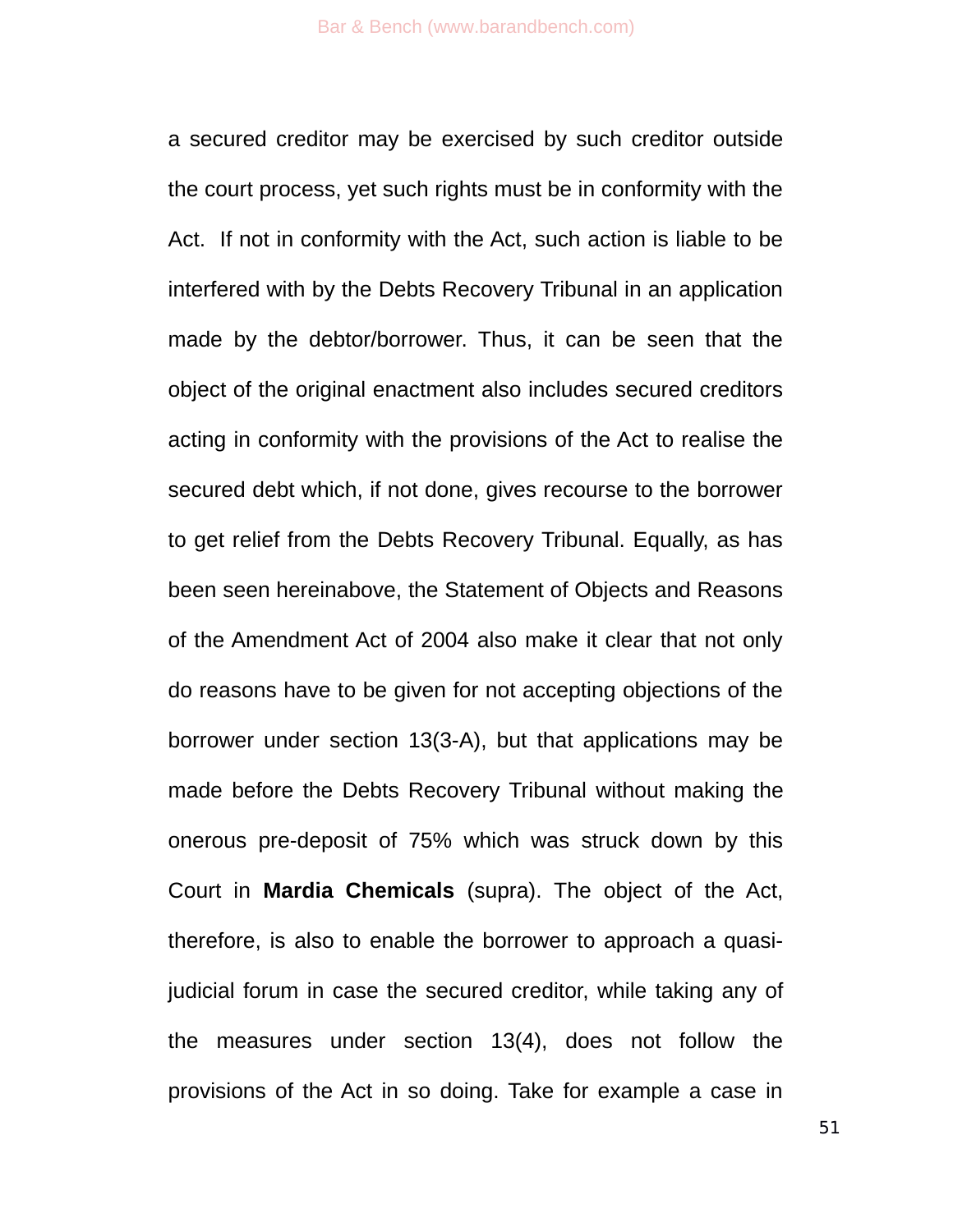which a secured creditor takes possession under rule 8(1) and 8(2) before the 60 days' period prescribed under section 13(2) is over. The borrower does not have to wait until actual physical possession is taken (this may never happen as after possession is taken under rule 8(1) and 8(2), the secured creditor may go ahead and sell the asset). The object of providing a remedy against the wrongful action of a secured creditor to a borrower will be stultified if the borrower has to wait until a sale notice is issued, or worse still, until a sale actually takes place. It is clear, therefore, that one of the objects of the Act, as carried out by rule 8(1) and 8(2) must also be subserved, namely, to provide the borrower with instant recourse to a quasi-judicial body in case of wrongful action taken by the secured creditor.

18. Another argument that was raised by learned senior counsel for the respondents is that the taking of possession under section 13(4)(a) must mean actual physical possession or otherwise, no transfer by way of lease can be made as possession of the secured asset would continue to be with the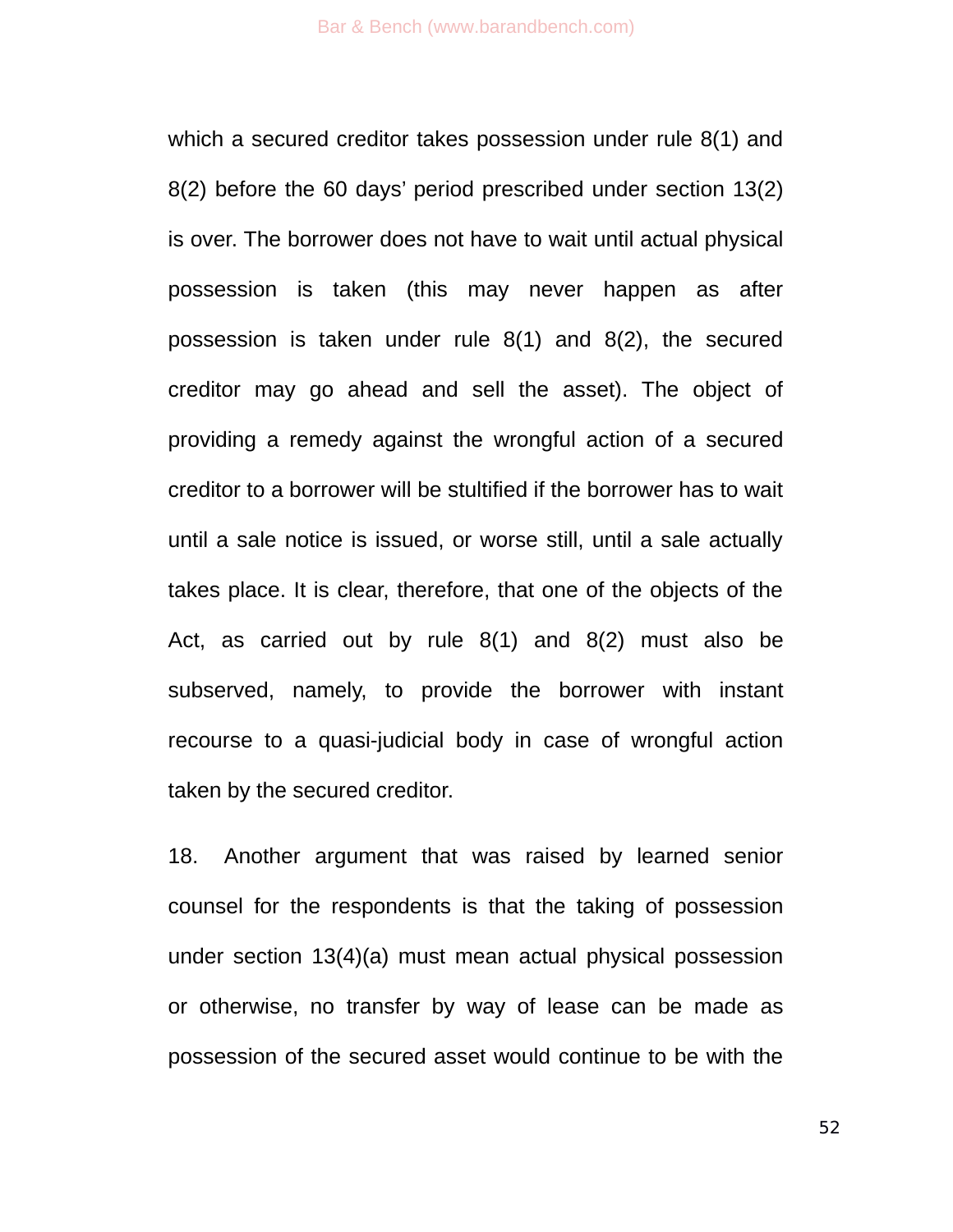borrower when only symbolic possession is taken. This argument also must be rejected for the reason that what is referred to in section 13(4)(a) is the right to transfer by way of lease for realising the secured asset. One way of realising the secured asset is when physical possession is taken over and a lease of the same is made to a third party. When possession is taken under rule 8(1) and 8(2), the asset can be realised by way of assignment or sale, as has been held by us hereinabove. This being the case, it is clear that the right to transfer could be by way of lease, assignment or sale, depending upon which mode of transfer the secured creditor chooses for realising the secured asset. Also, the right to transfer by way of assignment or sale can only be exercised in accordance with rules 8 and 9 of the 2002 Rules which require various pre-conditions to be met before sale or assignment can be effected. Equally, transfer by way of lease can be done in future in cases where actual physical possession is taken of the secured asset after possession is taken under rule 8(1) and 8(2) at a future point in time. If no such actual physical possession is taken, the right to transfer by way of assignment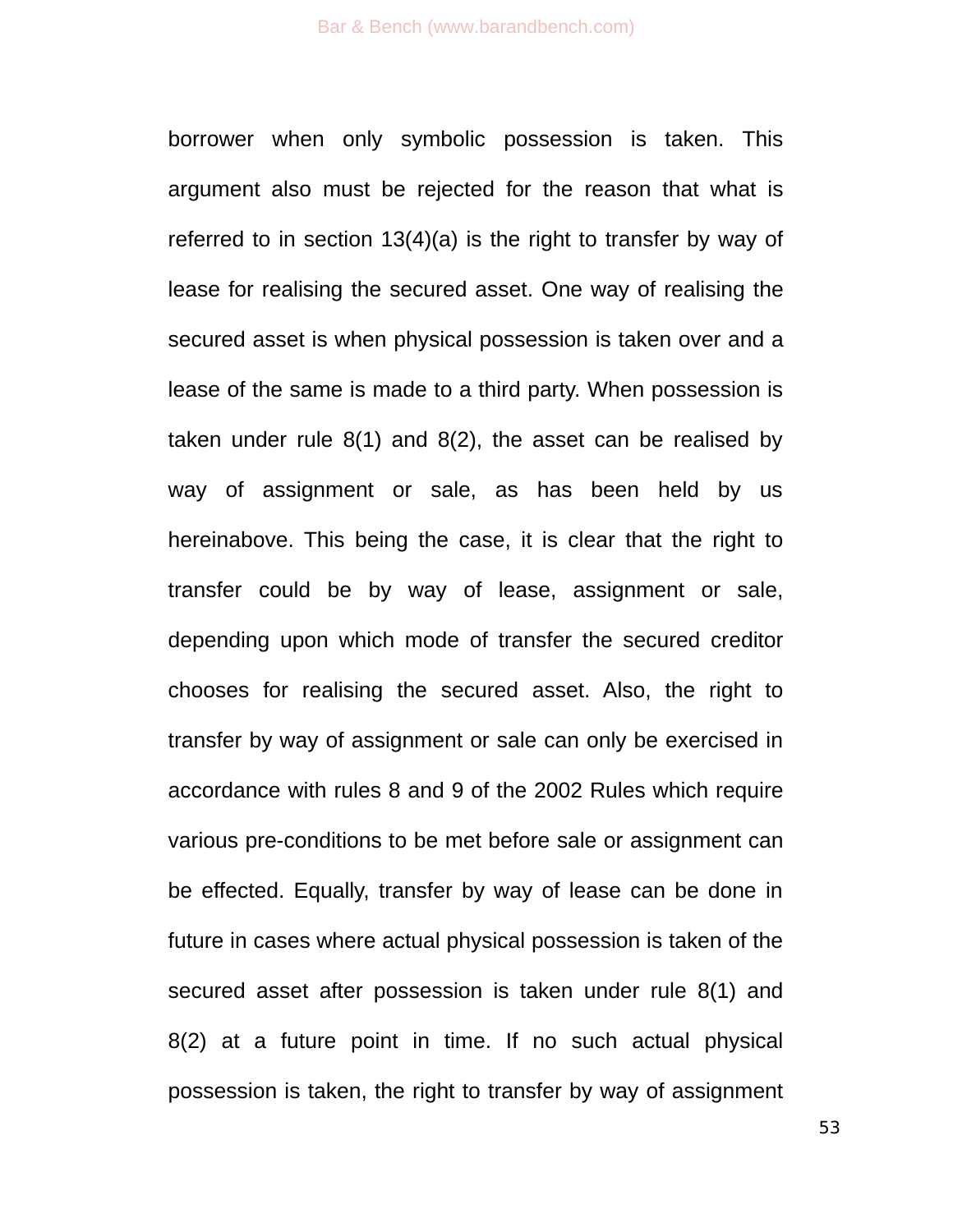or sale for realising the secured asset continues. This argument must also, therefore, be rejected.

19. Shri Ashish Dholakia, learned Advocate, appearing for the intervenor, State Bank of India, argued that if we were to upset the Full Bench judgment, there would be little difference between the Recovery of Debts Act and the SARFAESI Act as banks would not be able to recover their debts by selling properties outside the court process without constant interference by the Debts Recovery Tribunal. We are of the view that this argument has no legs to stand on for the reason that banks and financial institutions can recover their debts by selling properties outside the court process under the SARFAESI Act by adhering to the statutory conditions laid down by the said Act. It is only when such statutory conditions are not adhered to that the Debts Recovery Tribunal comes in at the behest of the borrower. It is needless to add that under the Recovery of Debts Act, banks/financial institutions could not recover their debts without intervention of the Debts Recovery Tribunal, which the SARFAESI Act has greatly improved upon,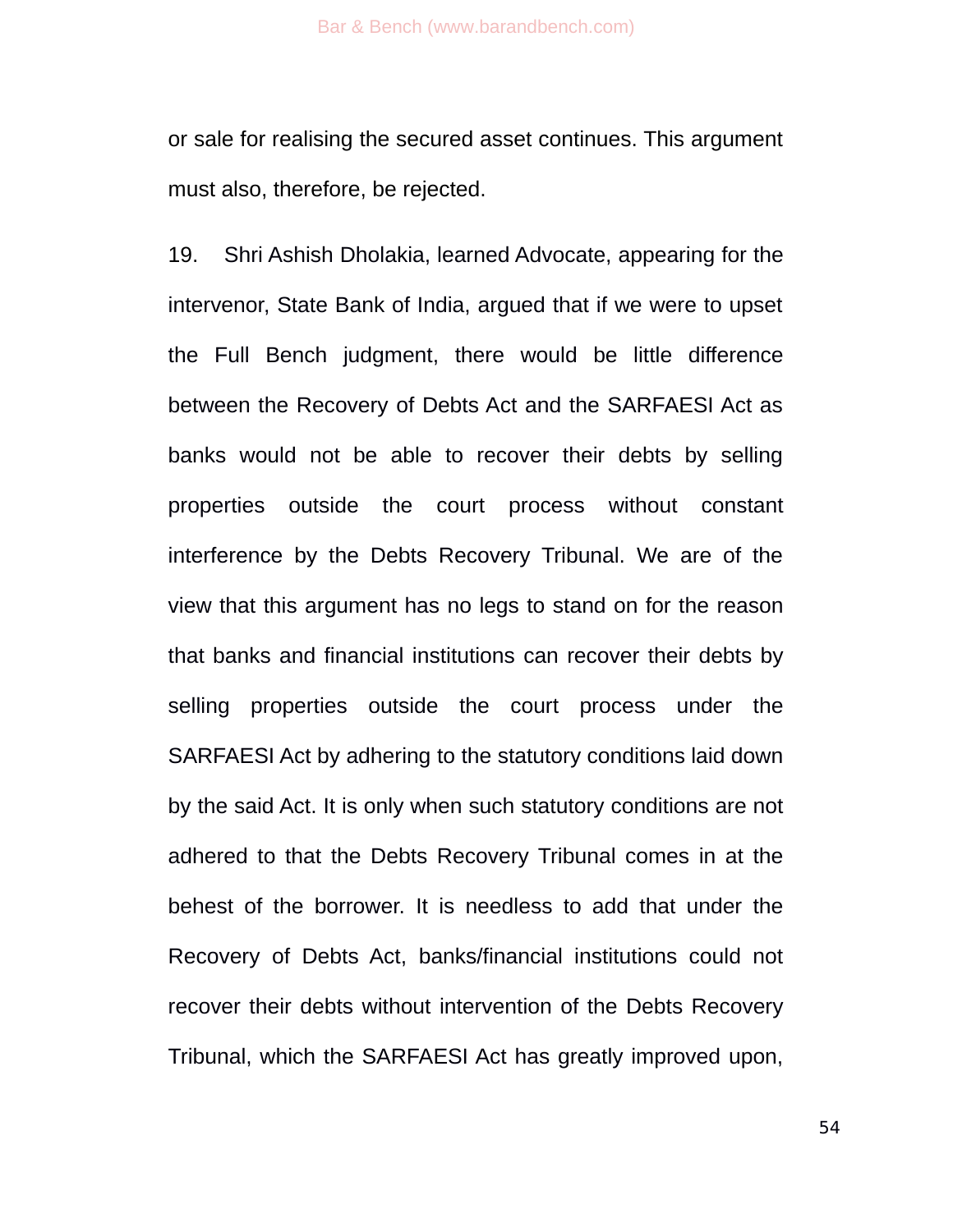the only caveat being that this must be done by the secured creditor following the drill of the SARFAESI Act and rules made thereunder. Shri Dholakia then referred to and relied upon section 3 of the Transfer of Property Act, 1882. Under the said section, "a person is said to have notice" of a fact when he actually knows that fact, or when, but for willful abstention from an inquiry or search which he ought to have made, or gross negligence, he would have known it. Shri Dholakia referred to and relied upon Explanation II to this definition, which reads as under:

"*Explanation II*.—Any person acquiring any immoveable property or any share or interest in any such property shall be deemed to have notice of the title, if any, of any person who is for the time being in actual possession thereof."

We fail to understand what relevance Explanation II could possibly have for a completely different statutory setting, namely, that of the SARFAESI Act and the 2002 Rules thereunder. For the purpose of the Transfer of Property Act, a person acquiring immovable property shall be deemed to have notice of the title, if any, of any person who is for the time being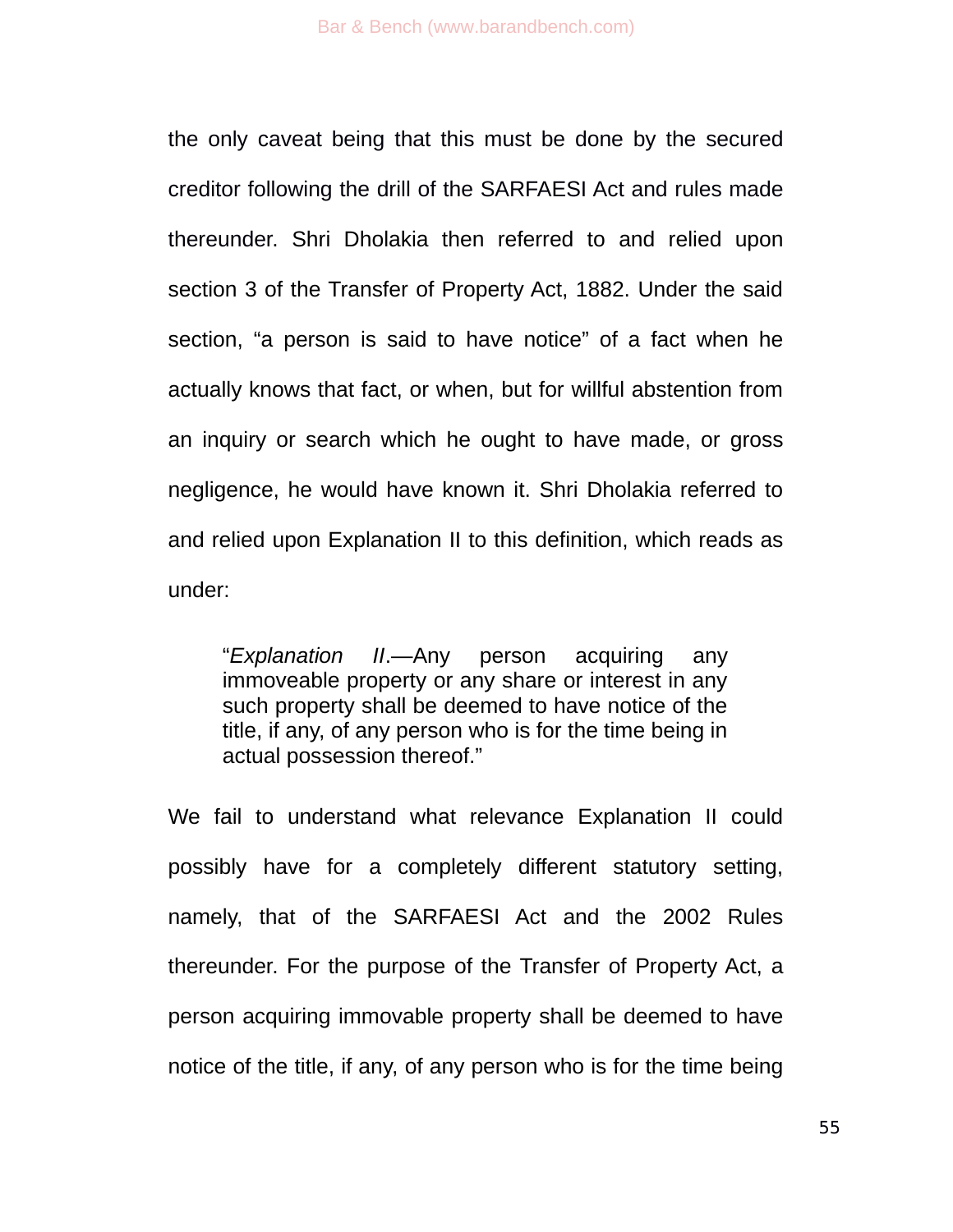in actual possession thereof. For the purpose of the SARFAESI Act read with the 2002 Rules, the taking of possession by a secured creditor of the secured asset of the borrower would include taking of possession in any of the modes prescribed under rule 8, as has been held by us hereinabove. This argument must also, therefore, be rejected.

20. We now come to some of the decisions of this Court. In

**Transcore v. Union of India & Anr.**, (2008) 1 SCC 125, this

Court formulated the question which arose before it as follows:

"**1.** A short question of public importance arises for determination, namely, whether withdrawal of OA in terms of the first proviso to Section 19(1) of the DRT Act, 1993 (inserted by amending Act 30 of 2004) is a condition precedent to taking recourse to the Securitisation and Reconstruction of Financial Assets and Enforcement of Security Interest Act, 2002 ("the NPA Act", for short)."

To this, the answer given is in paragraph 69, which is as follows:

"**69.** For the above reasons, we hold that withdrawal of the OA pending before DRT under the DRT Act is not a precondition for taking recourse to the NPA Act. It is for the bank/FI to exercise its discretion as to cases in which it may apply for leave and in cases where they may not apply for leave to withdraw. We do not wish to spell out those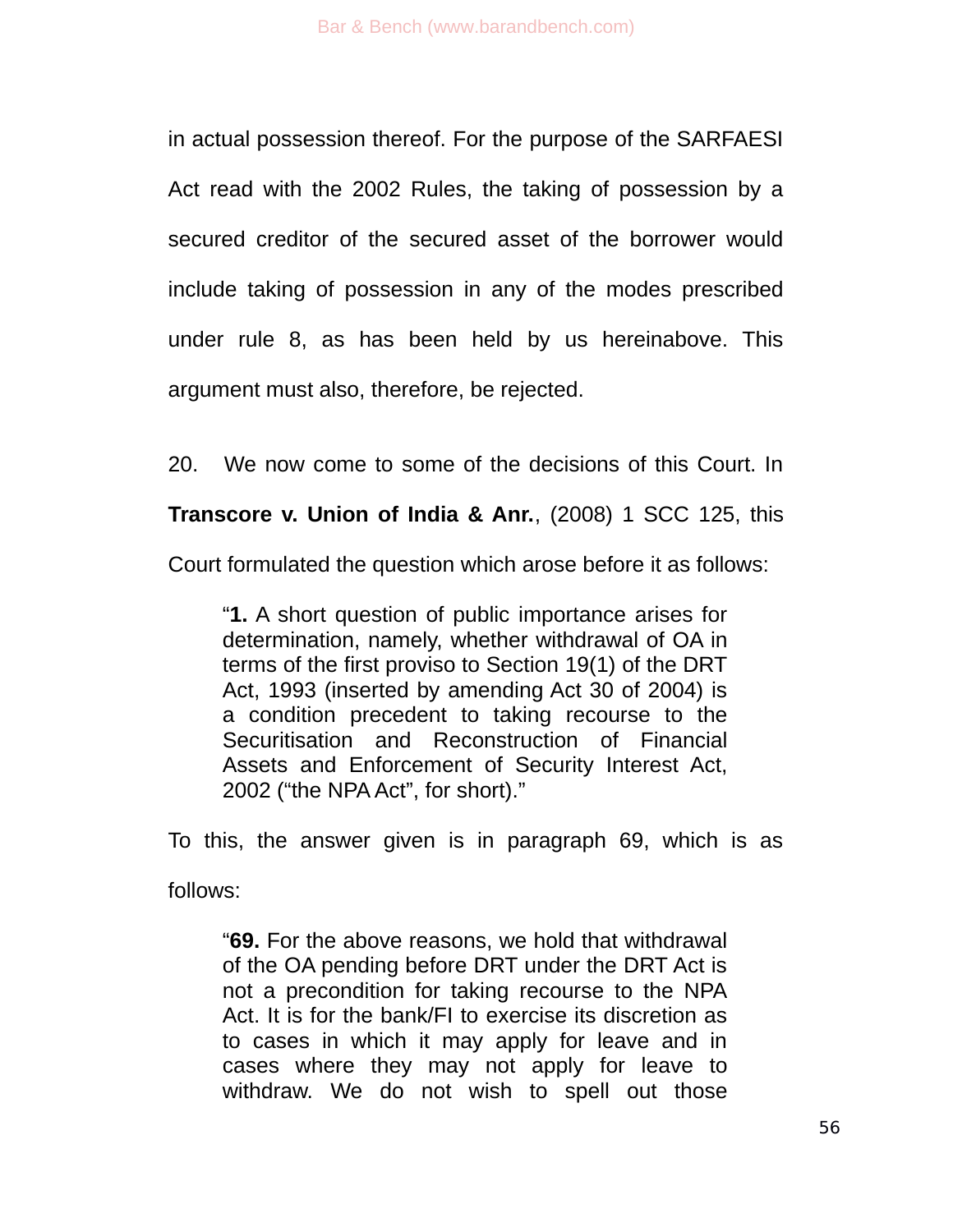circumstances because the said first proviso to Section 19(1) is an enabling provision, which provision may deal with myriad circumstances which we do not wish to spell out herein."

Thereafter, the Court went on to discuss whether recourse to take possession of secured assets of the borrower in terms of section 13(4) of the Act would comprehend the power to take actual possession of immovable property. In the discussion on this point in paragraph 71 of the judgment, learned counsel on behalf of the borrowers made an extreme submission which was that the borrower who is in possession of immovable property cannot be physically dispossessed at the time of issuing the notice under section 13(4) of the Act so as to defeat adjudication of his claim by the Debts Recovery Tribunal under section 17 of the Act and that therefore, physical possession can only be taken after the sale is confirmed in terms of rule 9(9) of the 2002 Rules. This submission was rejected by stating that the word "possession" is a relative concept and that the dichotomy between symbolic and physical possession does not find place under the Act. Having said this, the Court went on to examine the 2002 Rules and held: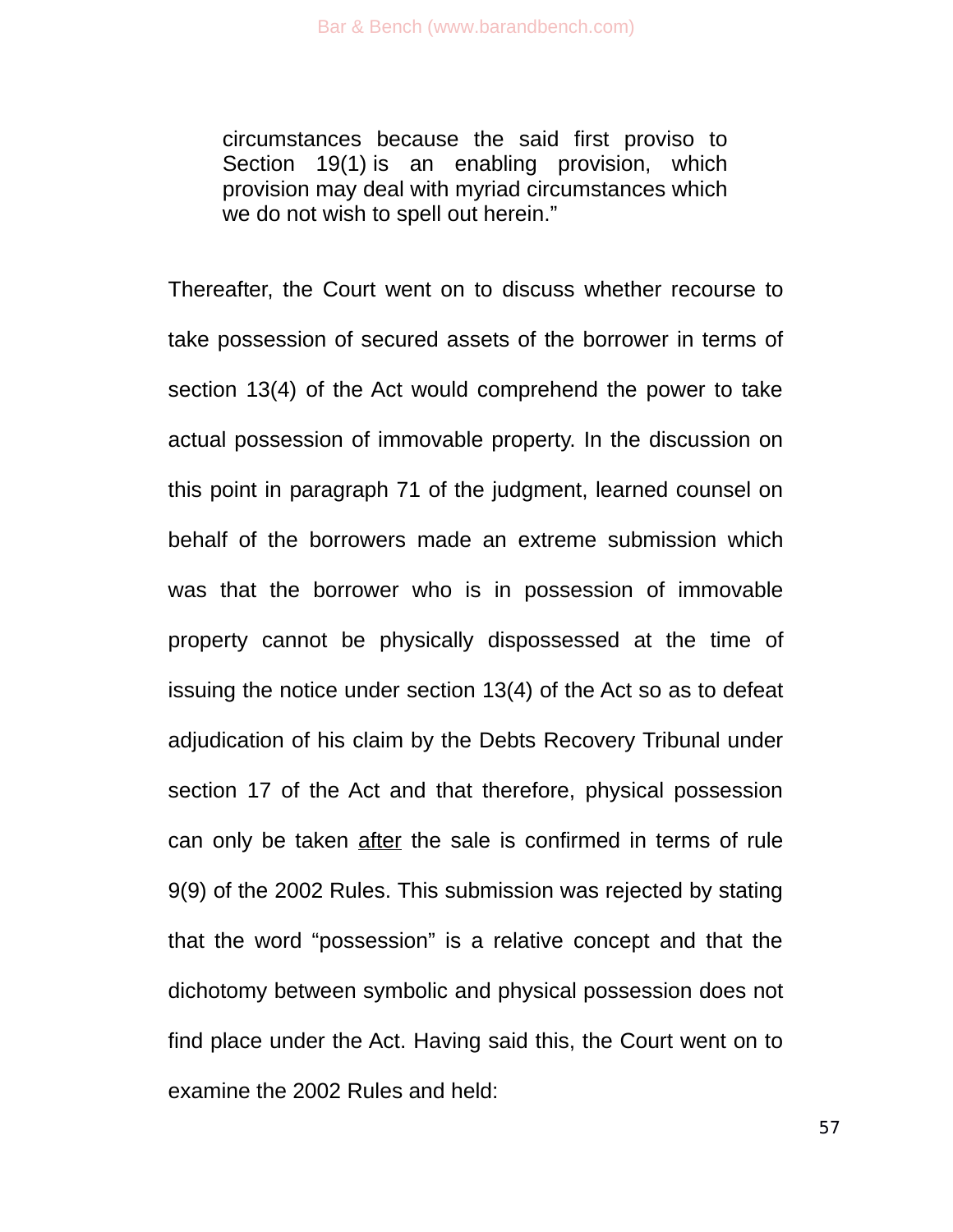"**74.** ……… Thus, Rule 8 deals with the stage anterior to the issuance of sale certificate and delivery of possession under Rule 9. Till the time of issuance of sale certificate, the authorised officer is like a Court Receiver under Order 40 Rule 1 CPC. The Court Receiver can take symbolic possession and in appropriate cases where the Court Receiver finds that a third-party interest is likely to be created overnight, he can take actual possession even prior to the decree. The authorised officer under Rule 8 has greater powers than even a Court Receiver as security interest in the property is already created in favour of the banks/FIs. That interest needs to be protected. Therefore, Rule 8 provides that till issuance of the sale certificate under Rule 9, the authorised officer shall take such steps as he deems fit to preserve the secured asset. It is well settled that third-party interests are created overnight and in very many cases those third parties take up the defence of being a *bona fide* purchaser for value without notice. It is these types of disputes which are sought to be avoided by Rule 8 read with Rule 9 of the 2002 Rules. In the circumstances, the drawing of dichotomy between symbolic and actual possession does not find place in the scheme of the NPA Act read with the 2002 Rules."

If the whole of paragraph 74 is read together with the extracted passage, it becomes clear that what is referred to in the extracted passage is the procedure provided by rule 8(3). It is clear that the authorised officer's powers, once possession is taken under rule 8(3), include taking of steps for preservation and protection of the secured assets which is referred to in the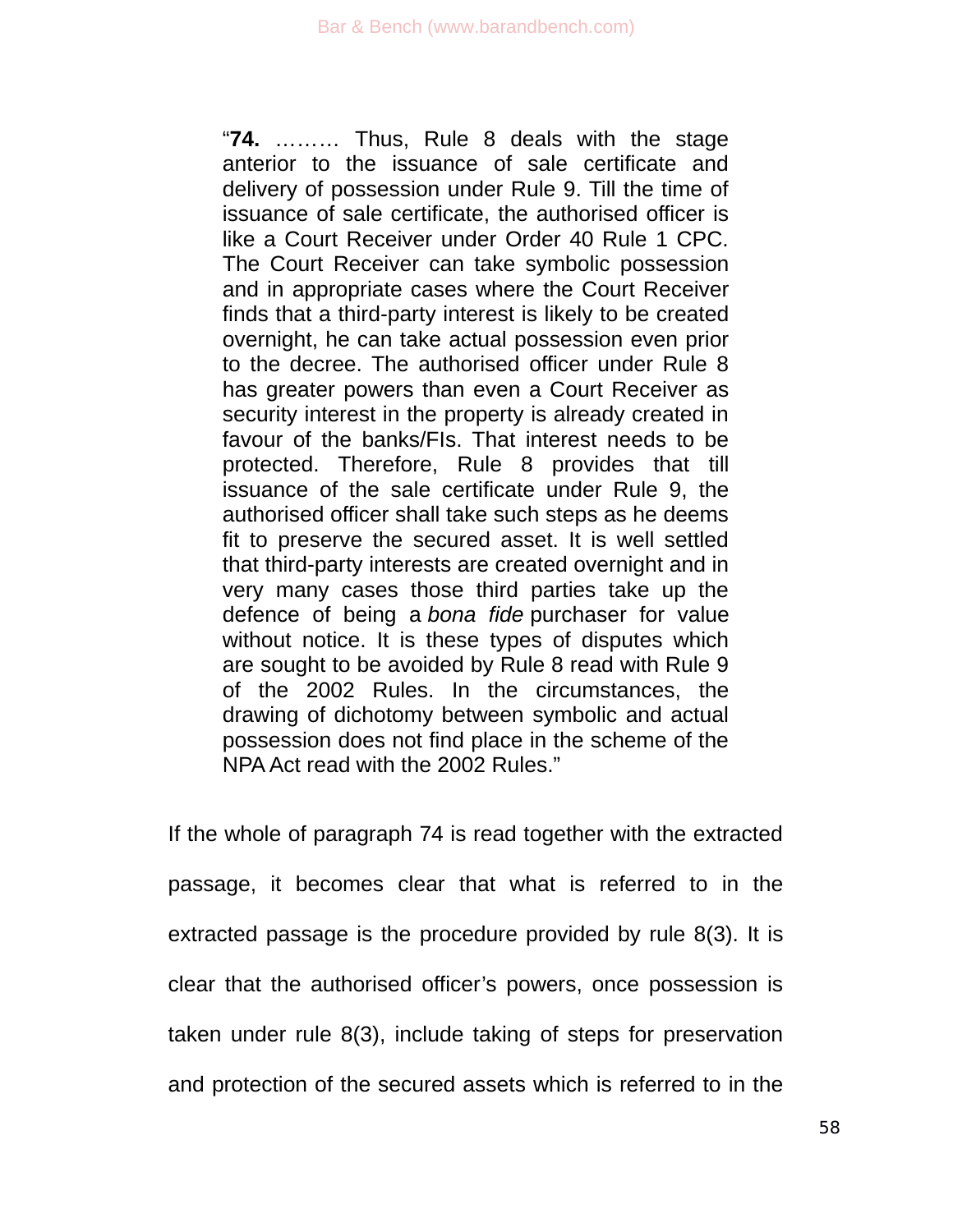extracted portion. Thus, the final conclusion by the Bench, though general in nature, is really referable to possession that is taken under rule 8(3) of the 2002 Rules. Whether possession taken under rule 8(1) and 8(2) is called symbolic possession or statutory possession, the fact remains that rule 8(1) and rule 8(2) specifically provide for a particular mode of possession taken under section 13(4)(a) of the Act. This cannot be wished away by an observation made by this Court in a completely different context in order to repel an extreme argument. This Court was only of the opinion that the extreme argument made, as reflected in paragraph 71 of the judgment, would have to be rejected. This judgment therefore does not deal with the problem before us: namely, whether a section 17(1) application is maintainable once possession has been taken in the manner specified under rule 8(1) of the 2002 Rules.

21. Another case strongly relied upon by learned counsel for the respondents is **Noble Kumar** (supra). This judgment decided that it is not necessary to first resort to the procedure under section 13(4) and, on facing resistance, then approach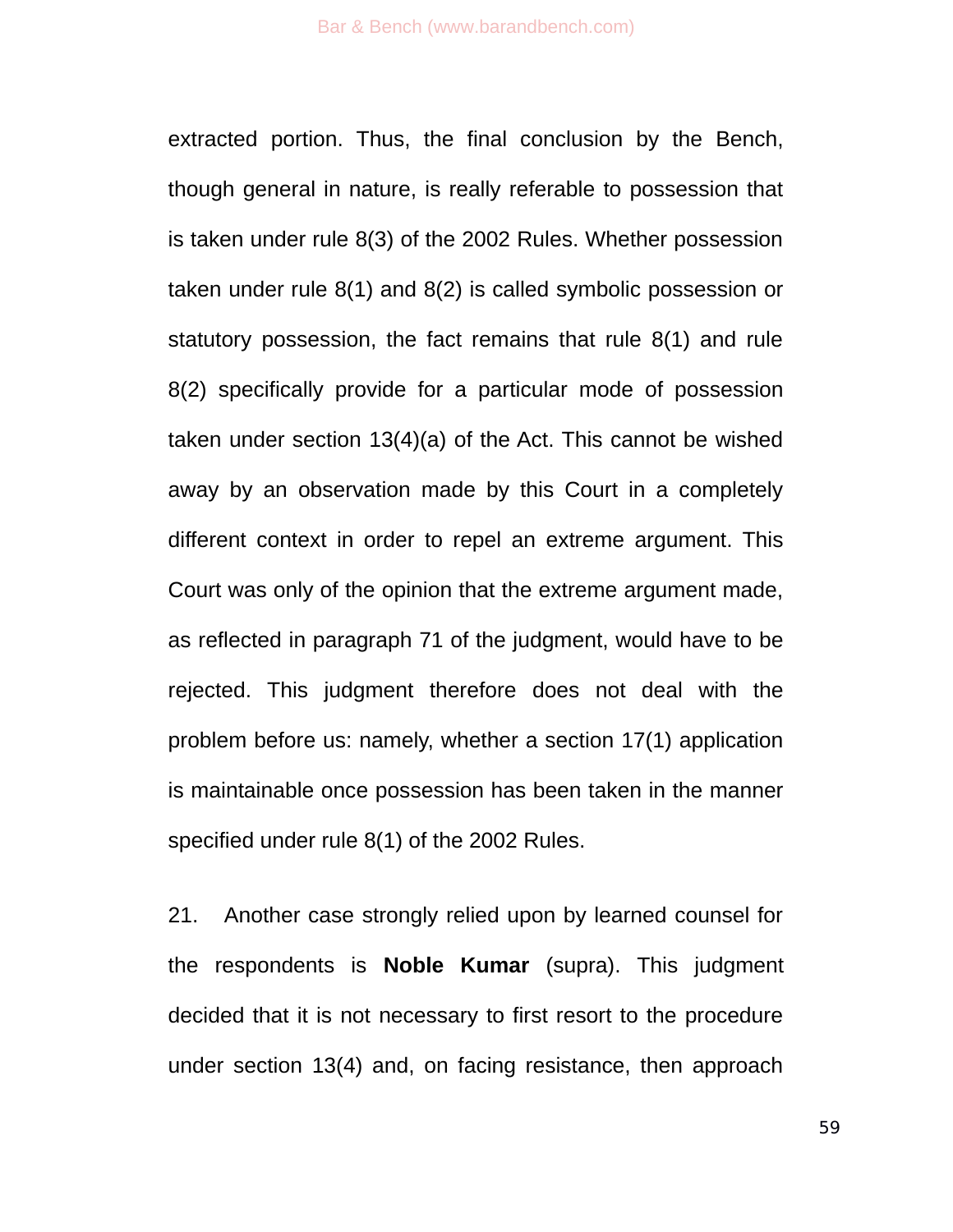the Magistrate under section 14. The secured creditor need not avail of any of the remedies under section 13(4), and can approach the Magistrate straightaway after the 60-day period of the notice under section 13(2) is over, under section 14 of the Act. This Court therefore held:

"**35.** Therefore, there is no justification for the conclusion that the Receiver appointed by the Magistrate is also required to follow Rule 8 of the Security Interest (Enforcement) Rules, 2002. The procedure to be followed by the Receiver is otherwise regulated by law. Rule 8 provides for the procedure to be followed by a secured creditor taking possession of the secured asset without the intervention of the court. Such a process was unknown prior to the SARFAESI Act. So, specific provision is made under Rule 8 to ensure transparency in taking such possession. We do not see any conflict between different procedures prescribed by law for taking possession of the secured asset. The finding of the High Court in our view is unsustainable.

**36.** Thus, there will be three methods for the secured creditor to take possession of the secured assets:

**36.1.** (*i*) The first method would be where the secured creditor gives the requisite notice under Rule 8(1) and where he does not meet with any resistance. In that case, the authorised officer will proceed to take steps as stipulated under Rule 8(2) onwards to take possession and thereafter for sale of the secured assets to realise the amounts that are claimed by the secured creditor.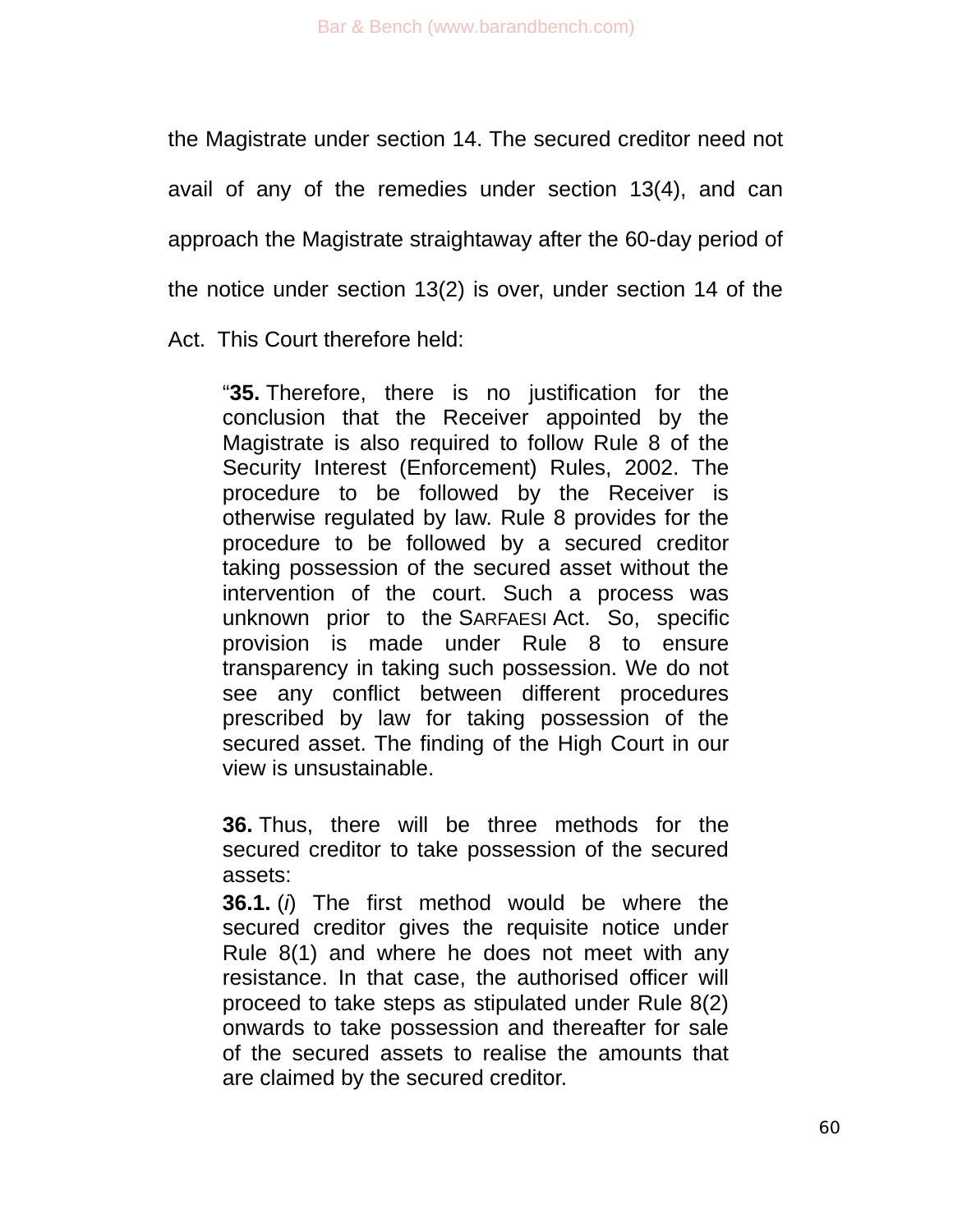**36.2.** (*ii*) The second situation will arise where the secured creditor meets with resistance from the borrower after the notice under Rule 8(1) is given. In that case he will take recourse to the mechanism provided under Section 14 of the Act viz. making application to the Magistrate. The Magistrate will scrutinise the application as provided in Section 14, and then if satisfied, appoint an officer subordinate to him as provided under Section 14(1-A) to take possession of the assets and documents. For that purpose the Magistrate may authorise the officer concerned to use such force as may be necessary. After the possession is taken the assets and documents will be forwarded to the secured creditor. **36.3.** (*iii*) The third situation will be one where the secured creditor approaches the Magistrate concerned directly under Section 14 of the Act. The Magistrate will thereafter scrutinise the application as provided in Section 14, and then if satisfied, authorise a subordinate officer to take possession of the assets and documents and forward them to the secured creditor as under clause 36.2.(*ii*) above. **36.4.** In any of the three situations above, after the possession is handed over to the secured creditor, the subsequent specified provisions of Rule 8 concerning the preservation, valuation and sale of the secured assets, and other subsequent rules from the Security Interest (Enforcement) Rules,

2002, shall apply."

When this Court referred to the first method of taking possession of secured assets in paragraph 36.1.(i), this Court spoke of a case in which, once possession notice is given under rule 8(1), no resistance is met with. That is why, this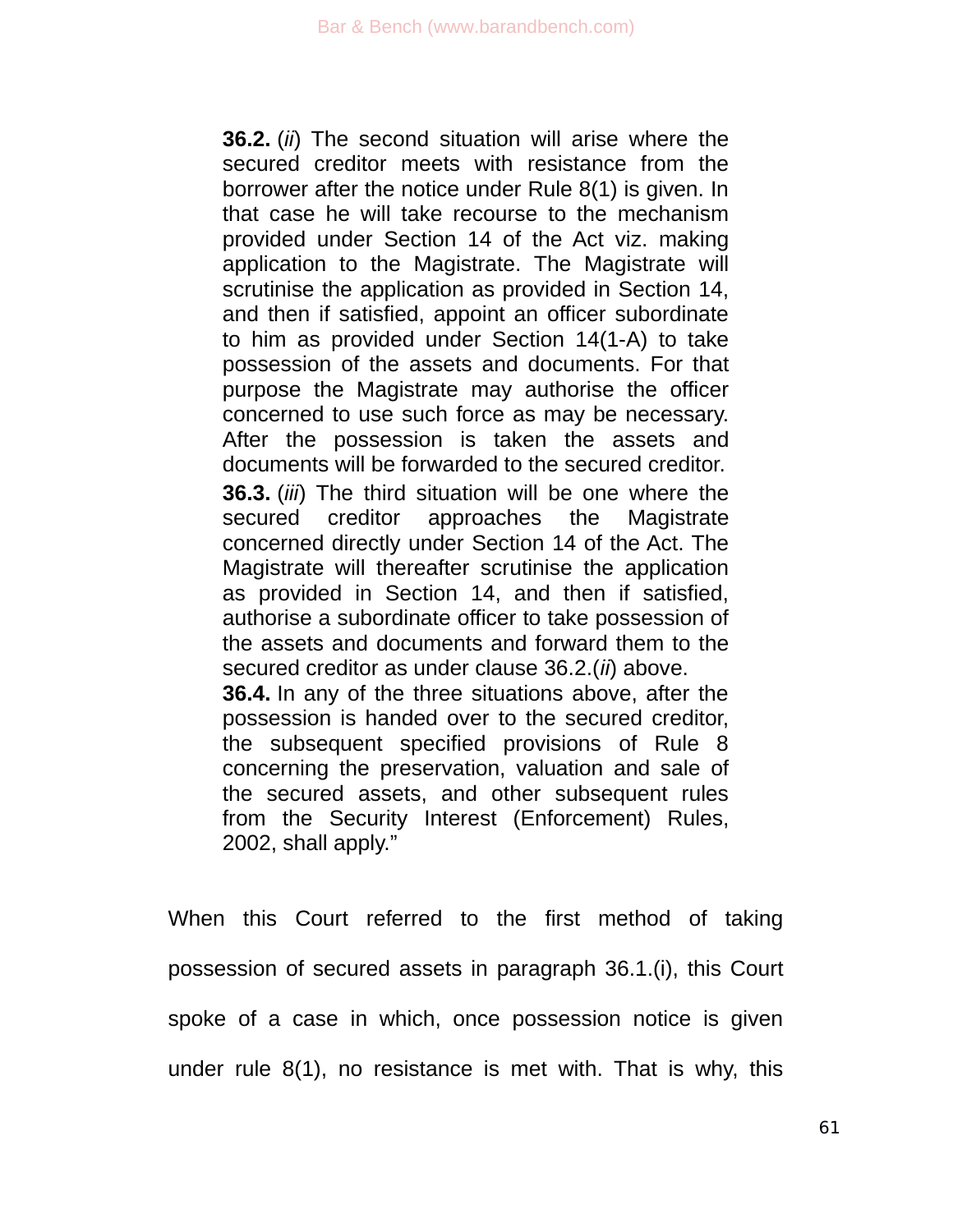Court states that steps as stipulated under rule 8(2) onwards to take possession, and thereafter, for sale of the secured assets to realise the amounts that are claimed by the secured creditor would have to be taken, meaning thereby that advertisement must necessarily be given in the newspaper as mentioned in rule 8(2), after which steps for sale may take place. This case again does not deal with the precise problem that is before the Court in this case. The observation made in paragraph 36.1.(i), which is strongly relied upon by the Full Bench of the High Court, to arrive at the conclusion that actual physical possession must first be taken before the remedy under section 17(1) can be availed of by the borrower, does not flow from this decision at all.

22. In **Canara Bank v. M. Amarender Reddy & Anr.**, (2017) 4 SCC 735, this Court after referring to **Mathew Varghese v. M. Amritha Kumar and Ors.**, (2014) 5 SCC 610, which held that the 30-day period mentioned under rule 8(6) is mandatory, then held:

"**14.** The secured creditor, after it decides to proceed with the sale of secured asset consequent to taking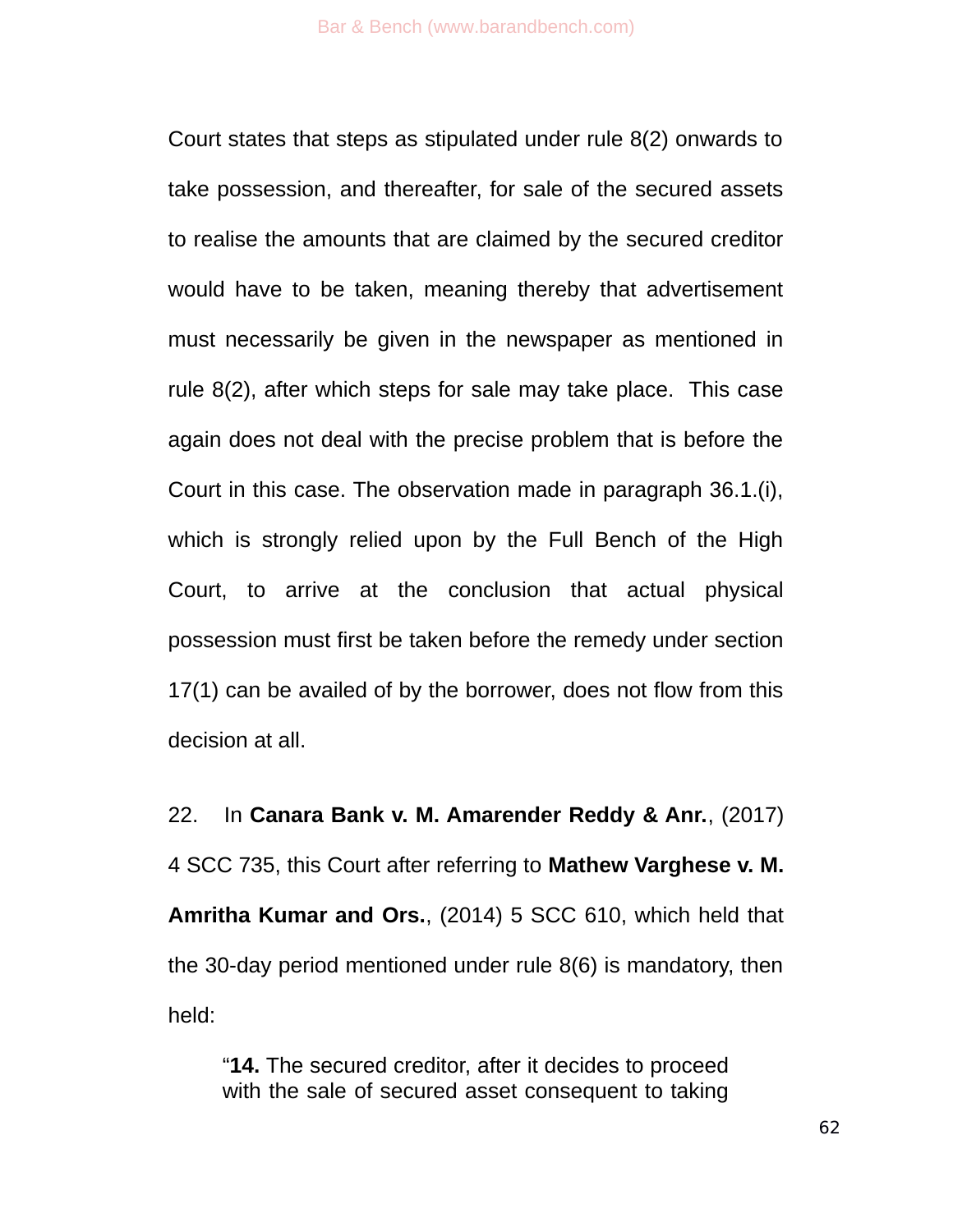over possession (symbolic or physical as the case may be), is no doubt required to give a notice of 30 days for sale of the immovable asset as per sub-rule (6) of Rule 8. However, there is nothing in the Rules, either express or implied, to take the view that a public notice under sub-rule (6) of Rule 8 must be issued only after the expiry of 30 days from issuance of individual notice by the authorised officer to the borrower about the intention to sell the immovable secured asset. In other words, it is permissible to simultaneously issue notice to the borrower about the intention to sell the secured assets and also to issue a public notice for sale of such secured asset by inviting tenders from the public or by holding public auction. The only restriction is to give thirty days' time gap between such notice and the date of sale of the immovable secured asset."

Though there was no focused argument on the controversy

before us, this Court did recognise that possession may be

taken over under rule 8 either symbolically or physically, making

it clear that two separate modes for taking possession are

provided for under rule 8.

## 23. Similarly, in **ITC Limited v. Blue Coast Hotels Ltd. and**

**Ors.**, AIR 2018 SC 3063, this Court held:

"**45.** As noticed earlier, the creditor took over symbolic possession of the property on 20.06.2013. Thereupon, it transferred the property to the sole bidder ITC and issued a sale certificate for Rs. 515,44,01,000/- on 25.02.2015. On the same day, i.e., 25.02.2015, the creditor applied for taking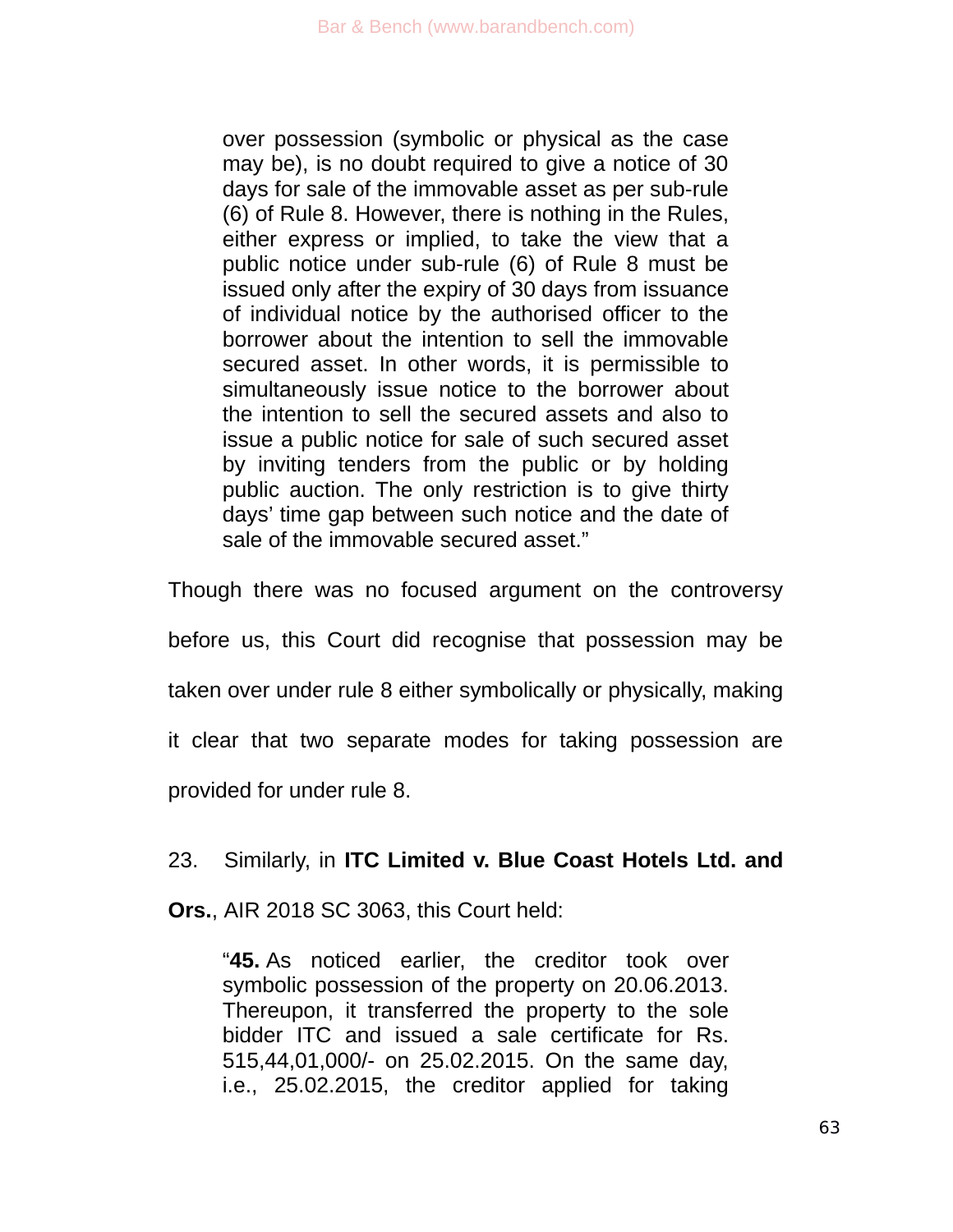physical possession of the secured assets under Section 14 of the Act.

**46.** According to the debtor, since Section 14 provides that an application for taking possession may be made by a secured creditor, and the creditor having ceased to be a secured creditor after the confirmation of sale in favour of the auction purchaser, was not entitled to maintain the application. Consequently, therefore, the order of the District Magistrate directing delivery of possession is a void order. This submission found favour with the High Court that held that the creditor having transferred the secured assets to the auction purchaser ceased to be a secured creditor and could not apply for possession. The High Court held that the Act does not contemplate taking over of symbolic possession and therefore the creditor could not have transferred the secured assets to the auction purchaser. In any case, since ITC Ltd. was the purchaser of such property, it could only take recourse to the ordinary law for recovering physical possession.

**47.** We find nothing in the provisions of the Act that renders taking over of symbolic possession illegal. This is a well-known device in law. In fact, this court has, although in a different context, held in *M.V.S. Manikayala Rao* v. *M. Narasimhaswami* [AIR 1966 SC 470] that the delivery of symbolic possession amounted to an interruption of adverse possession of a party and the period of limitation for the application of Article 144 of the Limitation Act would start from such date of the delivery."

24. This judgment also speaks of the taking over of symbolic

possession under the SARFAESI Act. The judgment then goes

on to discuss whether a creditor could maintain an application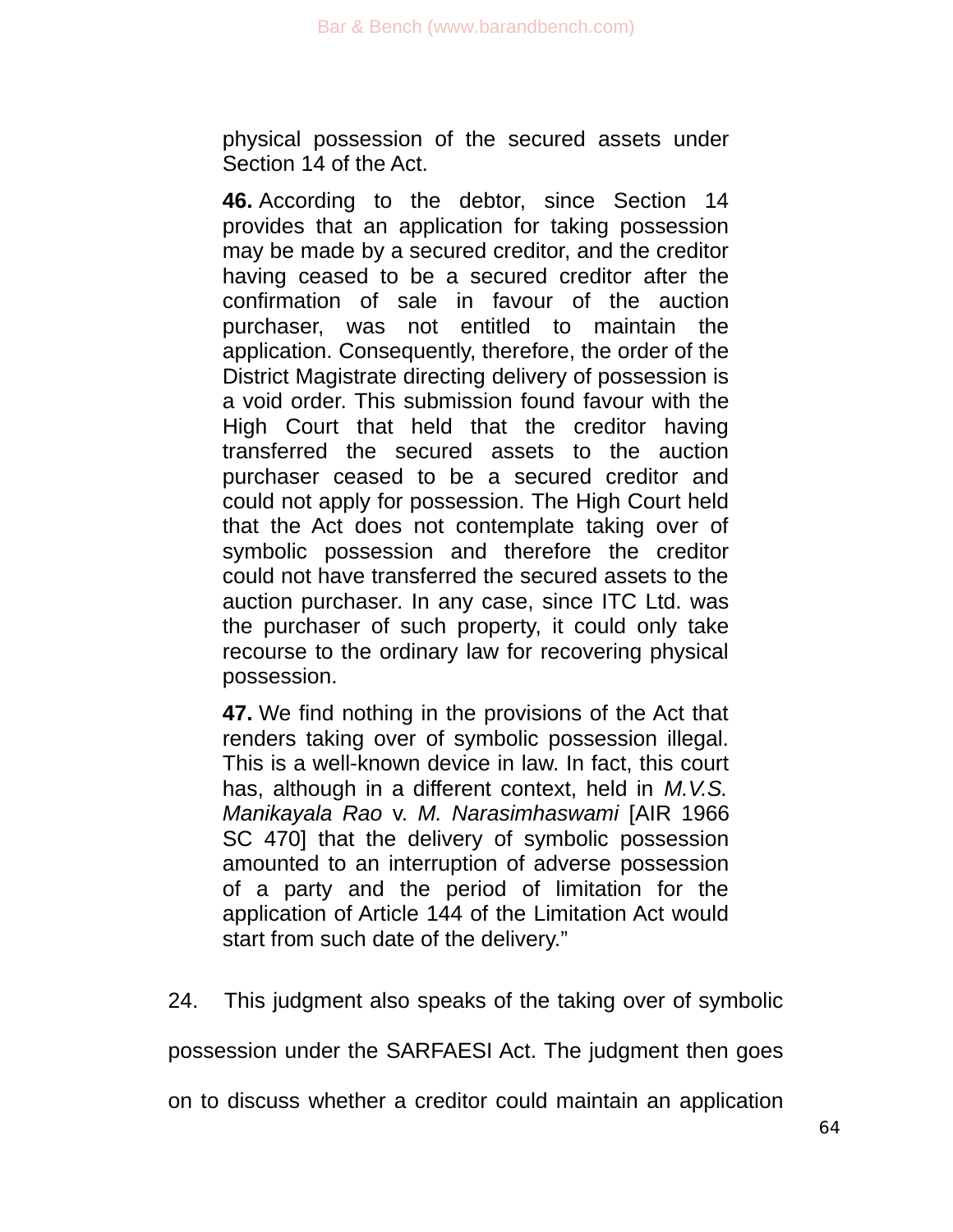for possession under section 14 of the Act once it takes over symbolic possession before the sale of the property to the auction purchaser. The Court referred to various authorities and arrived at the conclusion that a secured creditor remains a secured creditor when only constructive or symbolic possession is given, as the entire interest in the property not having been passed on to the secured creditor in the first place, the secured creditor in turn could not pass on the entire interest in the property to the auction purchaser. In this behalf, it is important to refer to section 8 of the Transfer of Property Act, 1882 which states as follows:

"**8. Operation of transfer**.— Unless a different intention is expressed or necessarily implied, a transfer of property passes forthwith to the transferee all the interest which the transferor is then capable of passing in the property and in the legal incidents thereof. xxx xxx xxx"

Section 13(6) of the SARFAESI Act makes it clear that a different intention is so expressed by the Act, as any transfer of a secured asset after taking possession thereof, shall vest in the transferee all rights in the secured asset so transferred as if the transfer had been made by the owner of such secured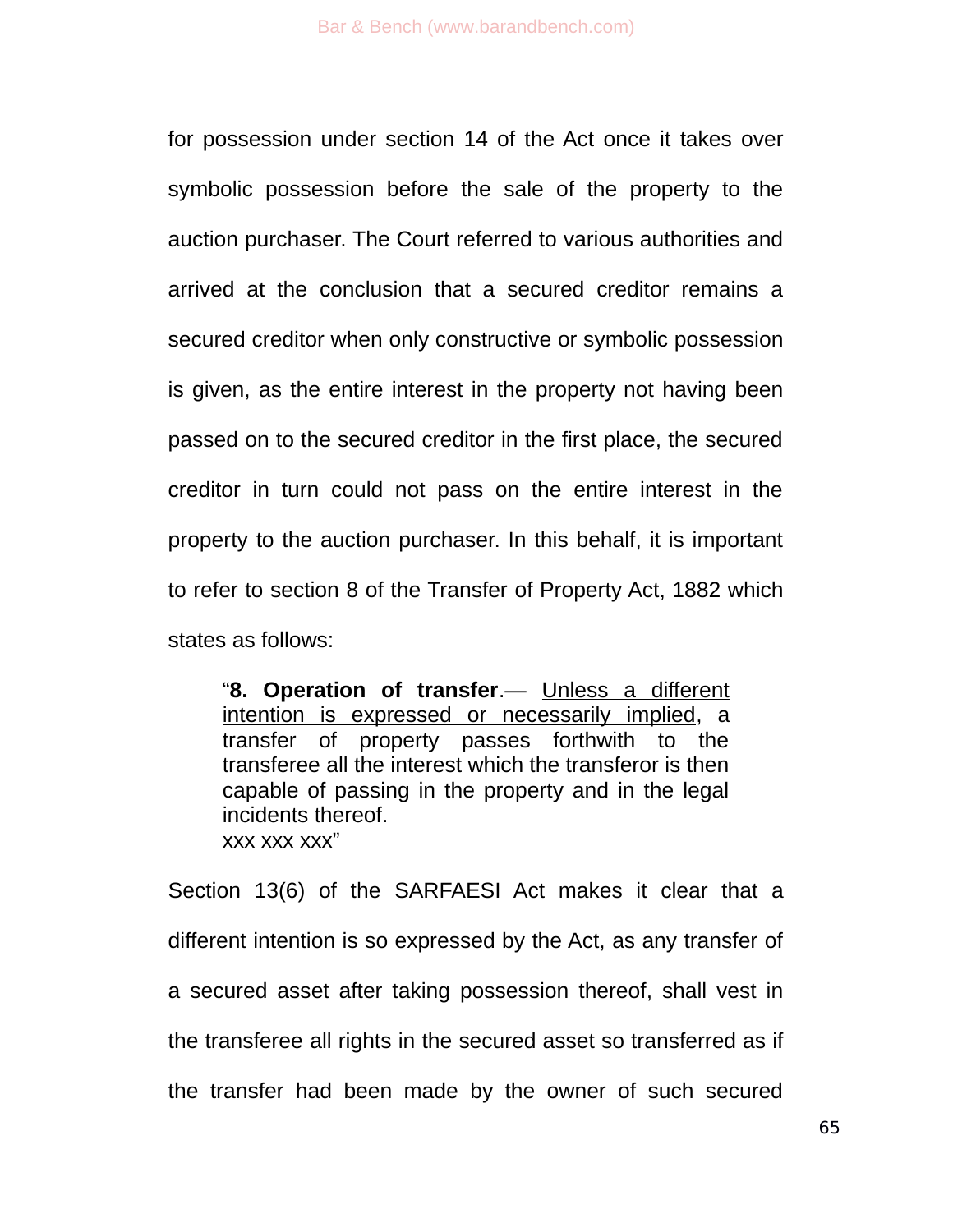asset. It is clear, therefore, that statutorily, under section 13(6), though only the lesser right of taking possession, constructive or physical, has taken place, yet the secured creditor may, by lease, sale or assignment, vest in the lessee or purchaser all rights in the secured asset as if the transfer had been made by the original owner of such secured asset. This aspect of the matter does not appear to have been noticed in the aforesaid judgment. The ultimate conclusion in the said judgment is, however, correct as a secured creditor remains a secured creditor even after possession is taken over as the fiction contained in section 13(6) does not convert the secured creditor into the owner of the asset, but merely vests complete title in the transferee of the asset once transfer takes place in accordance with rules 8 and 9 of the 2002 Rules.

25. We may also add that by a notification dated 17.10.2018, rule 8 has since been amended adding two sub-rules as follows:

"3. In the said rules, in rule 8—

(i) in sub-rule (6), for the proviso, the following proviso shall be substituted, namely:-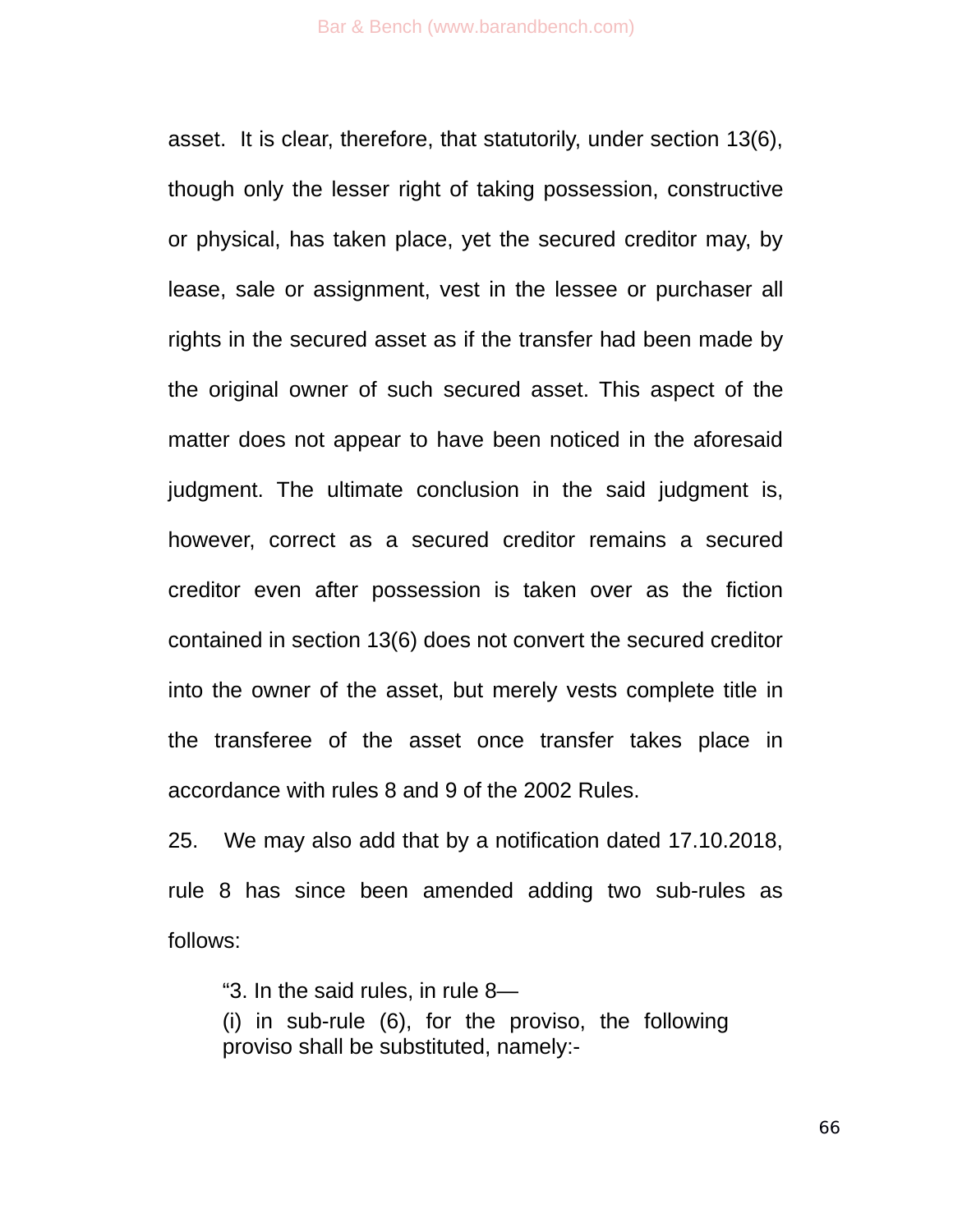"Provided that if the sale of such secured asset is being effected by either inviting tenders from the public or by holding public auction, the secured creditor shall cause a public notice in the Form given in Appendix IV-A to be published in two leading newspapers including one in vernacular language having wide circulation in the locality.";

(ii) for sub-rule (7), the following sub-rule shall be substituted, namely:–

"(7) every notice of sale shall be affixed on the conspicuous part of the immovable property and the authorised officer shall upload the detailed terms and conditions of the sale, on the web- site of the secured creditor, which shall include;

(a) the description of the immovable property to be sold, including the details of the encumbrances known to the secured creditor;

(b) the secured debt for recovery of which the property is to be sold;

(c) reserve price of the immovable secured assets below which the property may not be sold;

(d) time and place of public auction or the time after which sale by any other mode shall be completed;

(e) deposit of earnest money as may be stipulated by the secured creditor;

(f) any other terms and conditions, which the authorized officer considers it necessary for a purchaser to know the nature and value of the property.";

Appendix IV-A which is now inserted by the said

notification reads as follows: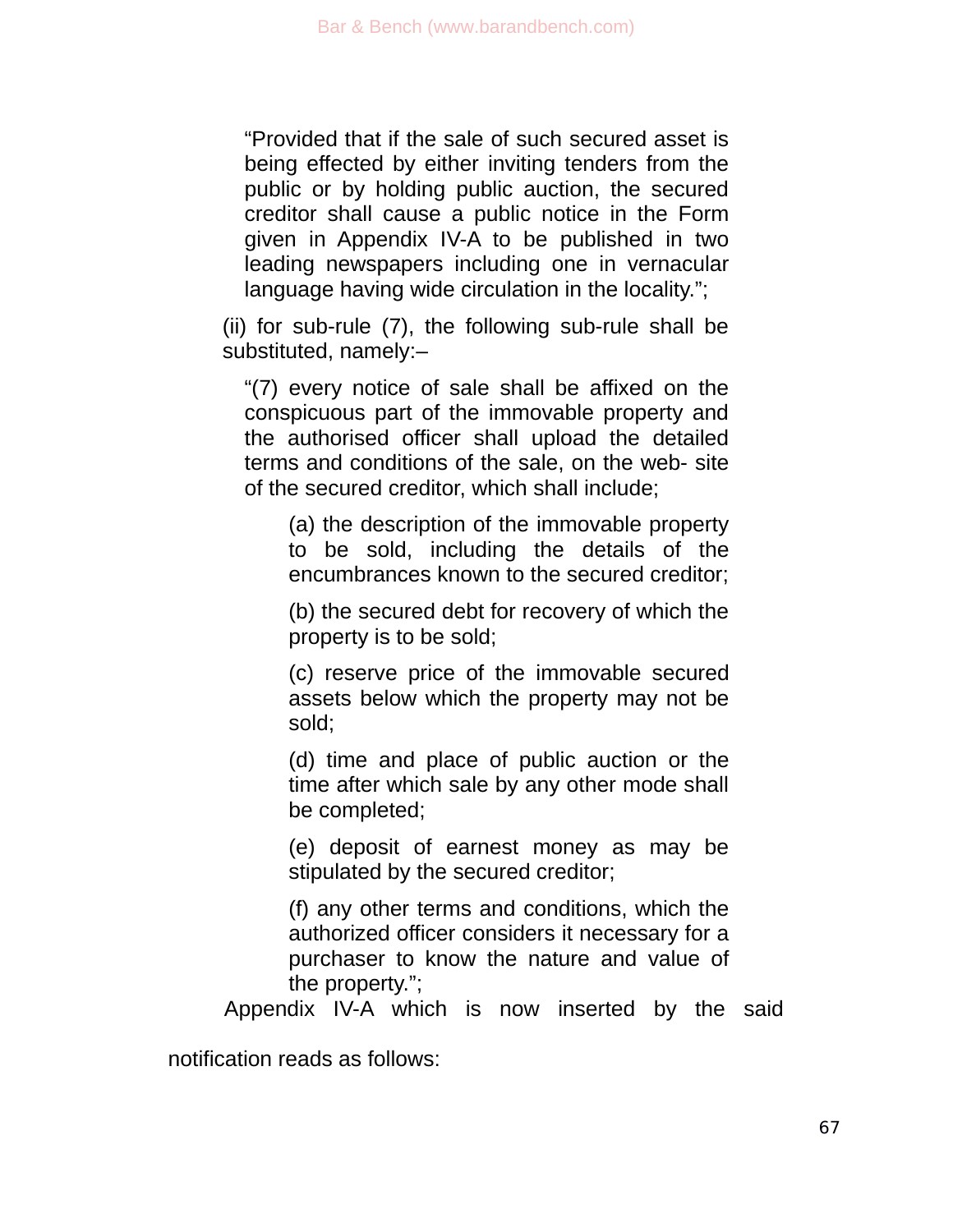## "APPENDIX - IV-A

### [*See* proviso to rule 8 (6)]

## **Sale notice for sale of immovable properties**

E-Auction Sale Notice for Sale of Immovable Assets under the Securitisation and Reconstruction of Financial Assets and Enforcement of Security Interest Act, 2002 read with proviso to Rule 8 (6) of the Security Interest (Enforcement) Rules, 2002

Notice is hereby given to the public in general and in particular to the Borrower (s) and Guarantor (s) that the below described immovable property mortgaged/charged to the Secured Creditor, the constructive/physical \_\_\_\_\_\_\_\_\_\_\_\_\_\_ (whichever is applicable) possession of which has been taken by the Authorised Officer of Secured Creditor, will be sold on "As is where is", "As is what is", and "Whatever there is" on \_\_\_\_\_\_\_\_\_\_\_\_\_\_ (mention date of the sale), for recovery of Rs. due to the Secured Creditor from (mention name of the Borrower (s)) and \_\_\_\_\_\_\_\_\_\_\_\_\_\_\_\_ (mention name of the Guarantor (s)). The reserve price will be Rs. **EXECUTE:** and the earnest money deposit will be Rs.

(Give short description of the immovable property with known encumbrances, if any)

For detailed terms and conditions of the sale, please refer to the link provided in Secured Creditor's website i.e. www. (give details of website)

Date:

Authorised Officer

Place:"